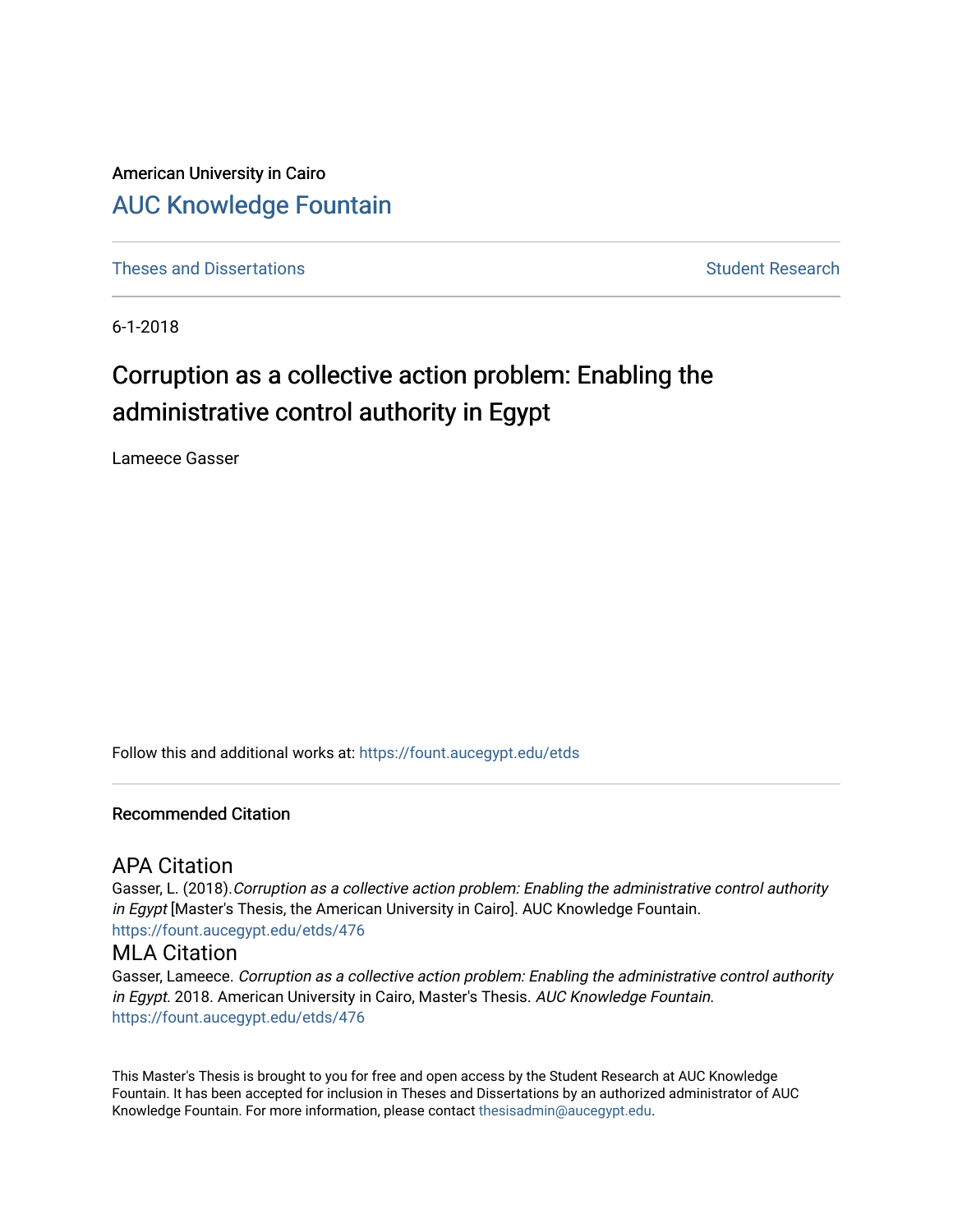

**School of Global Affairs and Public Policy** 

# **CORRUPTION AS A COLLECTIVE ACTION PROBLEM: ENABLING THE ADMINISTRATIVE CONTROL AUTHORITY IN EGYPT**

A Thesis Submitted to Department of Public Policy and Administration in partial fulfillment of the requirements for the degree of Master of Public Administration (MPA)

> **By Lameece Gasser**

> > **Spring 18**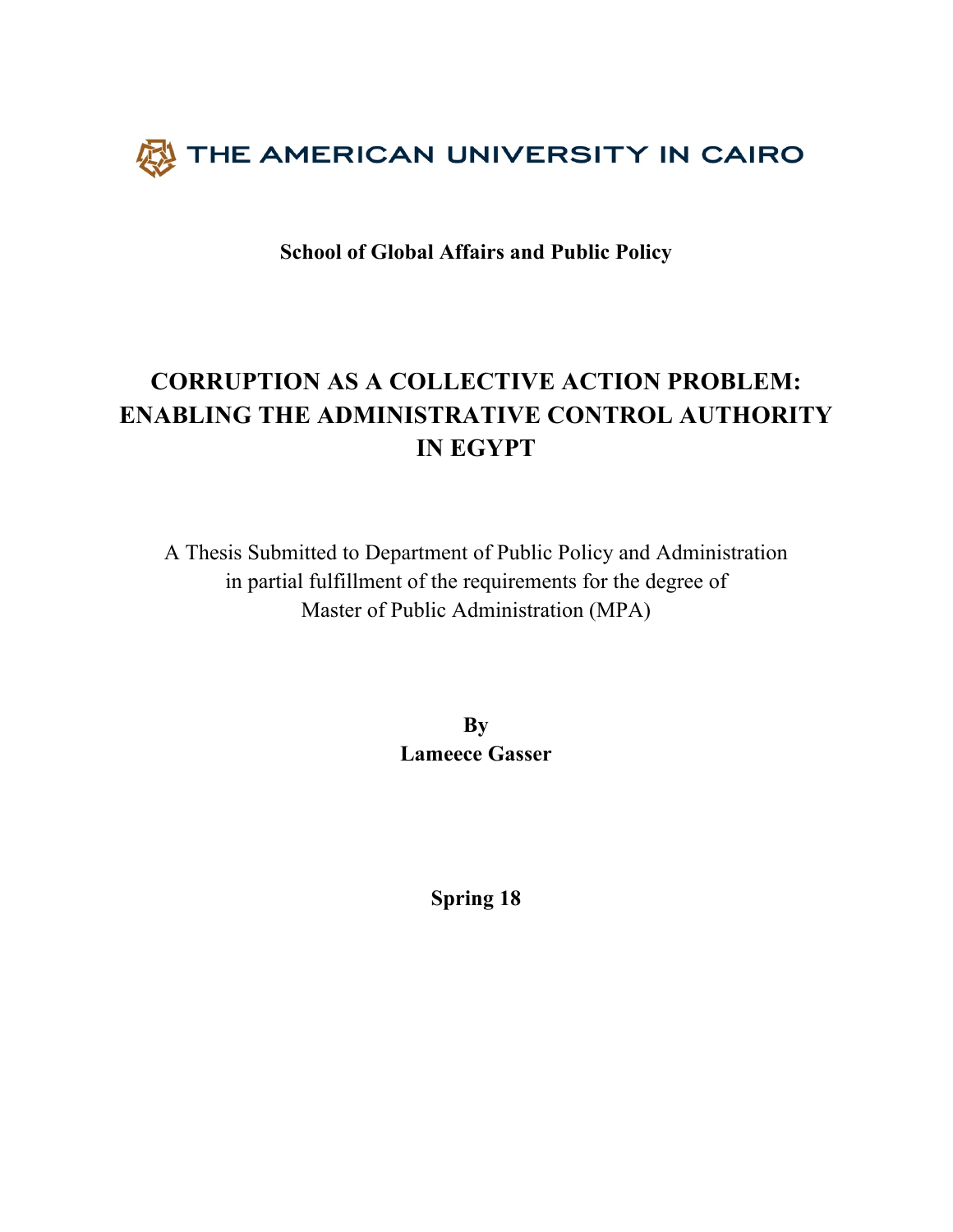# **ACKNOWLEDGMENTS**

I would first like to thank my thesis advisor Dr. Khaled Abdelhalim of the Department of Public Policy and Administration, School of Global Affairs and Public Policy at the American University in Cairo (AUC) for his valuable support and advice all throughout my research. This work would not have been possible without his guidance. I would also like to thank Dr. Ghada Barsoum for her support and valuable advice at different points of the research journey.

I would like to express my gratitude to the Yousef Jameel GAPP Public Leadership Program for providing me with its generous fellowship for the entire duration of the program, two years and a half. This program has contributed to my personal and professional development, thank you Yousef Jameel and for everyone who brought this program to AUC.

I would also like to thank everyone who participated in the research by allowing me to interview them and bring their views to the academic arena. Only by exposing corruption and refusing the status quo by taking up an active role in the matter, we shall prevail in the fight against corruption. Thank you all.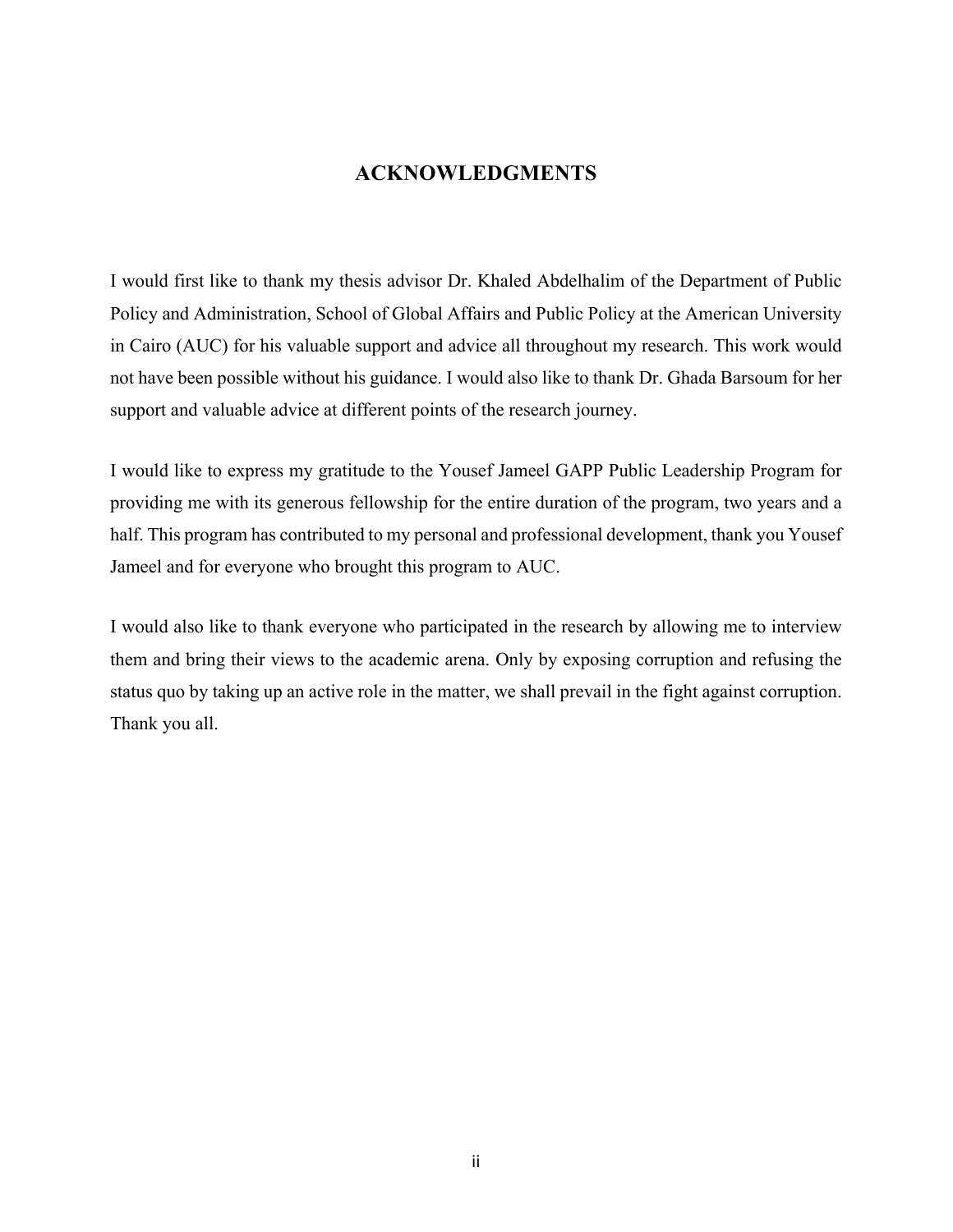#### **Abstract**

The fight against corruption has become a global priority in policy making circles, as corruption control grew to become a major industry backed by international alignment to curb corruption, especially in developing countries ridden with systemic corruption. Egypt, among other developing countries, is struggling in the fight against corruption, as a tool to promote investment and aid development progress. The Administrative Control Authority (ACA), the main anti-corruption body in Egypt, is the subject of this research. The research regards corruption as a collective action problem and utilizes the National Integrity System (NIS) – developed by Transparency International – as a conceptual framework to understand the extent to which the ACA is enabled to fulfill its mandate. Methodology includes semi-structured interviews with government officials in ACA and experts in international anti-corruption organizations. Qualitative data is analyzed based on three key dimensions, according to the *Anti-Corruption Agencies* pillar of the NIS; role of ACA in fighting corruption; governance mechanisms within the ACA that ensure its integrity and accountability; and the capacity of ACA to fulfill it role. Findings indicate to a shift in how the ACA understands its mandate, with more attention given to prevention measures besides investigation efforts. Main policy recommendations include; integrating corruption control reforms within wider good governance efforts; the need to demonstrate political will in the fight against corruption. Main operational recommendations include; integrate the ACA within a national accountability system, ensure the independence of the ACA through a transparent mechanism for appointing the President of the ACA, in addition to passing the needed legislations mainly the access to information law and protection of witnesses and whistleblowers law.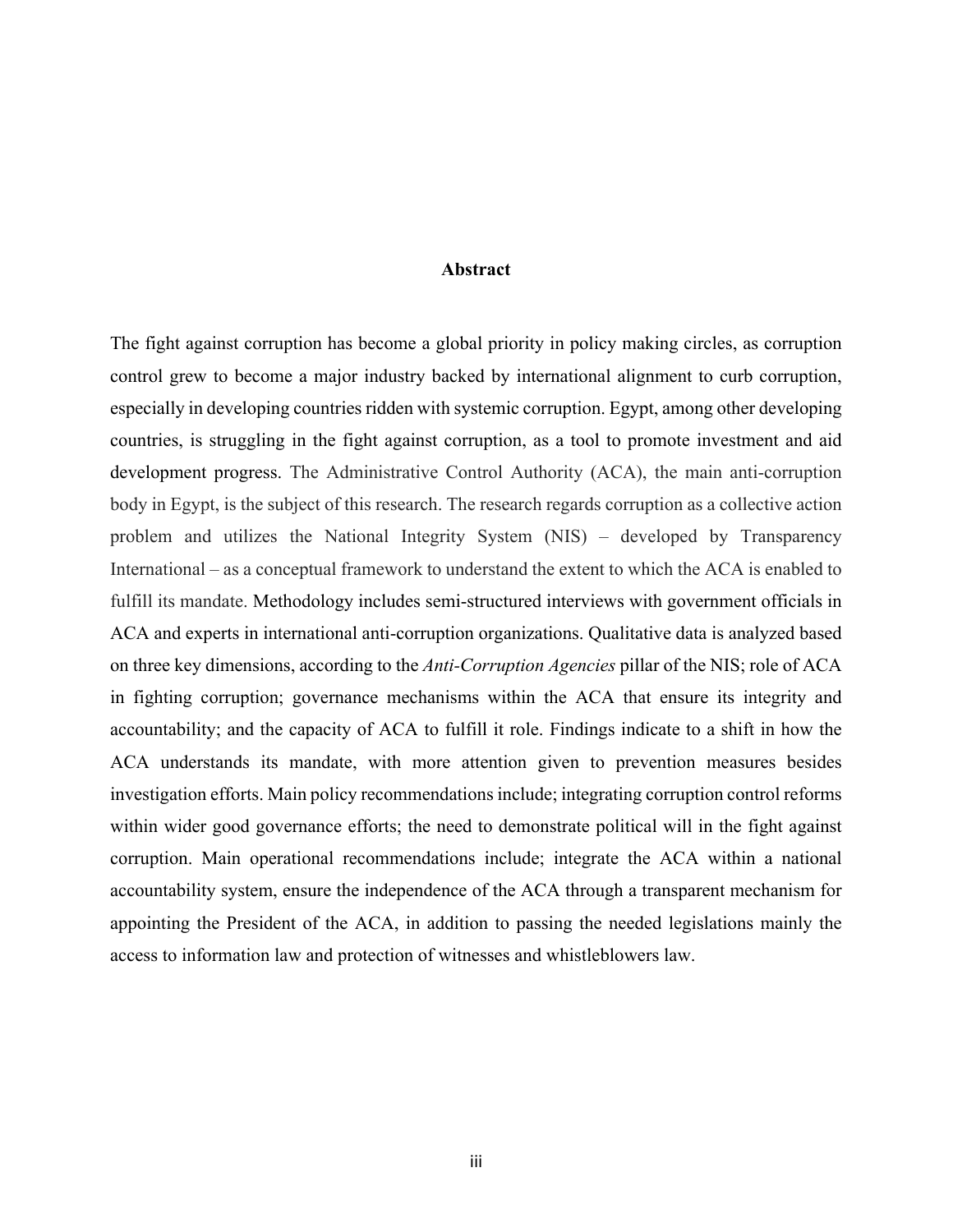# **Table of Contents**

| <b>CHAPTER 3: SCOPE OF CORRUPTION AND ANTI-CORRUPTION REFORM IN</b> |  |
|---------------------------------------------------------------------|--|
|                                                                     |  |
|                                                                     |  |
|                                                                     |  |
|                                                                     |  |
|                                                                     |  |
|                                                                     |  |
|                                                                     |  |
|                                                                     |  |
|                                                                     |  |
|                                                                     |  |
|                                                                     |  |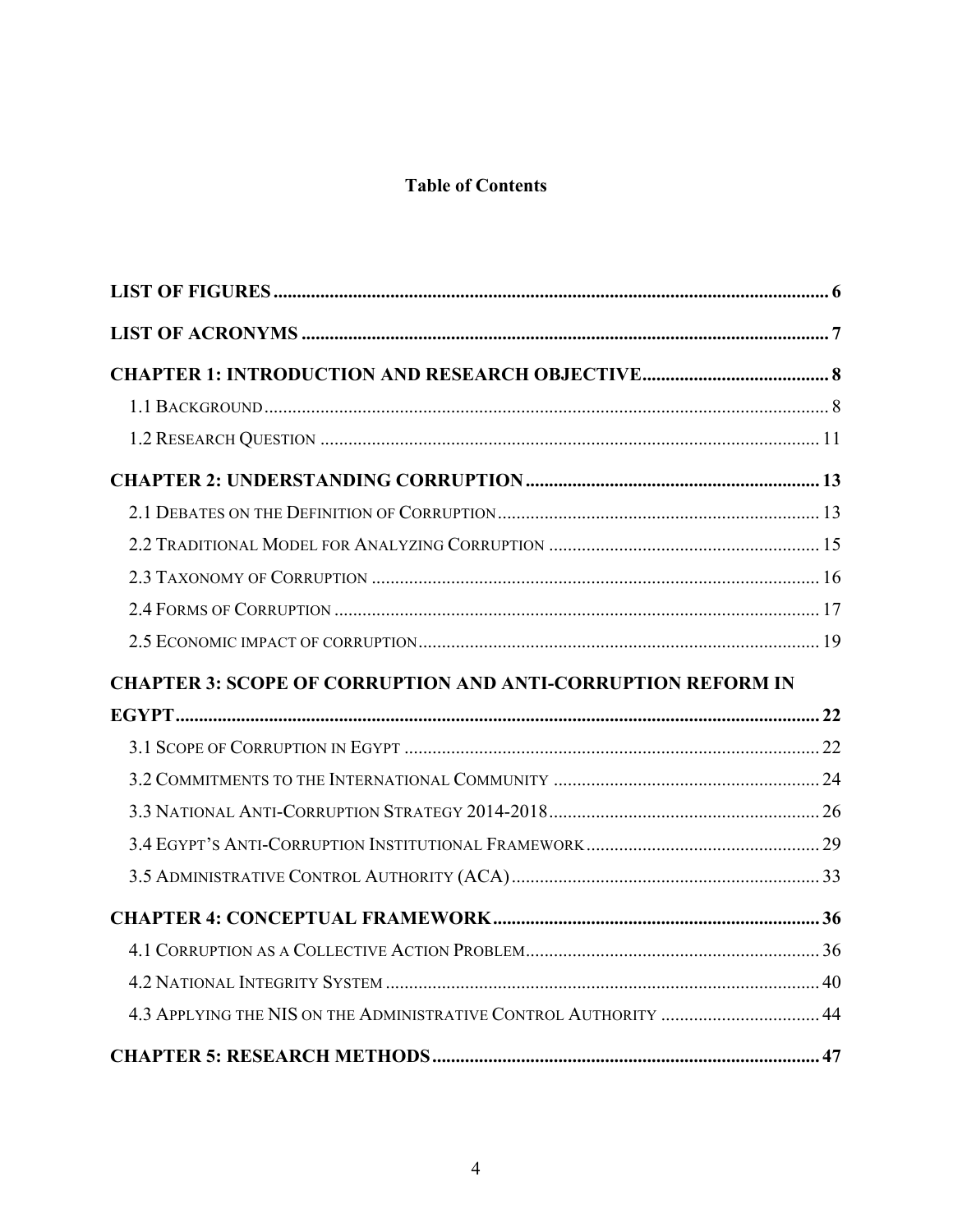| CHAPTER 6: THE EXTENT TO WHICH THE ACA IS ENABLED TO FULFILL ITS |  |
|------------------------------------------------------------------|--|
|                                                                  |  |
|                                                                  |  |
|                                                                  |  |
|                                                                  |  |
|                                                                  |  |
|                                                                  |  |
|                                                                  |  |
|                                                                  |  |
|                                                                  |  |
|                                                                  |  |
|                                                                  |  |
|                                                                  |  |
|                                                                  |  |
|                                                                  |  |
|                                                                  |  |
|                                                                  |  |
|                                                                  |  |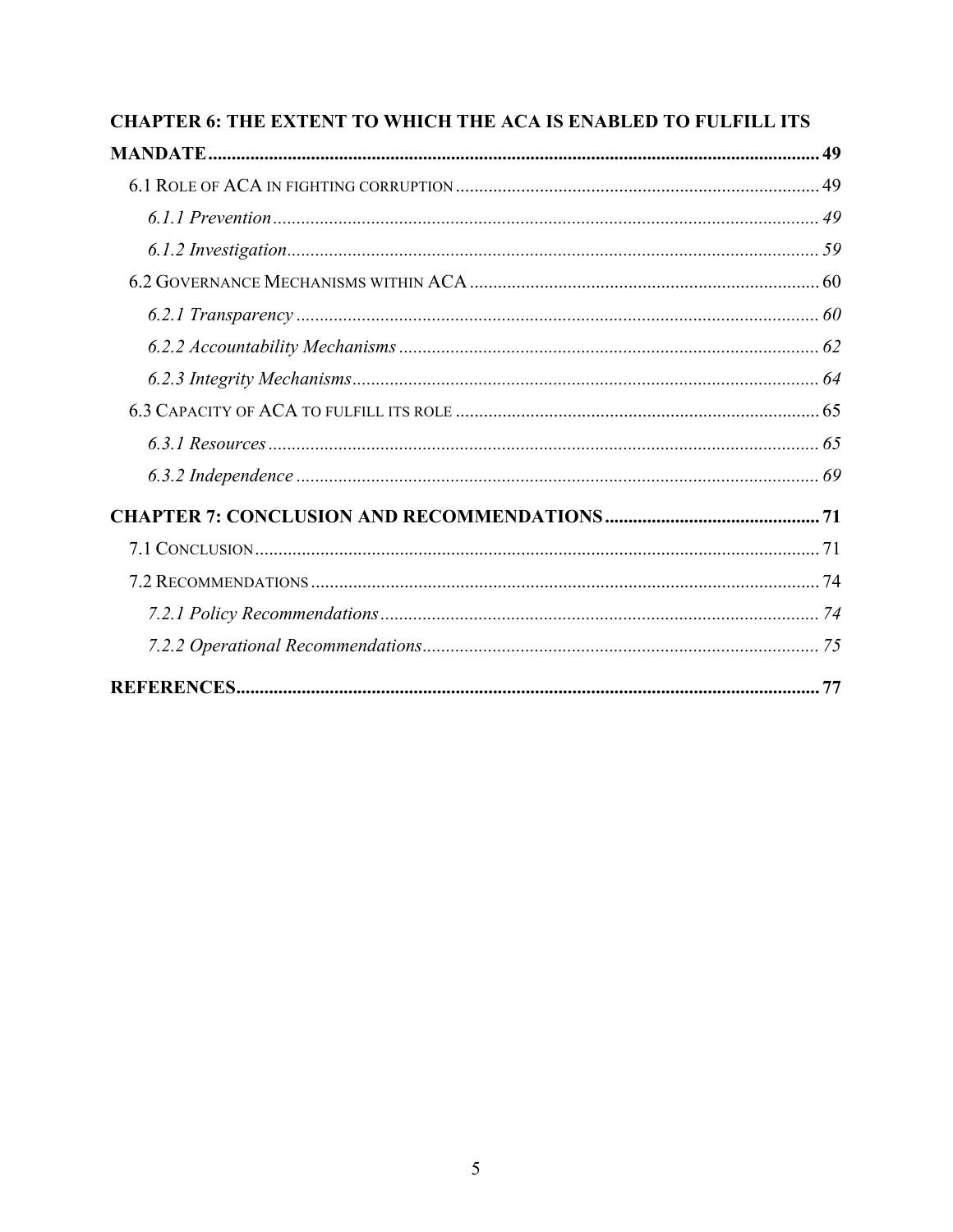# **List of Figures**

| Figure 1: Author's representation of corruption as a collective action problem | 38. |
|--------------------------------------------------------------------------------|-----|
| Figure 2: Pillars of National Integrity System                                 | 42  |
| Figure 3: NIS analysis framework adapted to Administrative Control Authority   | 45  |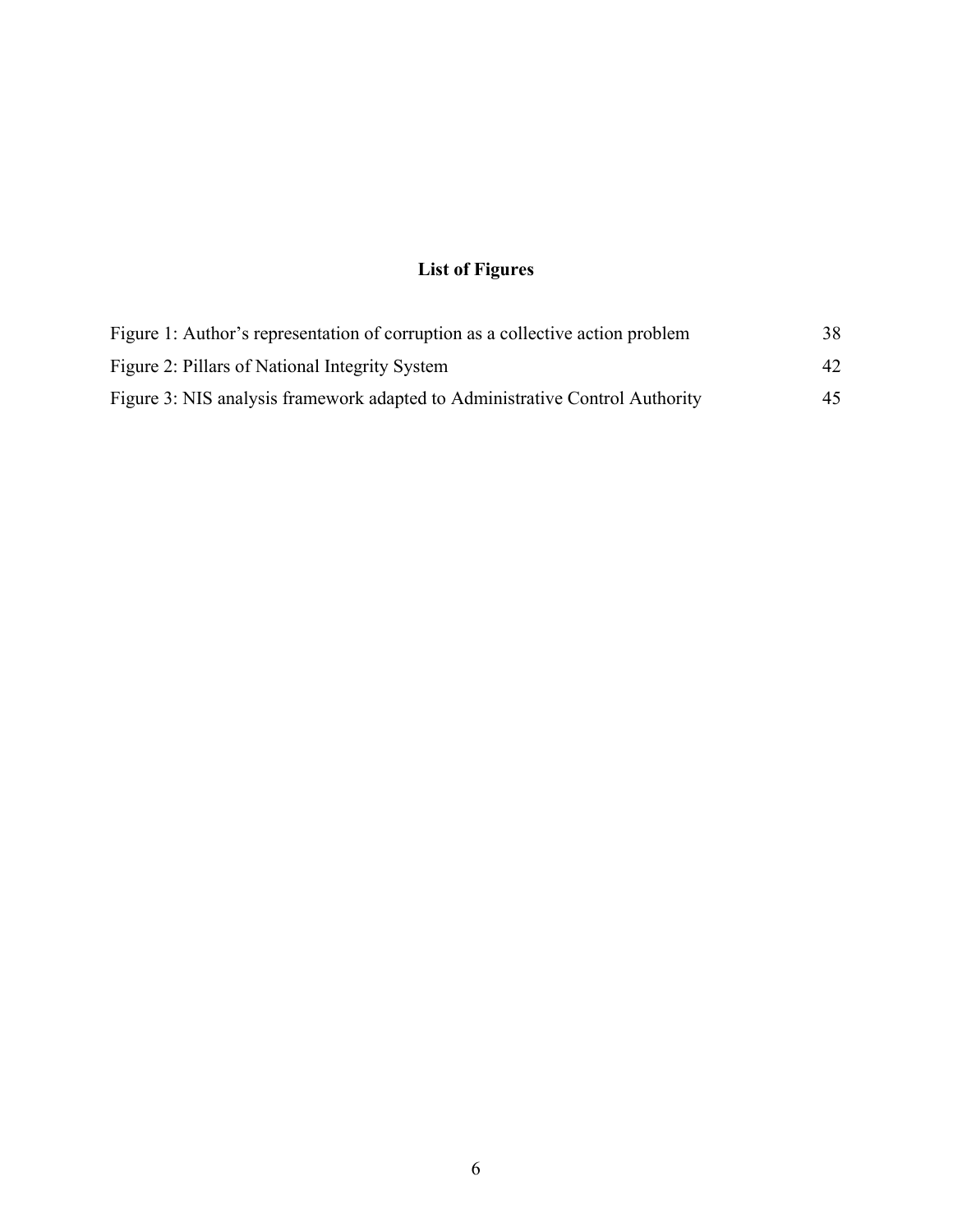# **List of Acronyms**

| <b>ACA</b>   | <b>Administrative Control Authority</b>                  |
|--------------|----------------------------------------------------------|
| <b>APA</b>   | <b>Administrative Prosecution Authority</b>              |
| <b>CAO</b>   | Central Auditing Organization                            |
| <b>CPI</b>   | Corruption Perception Index                              |
| <b>FDI</b>   | Foreign Direct Investment                                |
| <b>GDP</b>   | <b>Gross Domestic Product</b>                            |
| <b>IGD</b>   | <b>Illicit Gains Department</b>                          |
| IT           | <b>Information Technology</b>                            |
| <b>MENA</b>  | Middle East and North Africa                             |
| <b>MLCU</b>  | Money Laundering and Terrorist Financing Combating Unit  |
| NC           | National Chapter                                         |
| <b>NCCCC</b> | National Coordinating Committee for Combating Corruption |
| <b>NCPI</b>  | National Corruption Perceptions Index                    |
| <b>NIS</b>   | National Integrity System                                |
| <b>OECD</b>  | Organisation for Economic Co-Operation and Development   |
| <b>SMEs</b>  | Small and Medium Enterprises                             |
| TI           | <b>Transparency International</b>                        |
| <b>TIC</b>   | Transparency and Integrity Committee                     |
| <b>UN</b>    | <b>United Nations</b>                                    |
| <b>UNCAC</b> | United Nations Convention Against Corruption             |
| <b>UNODC</b> | United Nations Office on Drugs and Crime                 |
| <b>WGI</b>   | Worldwide Governance Indicators                          |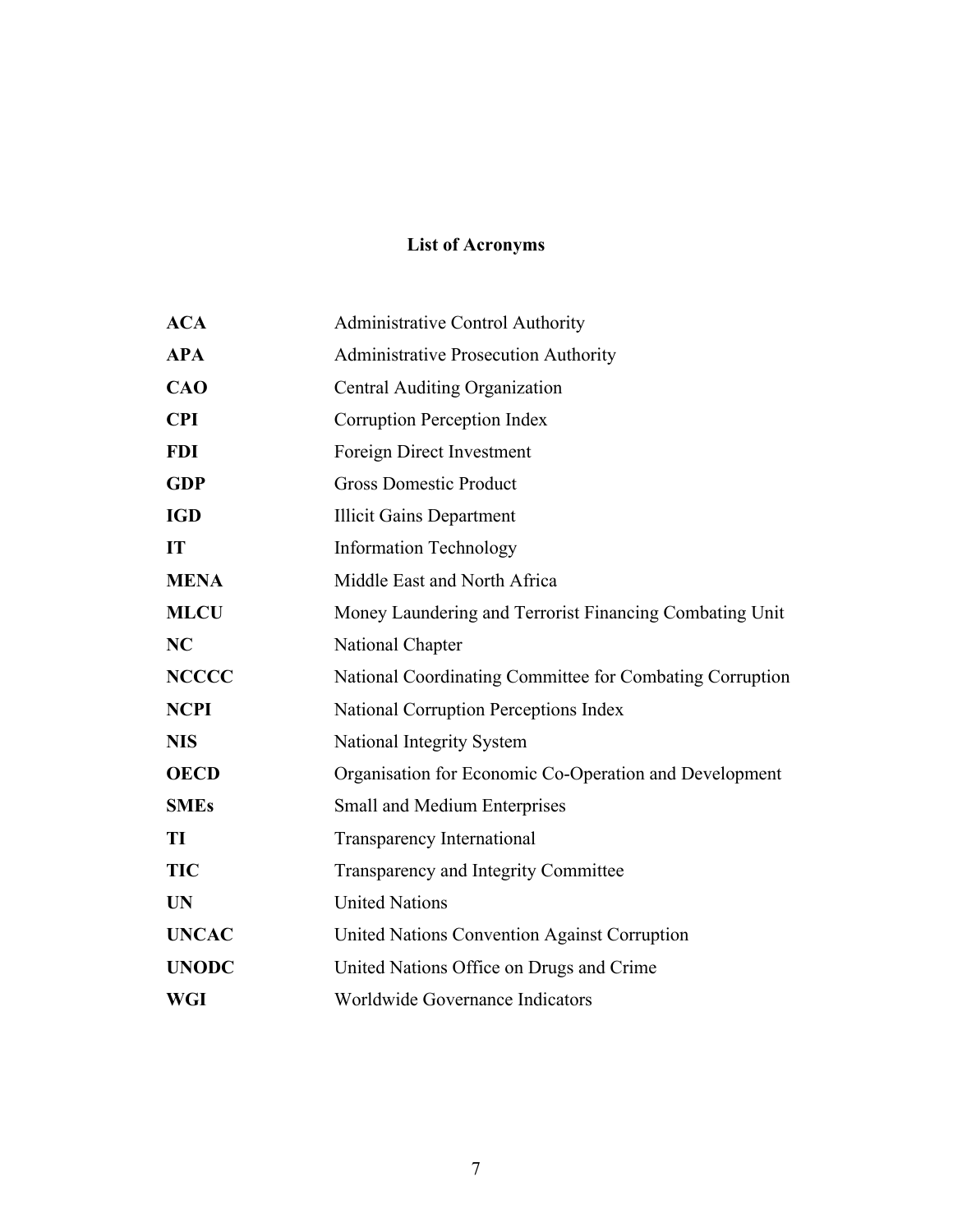#### **Chapter 1: Introduction and Research Objective**

#### **1.1 Background**

Over the last two decades, corruption has received considerable attention from a wide range array of groups, including public officials, international organizations and the general public. Due to its inherent complexity, corruption is no longer seen as a subject of inquiry exclusively for politicians, experts in the fields of public administration, political economy, law and sociology have contributed significantly to understanding, analyzing and controlling corruption. The recent increased interest in the study of corruption is partly driven by the need for a better understanding of the cost of corruption and the need for more effective reforms to adequately address this age-old problem (Tanzi & Davoodi, 2002).

Corruption control is no longer a stand alone issue that concerns politicians and academics. Control of corruption is an integral pillar of good governance, as it is among the six dimensions of governance set out by The World Bank through the Worldwide Governance Indicators (WGI). Governance is comprised of the norms and the institutions through which power is exercised within a country. This includes the government selection, monitoring and replacement processes; the government's capacity to efficiently design and execute valid policies; the respect that the citizens and the state have for the institutions that govern the economic and social interaction among them (World Bank, n.d.-a). The WGI covers six broad dimensions of governance: voice and accountability; political stability and absence of violence; government effectiveness; regulatory quality; rule of law; and control of corruption. The control of corruption indicator captures perceptions of the extent to which corruption is rampant, including both petty and grand corruption (World Bank, n.d.-b).

Wide scale demonstration, marches and riots that shock different cities around Egypt starting 25 January 2011 denounced high unemployment rates, systemic corruption, lack of social justice and economic stagnation. These demonstrations resulted with bringing down one of the longest reigning autocrats in the region. Since then Egypt has been on the path to democratization through a series of referendums, elections and reforms (Badran, 2014). Similar to most other developing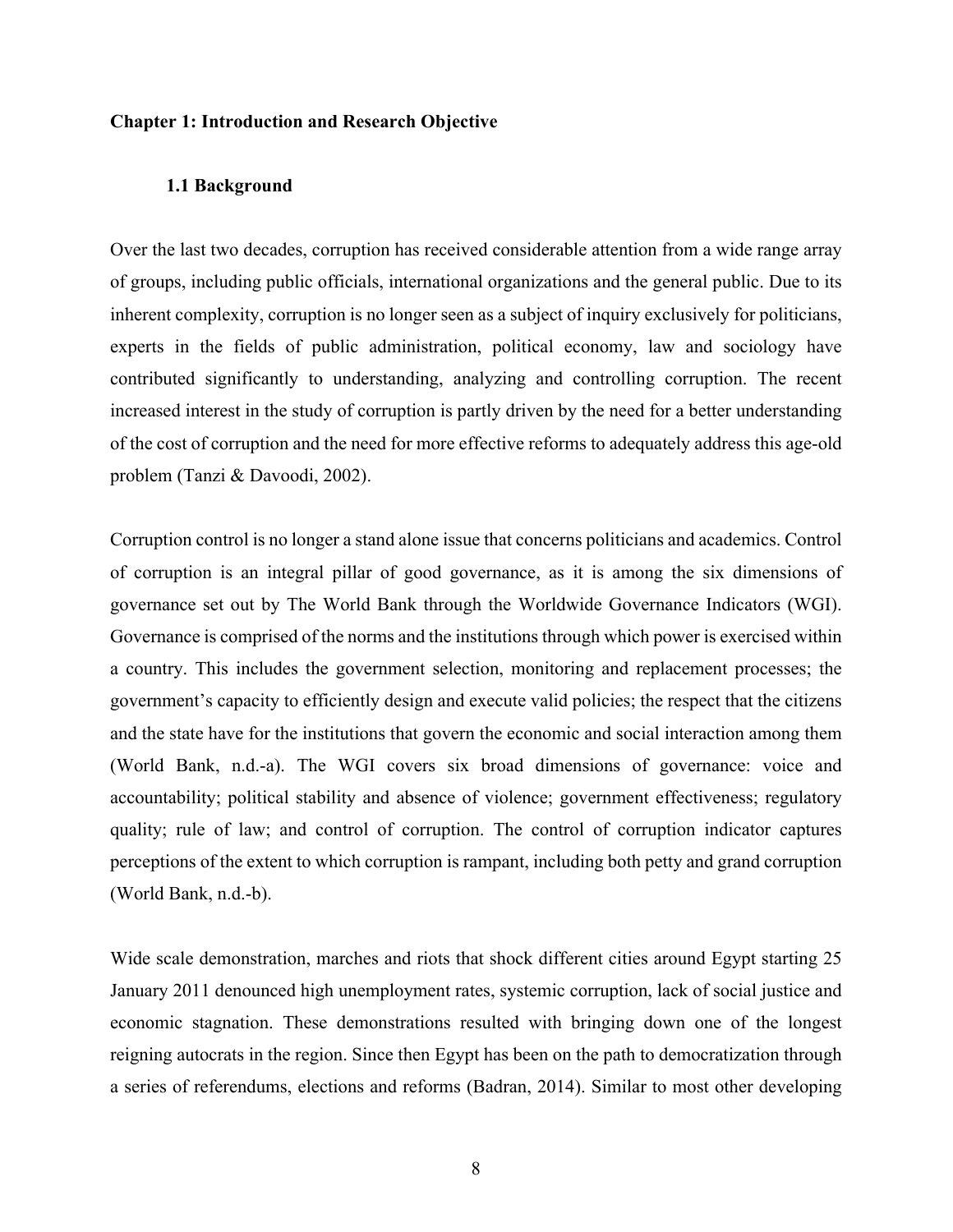countries, Egypt is burdened with a thoroughly corrupt public sector, reaching over to different sectors and impacting people across different levels (Transparency International, 2014). Seen as a deterrent to development and investment over the years, reforms have been put in place with the aim of eradicating corruption, however the effectiveness of these efforts remains to be widely contested. Additionally, there is very little evidence to show that the government has conducted – or allowed any independent institutions – to perform deep assessments of the scope and root causes for the widespread corruption in the country (OECD, 2009).

This research aims to understand *to what extent the Administrative Control Authority (ACA) is enabled to fulfill its mandate*. Three key dimensions are analyzed; its role which is comprised of two components preventing and fighting corruption; its governance system with regards to transparency, accountability and integrity mechanisms; and its capacity to effectively carry out their duties which relates to resources available and independence provided to ACA. Egypt has no one particular anti-corruption agency, rather a groups of different agencies, each mandated with fighting different corners of corruption (OECD, 2009). However, the ACA has the widest jurisdiction over the public sector and is the only organization with a dual mandate of preventing and fighting corruption (Administrative Control Authority, n.d.-a; OECD, 2009). Regarded as the most significant anti-corruption body, the research focuses exclusively on the ACA and draws policy and operational recommendations to better enable the ACA to fulfill its mandate. Building a better understanding of the operations and challenges of the ACA, contributes to a more valid understanding of the nature of the reforms done.

"A world free of corruption" is the vision that drives Transparency International (TI), the leading civil society organization dedicating to fighting corruption, to exist. With more than 100 chapters spread across different corners around the world and an international secretariat in Berlin, TI builds a global coalition comprised of government, private sector, civil society and young activists all committed to realizing the global fight against corruption. TI produces ample research and policy recommendations based on extensive country based and regional reviews of perceptions of corruption, existing anti-corruption provisions and practices. TI greatly contributes to the practical side of anti-corruption through producing noteworthy assessments, reports and toolkits, among its flagship reports is the Corruption Perception Index (CPI), an annual global report ranking countries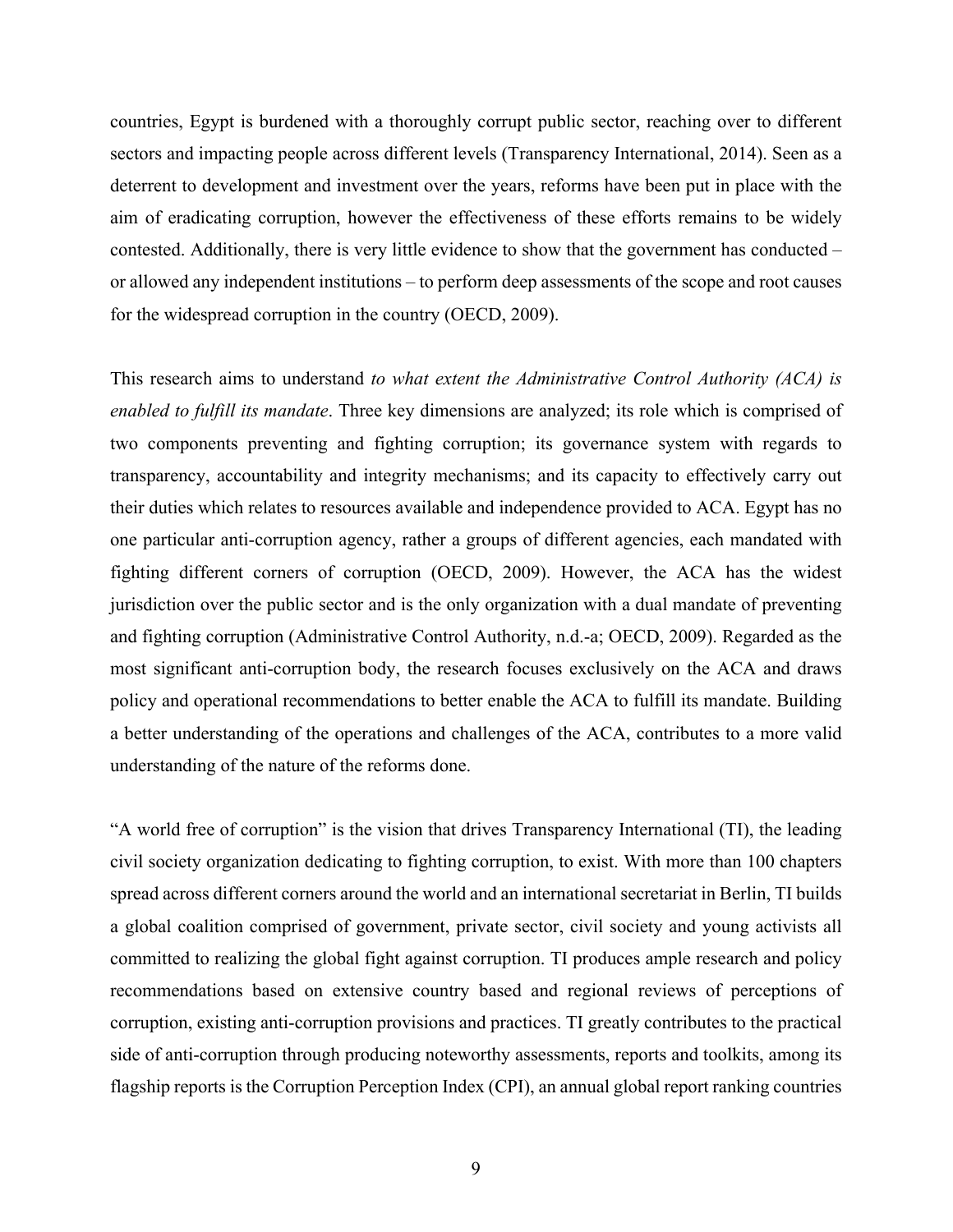based on a score of perceived corruption and ranking. Another equally significant report is the National Integrity System (NIS) study, a country-specific study that assess the effectiveness of the anti-corruption framework of a country by using three-point criteria 1) the mandate of the corruption control body in the fight against corruption, 2) the internal governance mechanisms and procedures that ensure the integrity and accountability of the corruption control body, 3) the body's overall capacity to fulfill its role. Based on these three dimensions an overall score is assigned for each dimension, then a total score which is a sum of the three scores (Transparency International, n.d.-b). The assessment examines both the institutional framework of each pillar, in addition to the general practice highlighting disparity between formal provisions and the reality on the ground. This thorough assessment takes place within an integrated context analysis of overall political, socio-economic and socio-cultural conditions where these examined institutions operate (Transparency International, 2012b).

During a moment of political reform after the 25 January 2011 revolution, calls for corruption control were made by different political groups (Badran, 2014). Even though consensus was not possible on most other political issues, there was a general agreement on the importance of fighting corruption. This agreement was reflected in the 2014 Egyptian Constitution and the National Anti-Corruption Strategy 2014 – 2018. These were the first official steps taken by the government of Egypt to center on corruption. Egypt is home to an elaborate anti-corruption institutional framework, each body is mandated with addressing different aspects of the fight against corruption (OECD, 2009). National Anti-Corruption Strategy 2014 – 2018 brings together all anti-corruption bodies in an organized manner towards a clear goal, the strategy puts down a definition of what is regarded as corruption and sets a time plan on how to achieve its goals (National Anti-Corruption Strategy 2014-2018).

To build a strong understanding of the progress of these reforms to date, Egypt's main anticorruption body is taken as the subject of this research. The research utilizes the NIS as a conceptual framework to understand the extent to which the ACA is enabled to fulfill its role, by discussing issues related to how it understands and carries out its role, its governance mechanisms, and its capacity to execute. Corruption is a highly political and sensitive issue, academic literature on corruption and corruption control efforts in Egypt is very thin. This study provides internal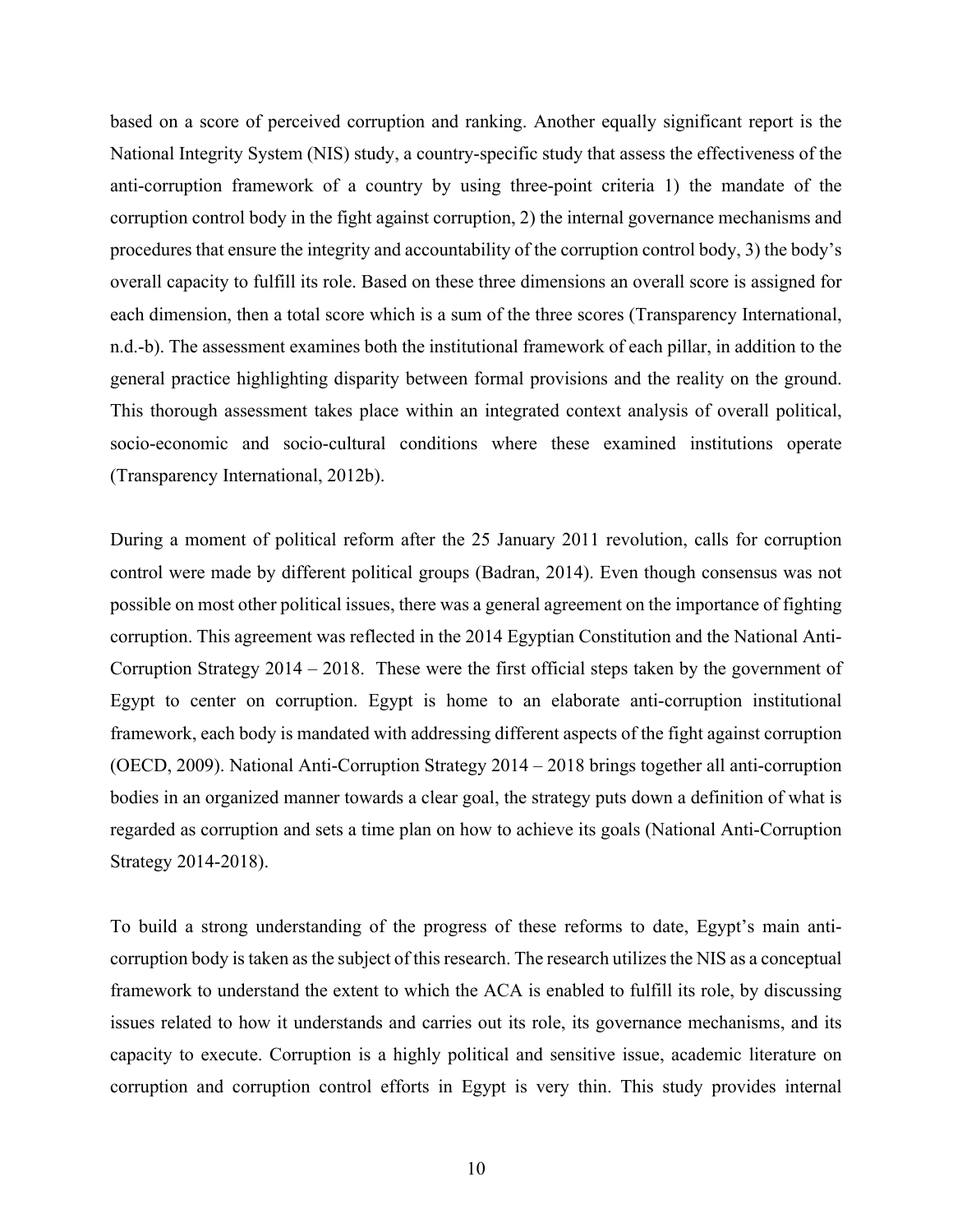perspectives on the challenges and opportunities within the institutional anti-corruption framework, for a better understanding of where policy and practice are at odds and how can these areas be addressed through a critical lens.

The research starts off by presents an overview of the literature on corruption covering; definitions, taxonomy of corruption and the forms that corruption could take, and the economic cost of corruption, in Chapter 2. Chapter 3, provides an overview on the scope of corruption and the anticorruption institutional framework, commitments to the international community and an overview of the national anti-corruption strategy. Chapter 4 is presents corruption as a collective action problem, and the NIS as a conceptual framework. Chapter 5 introduces the research methods used and their limitations. A discussion on the research findings is presented in chapter 6, which is broken down according to the NIS three-point criterion; role, governance mechanisms, and capacity. The research culminates with a conclusion section that reiterates the main findings of the research and presents key recommendations.

#### **1.2 Research Question**

This research aims to understand *to what extent the Administrative Control Authority (ACA) is enabled to fulfill its mandate*. As the main anti-corruption body in Egypt, the ACA has a dual mandate to prevent and fight corruption and holds significant influence on anti-corruption reforms (Administrative Control Authority, n.d.-a; Transparency International, 2009), thus the research focuses exclusively on the ACA. The National Integrity System (NIS) developed by Transparency International is adopted as a conceptual framework, particularly the 'Anti-corruption Agencies' pillar, which according to the 2014 NIS assessment it is "one of the weakest pillars" and is in dire need for structural reforms.

This research puts three main dimensions of the ACA under analysis; its role in preventing and fighting corruption; its governance system with regards to transparency, accountability and integrity mechanisms; and its capacity to effectively carry out its duties. In light of the above, the following sub-questions are explored; 1) Role – to what extent does the ACA engage in preventive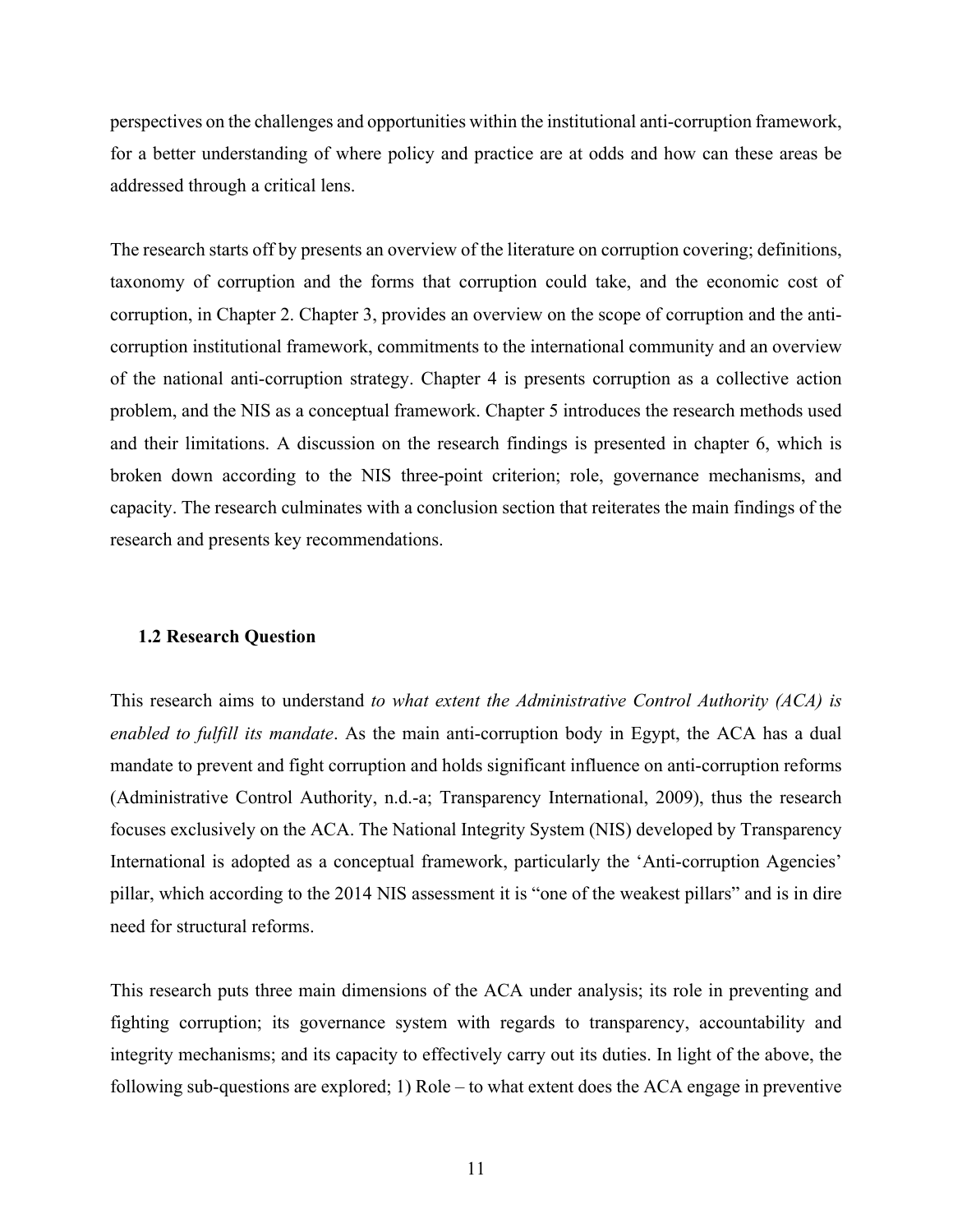activities to fight corruption and investigative activities of alleged corruption? 2) Governance mechanisms: to what extent are the transparency, accountability and integrity mechanisms activated in the activities and decision-making processes of the ACA? 3) Capacity – to what extent does the ACA have adequate resources and independence to effectively carry out its duties?

The following chapter presents an overview of the extensive body of literature on corruption, by discussing different definitions of corruption, taxonomy of corruption and forms of corruption. The chapter concludes with discussing the economic cost of corruption.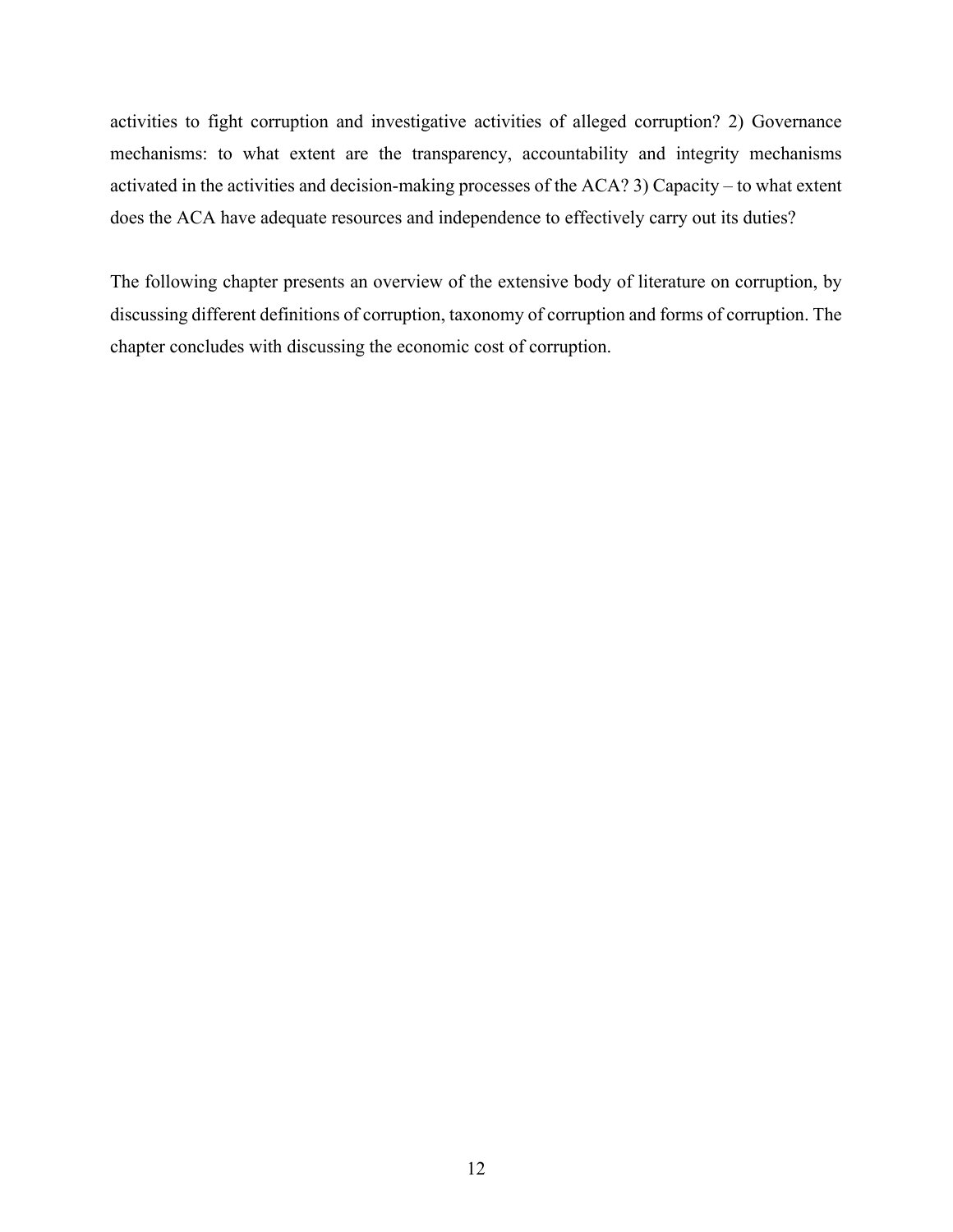#### **Chapter 2: Understanding Corruption**

Corruption is an extensive term, used to refer to a diverse collection of illegal and/or dishonest acts. A significant portion of the body of literature on corruption is dedicated to classifying various forms of corruption operationalizing the concept for pragmatic and analytical intentions. This portion of literature presents a wide variety of models of understanding, analyzing and combating corruption (Andvig, Fjeldstad, Amundsen, Sissener, & Soreide, 2000).

This chapter provides an overview of the main discussions and debates within academic literature regarding definitions of corruption, models of understanding it, followed by a taxonomy of corruption; petty corruption vs. grand corruption, and forms of corruption including; bribes, embezzlement, favoritism, etc., this section ends with a discussion on the economic cost of corruption on the national level and on the private sector.

#### **2.1 Debates on the Definition of Corruption**

Contemporary academic literature on corruption discusses different lenses for analyzing corruption; a political and economic lens – referring to political and economic corruption denoted as a structural problem; or through a social lens – individual and cultural corruption denoted as a moral problem (Andvig et al., 2000). Viewing corruption as a moral problem is often indicated as "moral decay", which is seen in a social exchange taking place between individuals. This lens exposes incidents that fall within the umbrella term of corruption that are not defined by the confined dimensions of policies and laws. As a multi-disciplinary field, the moral lens sheds the light on other important dimensions, such as power abuse as a form of corruption and other situations that present moral breaches but fall far beyond the boundaries of the law. Researchers who subscribe to this notion design reforms that match the prescriptions for good governance and reinforcing the democratic rule of law (Andvig et al., 2000).

On the other hand, viewing corruption as a systemic problem brings up a wide array of structural issues that may contribute to or deter corruption within a system. Researchers who view corruption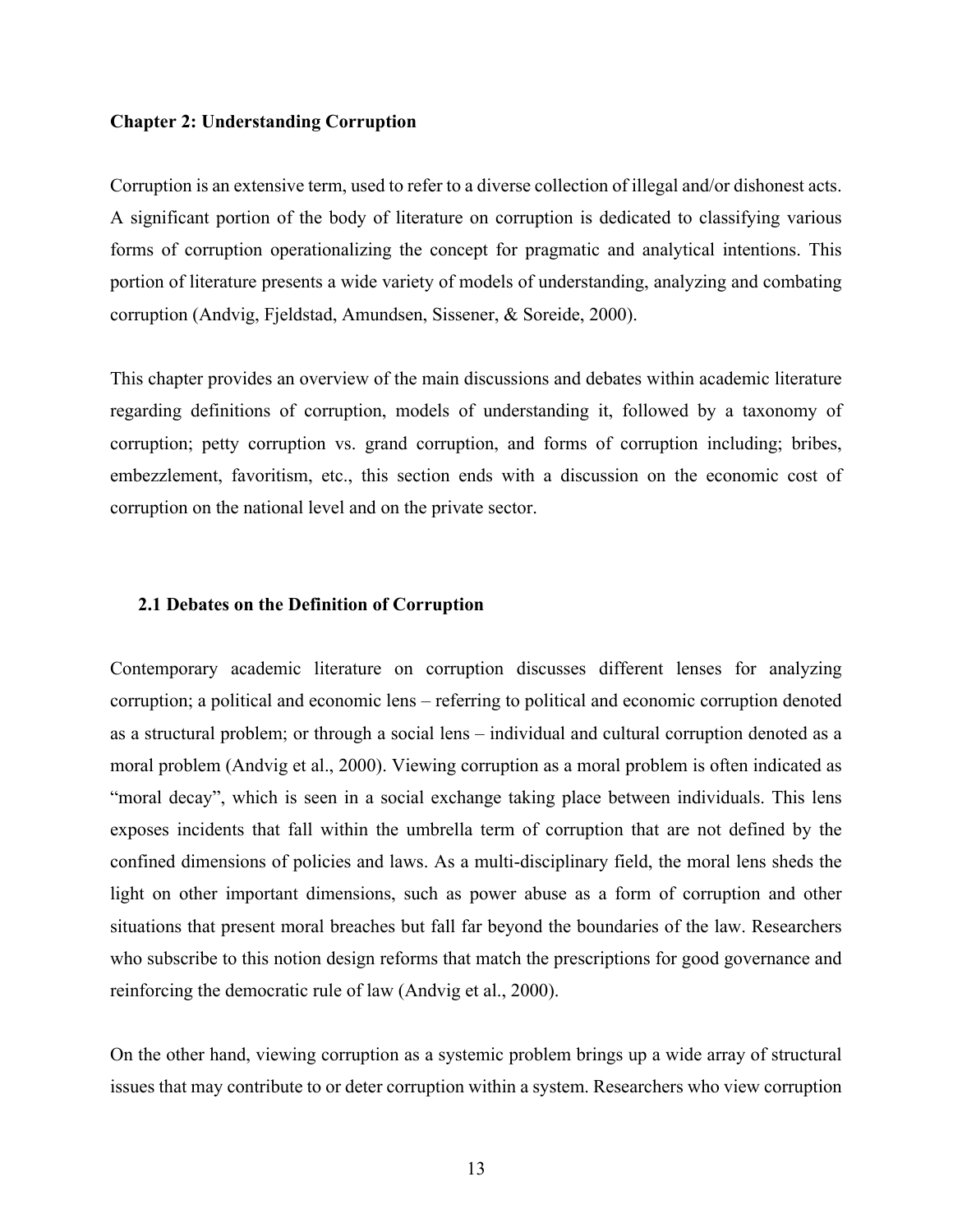through this lens – occupying the majority of the contemporary body of literature – apply political and economic theory to analyze corruption (Andvig et al., 2000). In efforts to establish a unified understanding of what is meant by corruption, both academics and practitioners have agreed to a common definition of corruption as "*misuse of public power for private benefit*" (Lambsdorff, 2007; Mungiu-Pippidi, 2006; Rose-Ackerman, 2007; Spector, 2012). Corruption reforms within the structural lens are more successful in cases of confined corruption, within a particular public institute or sector (Andvig et al., 2000; Rose-Ackerman, 2007).

It is not surprising to find different versions of this definition in academic literature. Over the years, prominent academics interested in corruption issues have made valuable additions to defining corruption. Nye's definition, is regarded as the *classical definition*, where corruption is defined as: *"behavior which deviates from the formal duties of a public role because of private-regarding (personal, close family, private clique) pecuniary or status gains"* (Nye, 1967, p. 419). Additionally, Samuel Huntington referred to corruption as: *"behavior of public officials which deviates from accepted norms in order to serve private ends"* (Huntington, 1968, p. 59). The similarities between these definitions are hard to miss, corruption is viewed as a "*deviant*" act, that does not comply with the universally agreed norms of behavior, which takes place between particular agents in a particular sector – the state (Andvig et al., 2000).

A review of the different versions of this definition shows that it hinges on three main corners: "private benefit", "public power" and "misuse". The term "private benefit" encompasses different forms of gains; cash, valuable goods, power or status. Gains could have an immediate nature or could take the form of promises for future favors or benefits that solely benefit the public official and/or relatives or friends, but not the public. "Public power" refers to the authority entrusted to public officials, politicians and bureaucrats to act on behalf of the public within the scope of their role and sector, such as the judiciary, police, tax authorities, public utilities (water, electricity, roads, etc.) and government services (health care, education). The verb that connects these two terms is "misuse", which refers to an action that public officials take, by prioritizing individual interests over general public interests, the manner through which public officials may misemploy their entrusted power to serve their personal concerns over common public interest (Lambsdorff, 2007; Spector, 2012).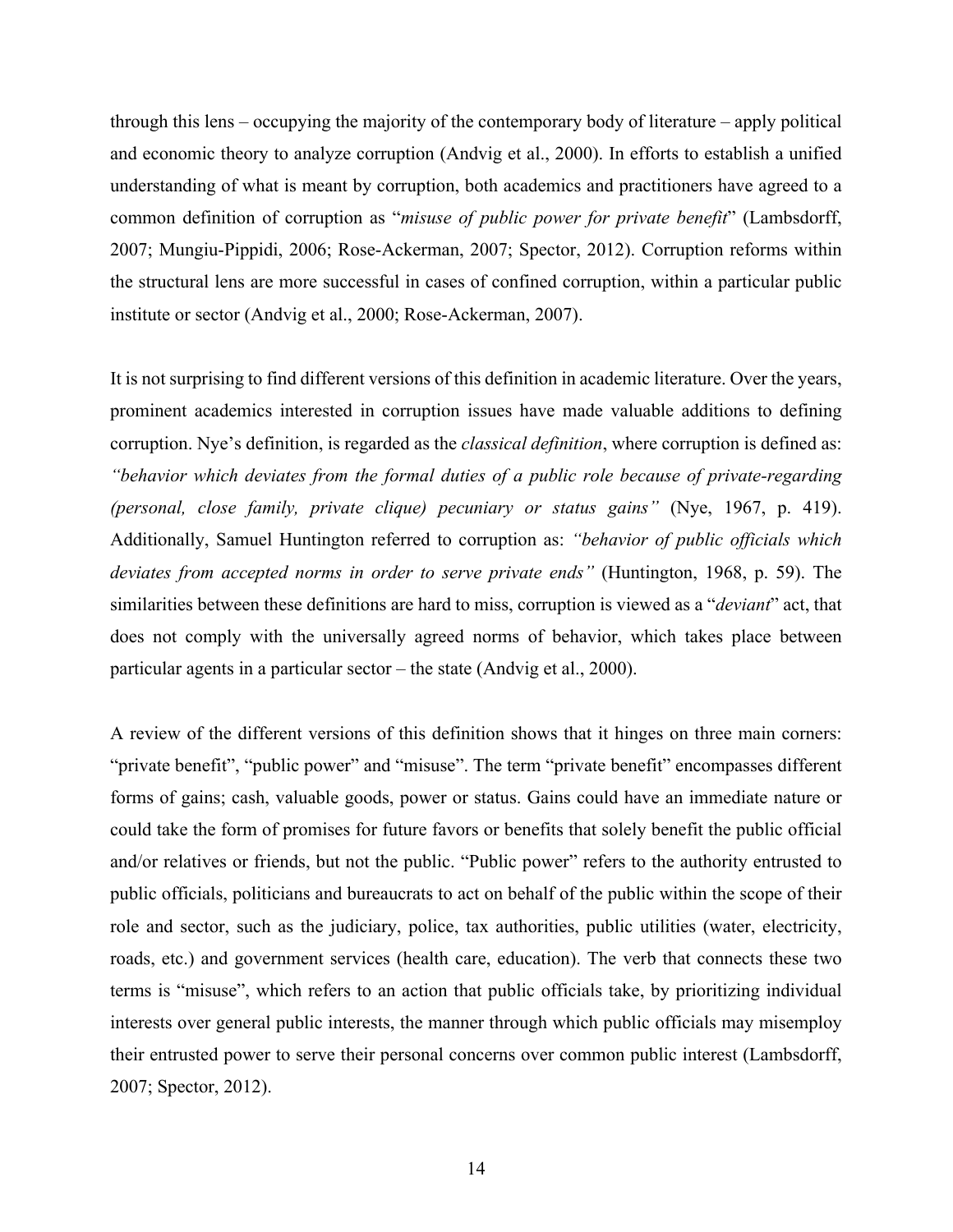For practical reasons international organizations have identified working definitions that maintain the main elements of corruption, but wide enough to include various forms of corruption. The World Bank Group, adopted the following definition of corruption – "*the abuse of public office for private gain*" (World Bank, 1997). Transparency International, a global civil society organization leading the fight against corruption, uses a very similar working definition – "*corruption is the abuse of entrusted power for private gain*" (Transparency International, n.d.-a). These definitions emphasize an interaction between different sectors; public and private, and highlight the misbehavior that characterizes this interaction (Andvig et al., 2000). Another key international player is the Organisation for Economic Co-Operation and Development (OECD), mainly concerned with economic cooperation and trade it adopts a slightly different working definition that transforms corruption from solely being a public sector malady, to affect the private sector too. Yet, more emphasis is put on the misbehavior in the interaction, rather than the sectors involved. According to the OECD's *Glossary of International Criminal Standards,* corruption is the "*abuse of public or private office for personal gain*" (OECD, 2007).

#### **2.2 Traditional Model for Analyzing Corruption**

As a complex intertwined phenomenon, simple models were needed to build a better understanding of the dynamics that result in the prevalence of a culture of corruption. Only with a thorough understanding of the problem; causes, symptoms and interlinks; valid solutions can be formed. This section presents the traditional model of analyzing corruption, the principal-agent-client model, developed by Klitgaard in 1988.

As an interaction between two actors, one of them representing the state, corruption can be analyzed through the principal-agent-client model, where the principal entrusts their subordinate, the agent, with a task. The principal sets the rules and expectations regarding how the task is to be completed. The agent is responsible for serving the client while abiding by these rules (Klitgaard, 1988; Lambsdorff, 2007). Klitgaard viewed corruption on a transactional level to equal monopoly plus discretion minus accountability (Klitgaard, 1988, p.75). This formula was used to design anti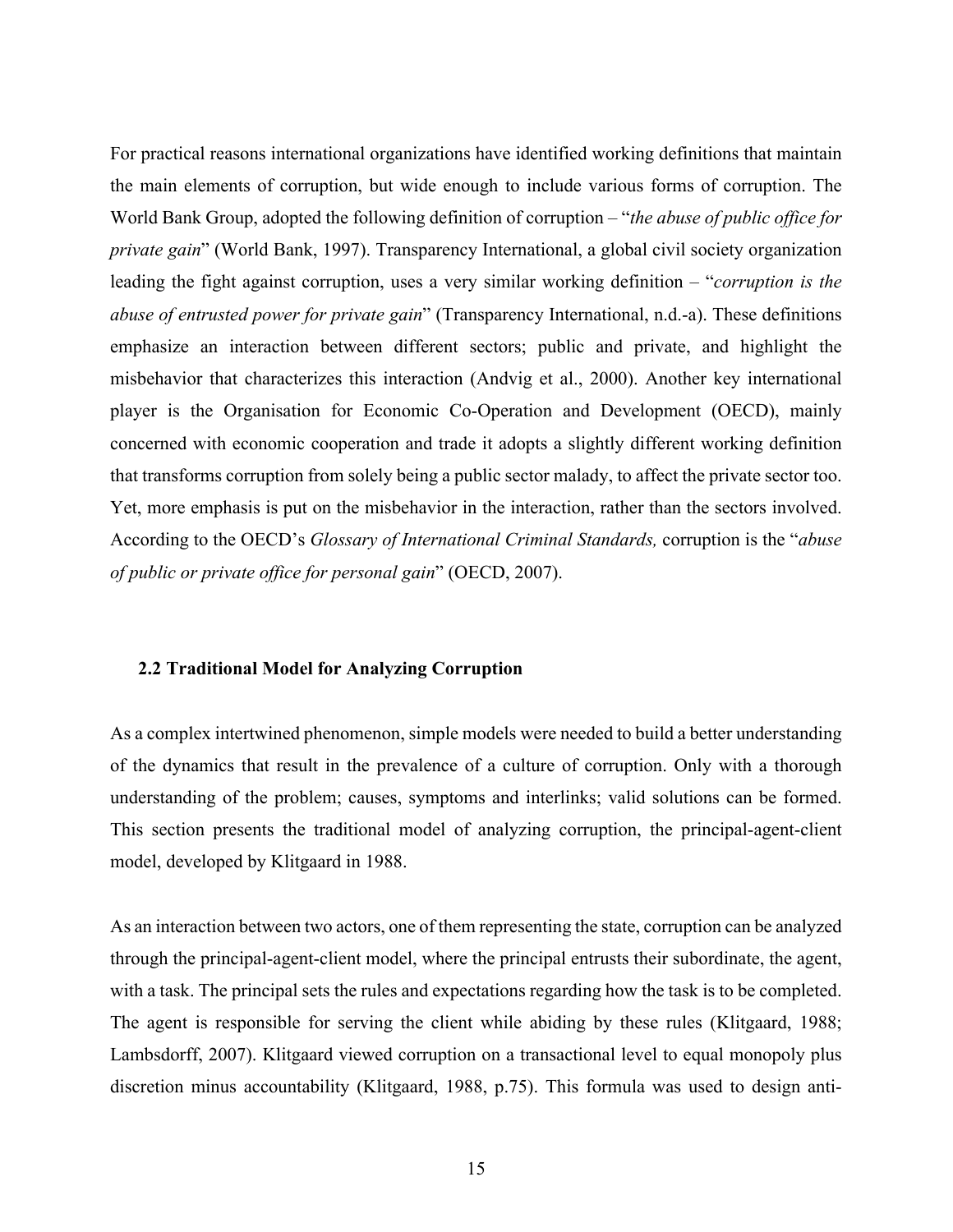corruption reforms for decades, as it simply identifies how monopoly of resources, information discretion and accountability each independently influence corruption (Brinkerhoff, 2000).

This model is used to explain corruption in different spheres; national sphere, where interaction between state and non-state actors take place; and the national institutional sphere, where corruption takes place within different levels, agencies and branches of government (such as the judiciary, executive and legislative branches), in this case the client becomes another state actor in contact with another state actor, even though the interaction lacks a non-state actor, illicit behavior is still the concern (Andvig et al., 2000). This model assumes that the agent is the actor who is more likely to engage in corrupt behavior (Mungiu-Pippidi, 2015). Reforms prescribed based on this model of understanding corruption suggest policy tools that aim at reducing the opportunities and incentives for corruption such as: more monitoring bodies and higher punishments. These reforms, however, assume the presence of "principled principals" who are eager to take action to detect and penalize corrupt behavior (Klitgaard, 1988; Persson, Rothstein, & Teorell, 2013).

#### **2.3 Taxonomy of Corruption**

Depending on the nature and scope of a corrupt activity, corruption can be *political* corruption or *administrative corruption*. Political corruption, occurs within the top-levels of a public authority, typically, the heads of state and top officials abuse and ignore laws and regulations to serve their private interests by appropriating pay-offs, kick-backs or embezzle large sums of money or public good. Administrative, corruption takes place at the implementation side of polices, within the civil service or within state actors. Petty corruption, is a daily act that citizens face in public hospitals, schools and police stations, involving a rather modest amount. Political and administrative corruption tend to mutually assist one another, as extensive administrative corruption is backed by political corruption, common in non-democratic, authoritarian countries (Amundsen, 2000; Andvig et al., 2000; Lambsdorff, 2007).

Another classification of corruption is based on the motivations of the players engaged in corrupt behavior. This is based on the notion that motives for corrupt behavior vary between different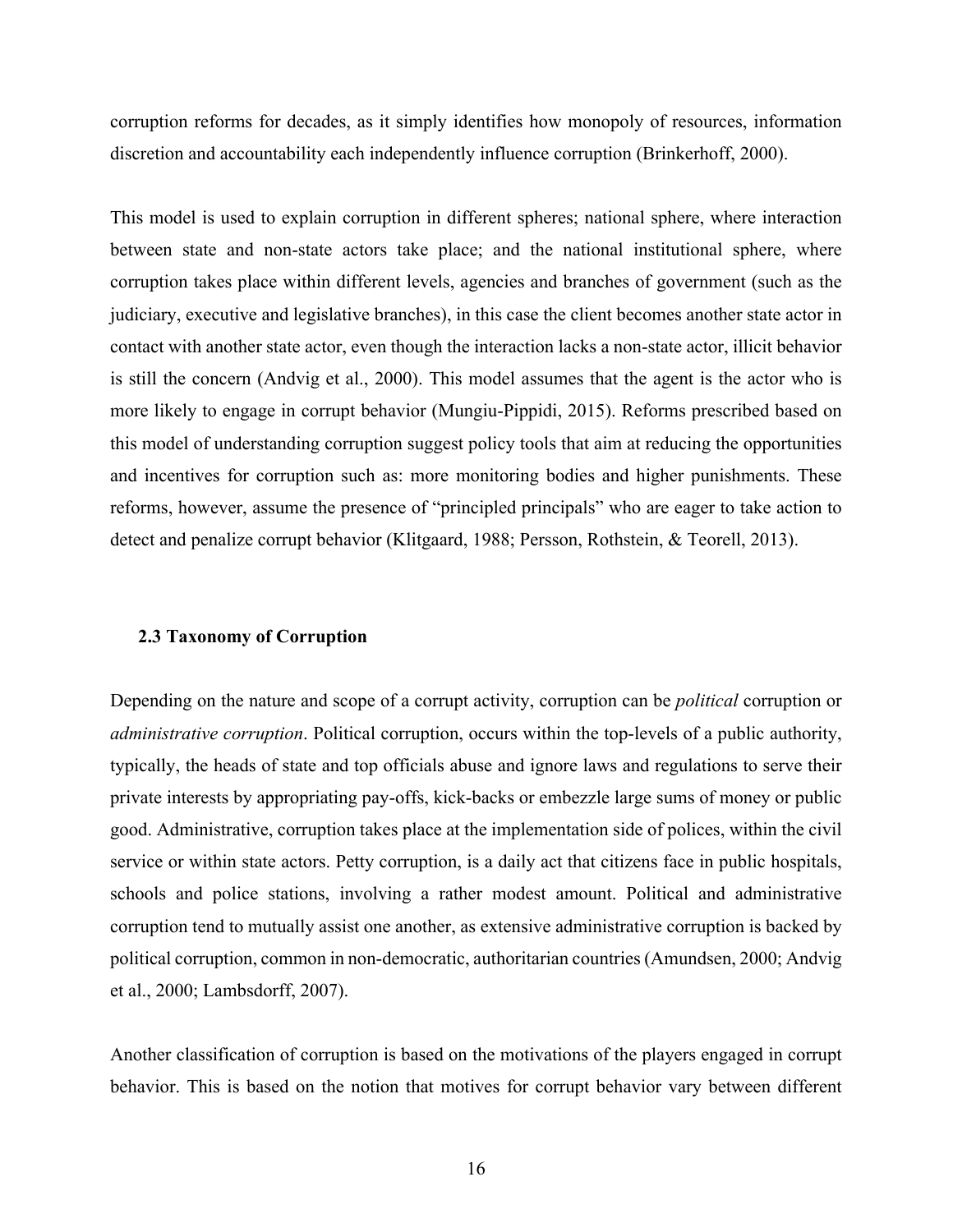contexts. This requires us to go beyond the predominant view of seeing corruption through its scale (petty or grand), form (bribe, extortion, fraud, etc..) or type of actor (business or political) and examine the motivations behind the action, which can be classified into "*need*" or "*greed*" corruption; "*need*" corruption takes place when "services that citizens are legally entitled to, such a receiving a birth certificate or healthcare and conditioned upon paying a bribe." (Bauhr, 2012). This type of corruption indicates poor government performance and low trust in its operations, which results in relationships that are built on coercion and extortion between the involved parties. On the other hand, "greed" corruption takes place when a corrupt action is done with the intention to attain extra advantages to which that person or institution is not entitled to. This type of corruption is characterized by mutual benefit relationships between the agent and the client (Bauhr, 2012).

Corruption is not a malady exclusive to the public sector only, "*private"* corruption has been an issue that colonized the agendas of several international trade organizations for decades. However, corruption is seen to be a more critical problem in the public sector than the private sector, possibly because public goods tend to attract more criticism than private goods, and public goods have a wider customer base, when compared to private goods (Andvig et al., 2000).

#### **2.4 Forms of Corruption**

Corrupt behavior comes in different forms, bribery is among the most commonly known form of corruption. Extortion, embezzlement, fraud, and favoritism are all varied forms of corruption. The section below presents widely used understandings of each of the above forms of corruption using the principal-agent-client model.

*Bribery*, is a payment by the client to the agent in return for access to preferential benefits the agent is not entitled to. The sought after additional benefit may be a service, a license, a permit, or a particular exemption. Payments are made in monetary terms or in kind. So widely used, there are many colloquial terms in different languages that refer to bribes; kickbacks, shay, gratuities, baksheesh, sweeteners, pay-offs and grease money (Amundsen, 2000; Andvig et al., 2000;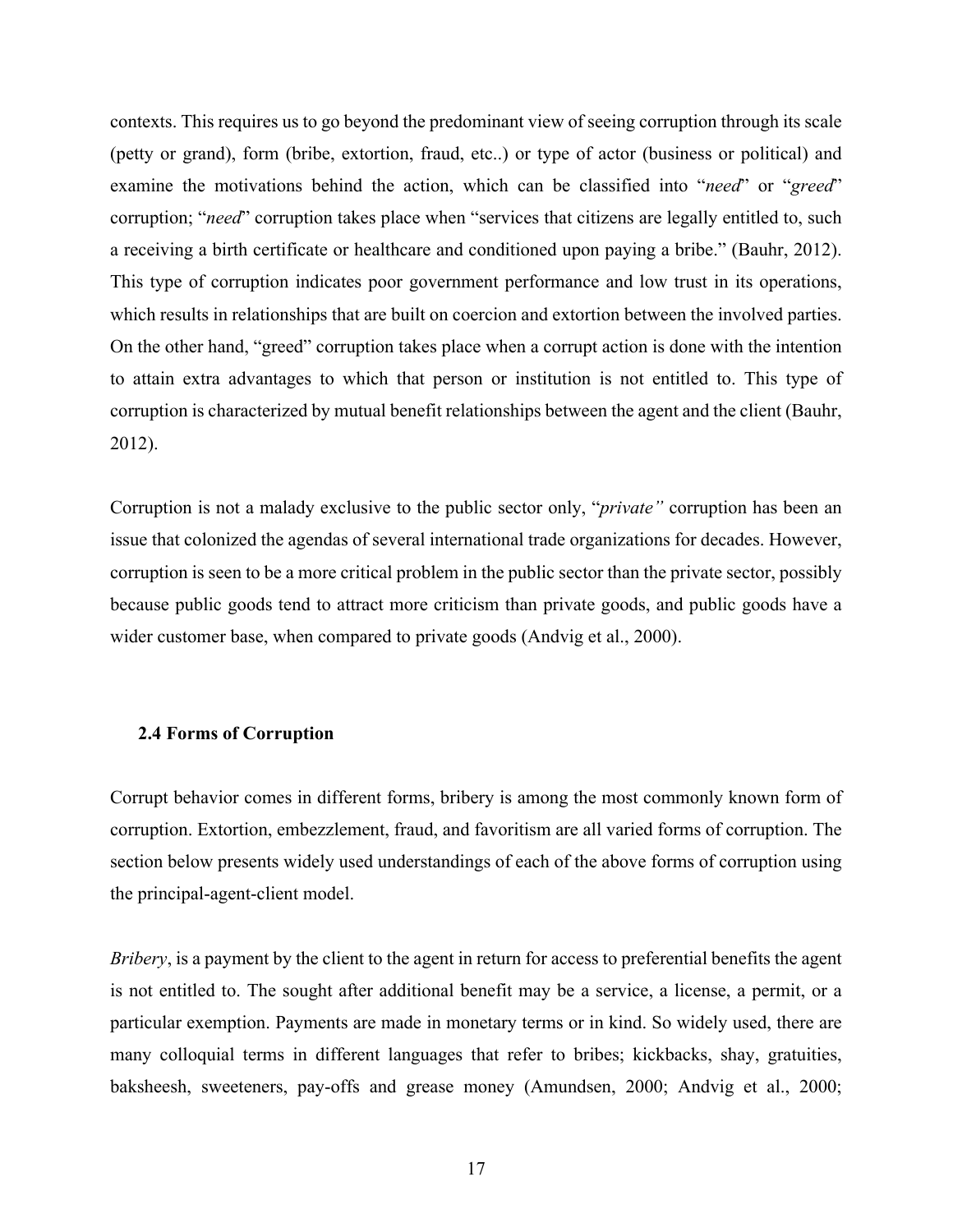Lambsdorff, 2007). Rose-Ackerman (2007) emphasizes the economic effects of bribes on the personal wealth of officials receiving bribes and their tendency to "*take actions against their principals*". Principals are referred to as "*bureaucratic supervisors, politically appointment ministers, or multiple principals such as the general public*" (Rose-Ackerman, 2007).

*Extortion*, is the case when the agent abuses their power to get financial or other types of personal benefits from the agent, by restricting the client's access to a benefit they are legally entitled to without a payment. This payment is often done after the use of coercion, violence or threats by the agent on to the client (Lambsdorff, 2007). A commonly known example of this form of corruption is the mafia style coercion to collect "protection or "security" money from citizens and businesses. In situations of systemic wide scale corruption, the state, in particular security services extorts payments from citizens in return of their services (Amundsen, 2000; Andvig et al., 2000).

*Embezzlement,* under definitions of corruption that do not include a non-state actor in an interaction, but empathize the "abuse of public office for private gain", embezzlement is considered a form of corruption. Referred to as the theft of public resources by the agents who administer them. With the intention to maximize their individual wealth, and their networks, agents may misappropriate funds or steal funds from the public institutions they are employed in. Agents use their official office to secure benefits and branch out their individual or business interests by infringing on public resources (Amundsen, 2000; Andvig et al., 2000). Like bribery and extortion, embezzlement indicates a violation of the rules set by the principal on how the agent is to complete assigned tasks (Lambsdorff, 2007).

*Fraud*, entails manipulation, distortion or deceit of information undertaken by the agent to get personal benefits from the agent or the client. Information-asymmetry between the agent and the principle is evident in this case, the trickery involved is based on an information advantage that the agent posses over the principal, as the agent is naturally more familiar about their daily tasks and flow of work. This imbalance creates an opportunity for the agent to manipulate the information they posses for their personal benefit (Amundsen, 2000; Andvig et al., 2000; Lambsdorff, 2007). Participation in an act of fraud can take an active or passive form, principals and agents can partake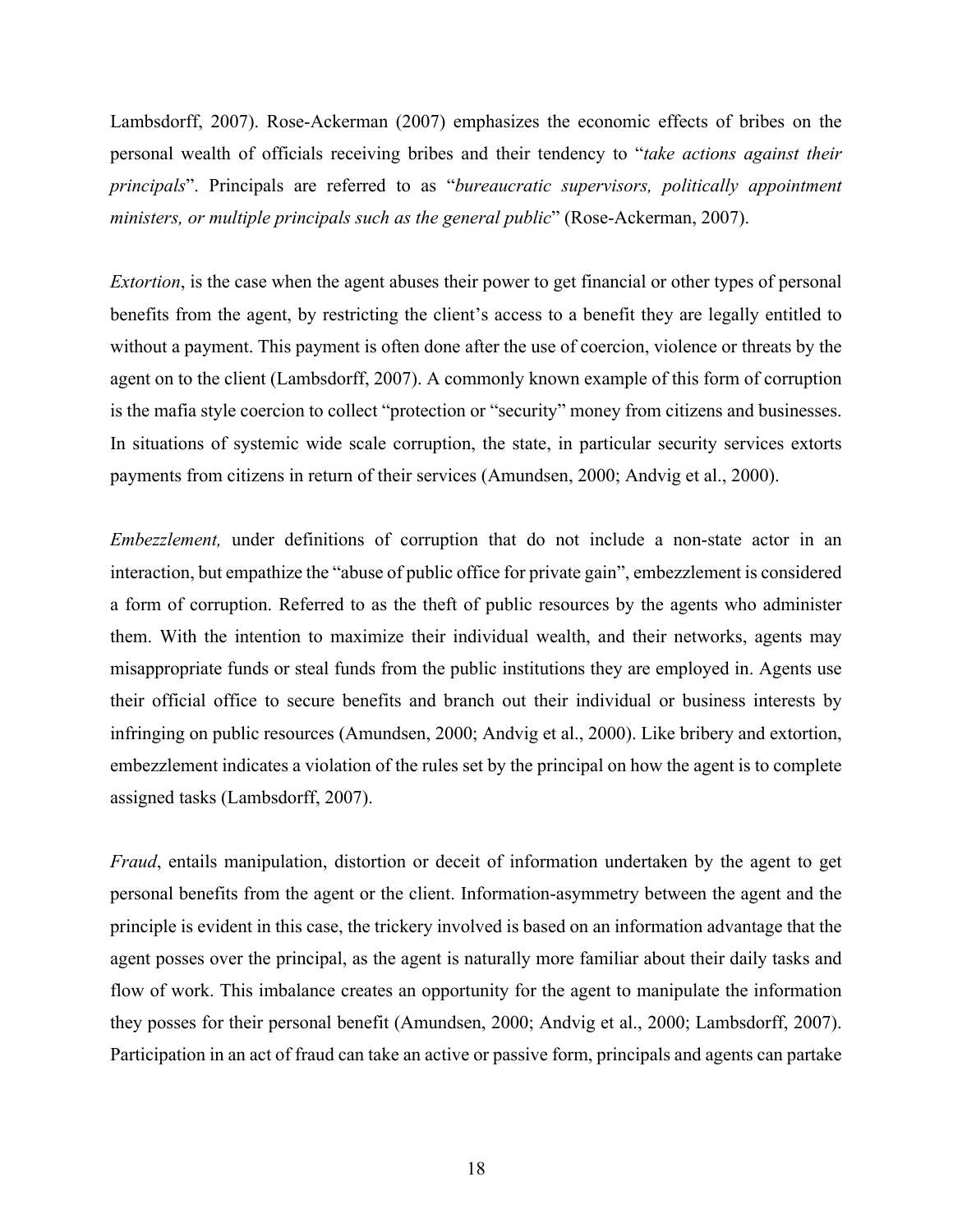in fraud by looking the other way or take an active role in it and is commonly used to cover up for other forms of corruption (Amundsen, 2000; Andvig et al., 2000).

*Favoritism*, is another form of power abuse for preferential allocation of public resources. Some researchers argue that favoritism is a natural human inclination, to give advantage to family members, friends and others who are within the same social circles. However, favoritism indicates an inequitable apportioning of state resources to give advantage to a particular group over an other, based on racial, ethnic, tribal, religious or political discrimination. Nepotism is a particular form of favoritism, where certain state benefits, such as offices, contracts or licenses are given to members of the same kin regardless of their merit, as loyalty towards the group is seen to have a higher value than merit (Amundsen, 2000; Andvig et al., 2000). This tends to be common in authoritarian and semi-democratic regimes where individuals and groups are in better positions being close to "the source of power" in order to "enjoy a superior status, and therefore more influence" (Mungiu-Pippidi, 2006).

It is important to distinguish between corruption other forms of criminal behavior between only private actors, i.e. not including the state. Illegal trade, contraband, insider dealings on the stock market, and production and circulation of counterfeit money are all illegal acts according to international legal conventions, however, are not regarded as acts of corruption as these are carried out in the absence of misusing public power (Lambsdorff, 2007).

#### **2.5 Economic impact of corruption**

A significant portion of the recent empirical literature has identified two widely accepted associations relating to the impact of corruption on economic growth. The first is an inverse relation between corruption perception indexes and levels of economic development – measured by per capita Gross Domestic Product (GDP). This negative causality maintains its validity in different regions, countries, and political regimes. The second association is that there is an inverse relation between corruption perception indexes and lower growth rate (Tanzi & Davoodi, 2002).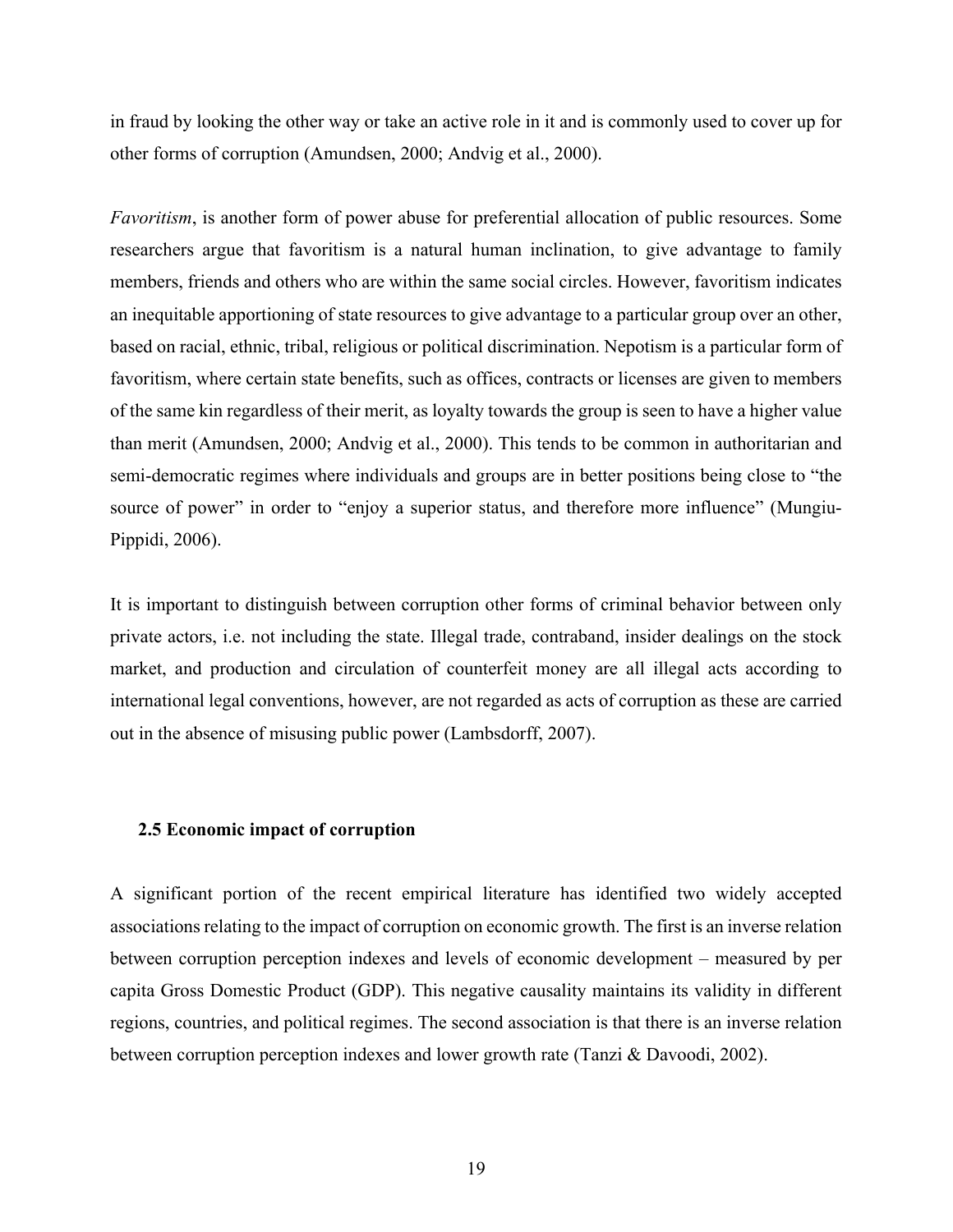It is widely accepted among economists that investment and growth are connected through a positive relationship. Consequently, if corruption affects investment, then it must also affect growth. Corruption may affect investment in a set of ways; size investment, size and composition of Foreign Direct Investment (FDI), size of public investment, and the quality of investment decisions and of investment projects. The extensive literature in this area indicates strong positive links between FDI and growth, and strong inverse relations between flow of FDI and corruption (Tanzi & Davoodi, 2002).

#### *Economic impact of corruption on a national level*

Corruption results in unpredictable government institutions, leading to low certainty in expecting outcomes and fickle law enforcement. All of this feeds into a "downward spiral of ultimately unproductive economic activity, decreasing productivity, shrinking investment and loss of confidence in the effectiveness of government" (Brinkerhoff, 2000). Within the public sector and specifically public works projects, evidence shows that other things being equal, high corruption is strongly associated with low operation and maintenance expenditure, and high corruption is often associated with poor quality of infrastructure. Poor public infrastructure, consequently prompts the private sector to direct its investment to improve pubic infrastructure – limiting the growth of the economy where private investment could have been allocated in other productive channels, if public infrastructure was done right on the onset. The impact of corruption in poor infrastructure is unmistakable in the quality of paved roads, power outages, railway networks (Tanzi & Davoodi, 2002).

#### *Economic impact of corruption on large enterprises and SMEs*

Link between size of enterprise and vulnerability to corruption – large enterprises mostly engage in a cost-reducing kind of corruption, to benefit from relaxed government regulations and lower tax rates. Moreover, as a benefit of their size, large organizations could employ "facilitators" who are individuals with the right skill set and connections to bypass regulations and get protection from petty bureaucrats. Whereas for small and medium enterprises (SMEs), corruption is often of the cost-increasing kind, as they are forced to make payments that are crucial for their survival, but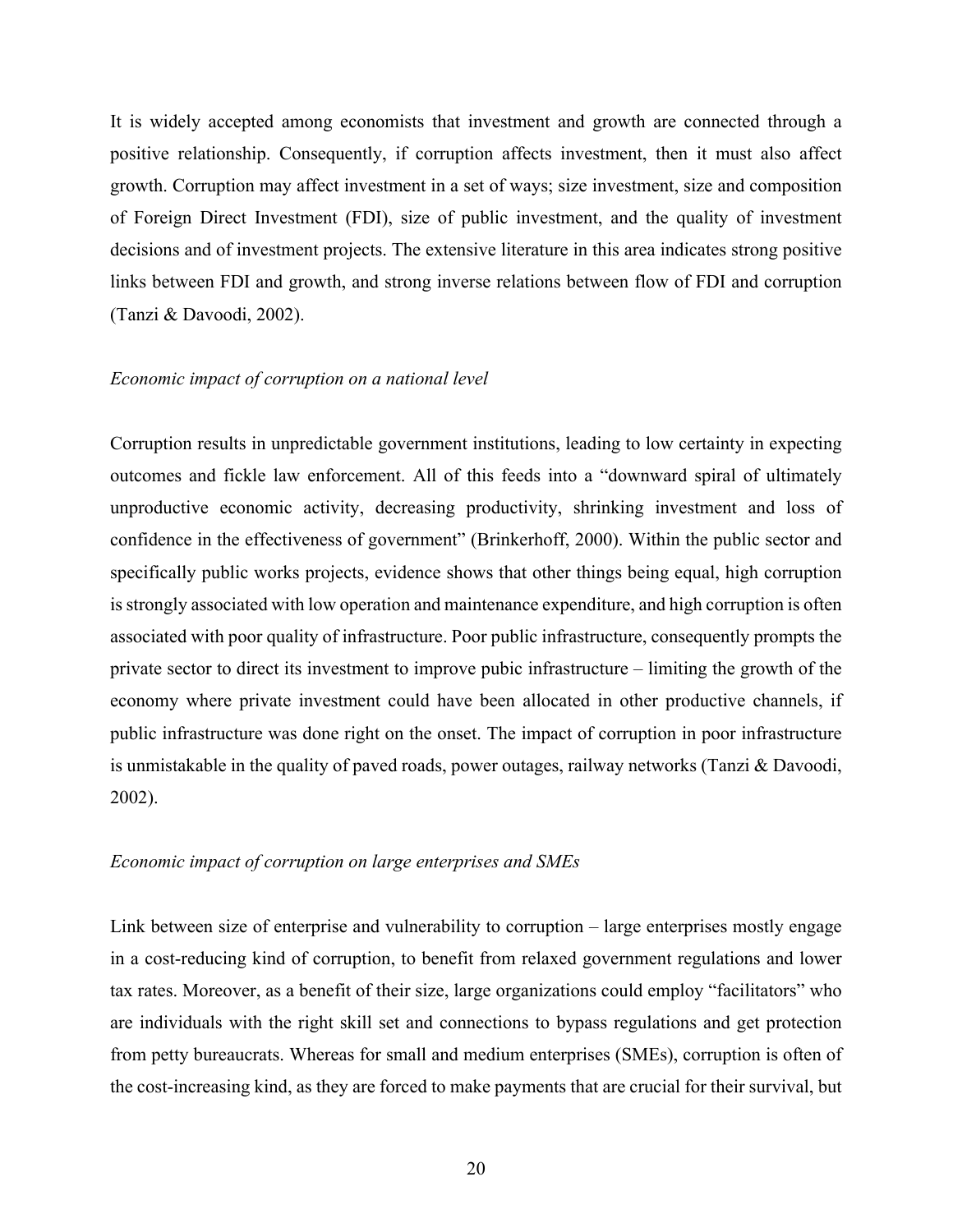do not advance the productivity or profitability of the firm. Due to their size, SMEs are often seen as easy prey for coercion and extortion by public officials. Considering that SMEs employ a significant segment of the labor force and create the bulk of the new jobs, corruption and anticompetitive practices amalgamate into one the most difficult hurdles for SMEs to overcome; increasing the costs of enterprise and reducing the rates of return (Tanzi & Davoodi, 2002).

If corruption has a negative impact on investment and economic productivity, then why does the private sector engage in corruption? Four main cases have been identified by the literature as reasons why private entities to engage in corrupt behavior when engaging with the state. First, bribes clear the market – in the case of allocating a scarce benefit and distribution is at the discretion of a public official, private entities may offer bribes to get access to the benefit if they are not entitled to, or more if there is a quota. Gaining unequitable access to subsides is among the most common (Klitgaard, 1988; Rose-Ackerman, 1998). Second, bribes act as incentive bonuses – as public officials often have very little incentive to do their jobs or do them at all, so to avoid delays and roadblocks, private entities resort to bribes to get things done (Rose-Ackerman, 1998). Third, bribes lower costs – by paying off public officials private entities may enjoy lower taxes, customs, duties and regulations. In countries where corruption is rampant it may be easier to secure relations through connections and bribes rather than relying on institutional systems (Rose-Ackerman, 1998). Forth, bribes permit criminal activities – private entities may pay off public officials to "look the other way" and allow the existence of illegal businesses. This is often done through intimidation and coercion (Rose-Ackerman, 1998). Drawing on the parallels of '*need'* and *'greed'* corruption, it is fair to conclude that the net impact of corruption reduces investment and consequently growth.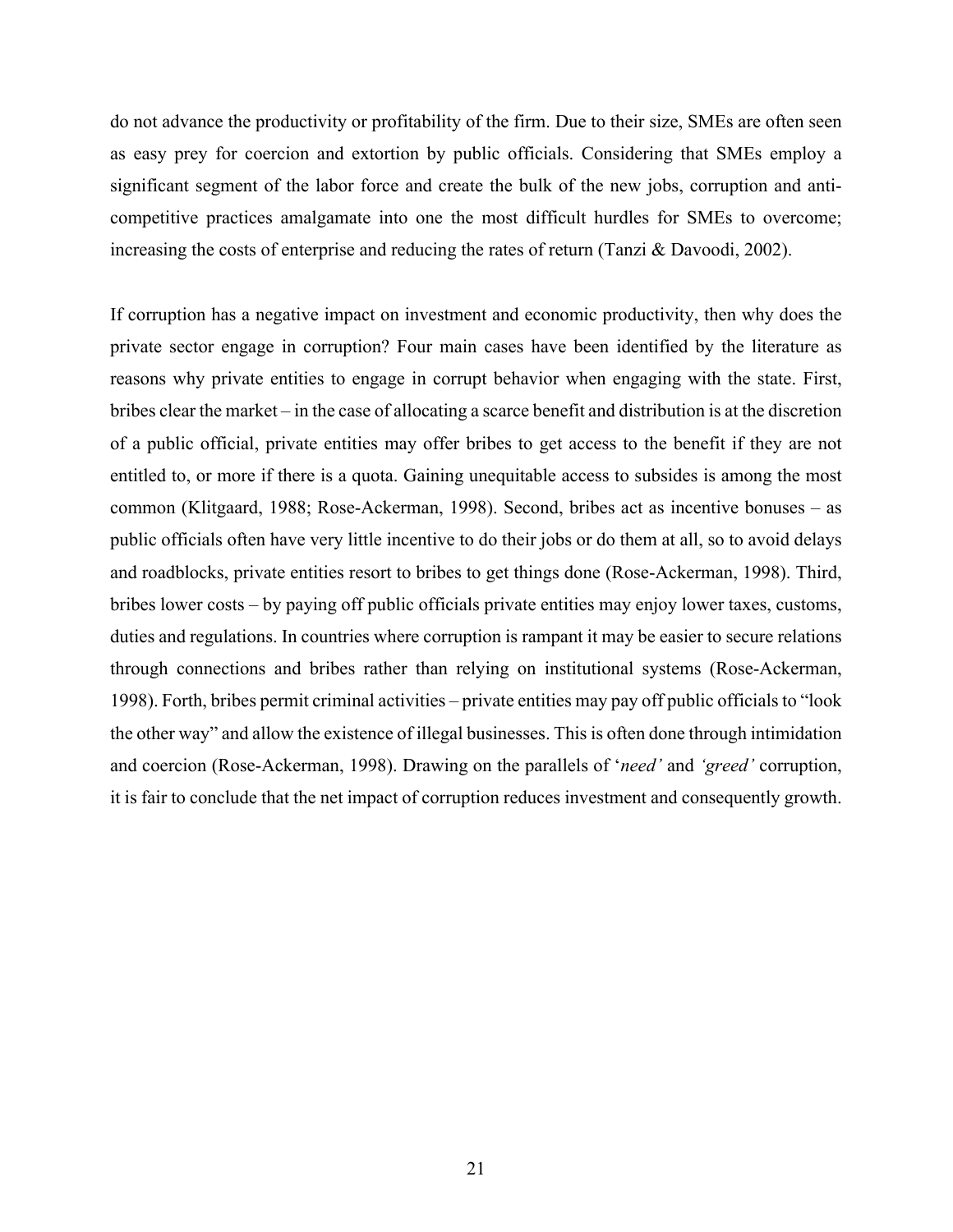#### **Chapter 3: Scope of Corruption and Anti-Corruption Reform in Egypt**

#### **3.1 Scope of Corruption in Egypt**

Egypt scored 34 and ranked 108 out of the 176 countries assessed in the 2016 Corruption Perception Index (CPI), an annual report developed by Transparency International that measures the perceptions levels of public sector corruption worldwide through soliciting expert opinion from business people and country experts (Transparency International, 2016a). Egypt has been scoring within the same range for the past few years, between 30 and 40 on a scale of 0 (highly corrupt) and 100 (highly clean). In 2015, Egypt scored 36 and ranked 88 out of the 168 countries assessed (Transparency International, 2015a). These last two years are very close to the 2014 ranking where Egypt scored 37 and ranked 94 out of 175 countries assessed. When compared to other Arab countries, Egypt ranks within the lower quadrant of the region, with UAE, Qatar and Jordan on the top of the Arab countries. Egypt has a closer ranking to Thailand, Algeria and Vietnam, which scored 35, 34 and 33 respectively. South Sudan is the lowest Arab country in the CPI, with a score of 11 and a rank of 175 out of 176 (Transparency International, 2016a).

Other global corruption measurement scales position Egypt within the same range in comparison to other countries globally and regionally. The 2016 Heritage Foundation's Index for Economic Freedom, ranks Egypt 125 globally and 12 regionally, it also highlights corruption as one of the main concerns that Egypt has to deal with. This position is shared by other institutions such as; the World Economic Forum and The World Bank which have indicated in different reports and press releases that corruption is one of the main hurdles to doing business in Egypt. This notion is also supported by public opinion surveys which have pointed out corruption as a "serious problem in Egypt". Additionally, there seems to be a general consensus that the situation has only gotten worse in recent years, due to the political and economical instability that the country has been going through (Transparency International, 2015a; World Bank, 2016). The latest NIS study for Egypt was conducted in 2014 through a widely inclusive process that engaged; the government, businesses, political parties, civil society organizations, media and higher educational institutions, the study concluded with an extensive list of recommendations to strengthen Egypt's weak anticorruption institutions (Transparency International, 2014).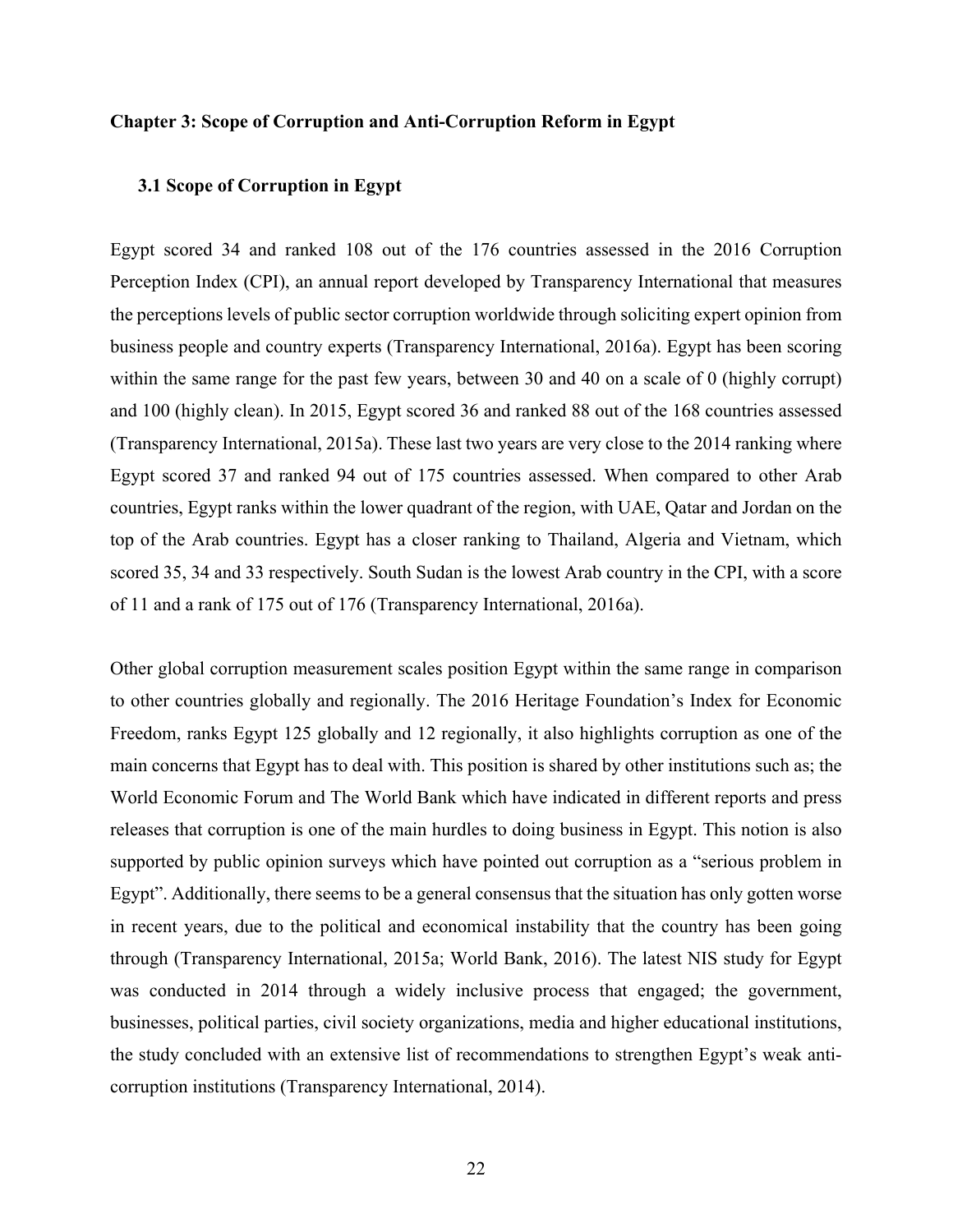Global Corruption Barometer for MENA 2016, provides more insight on the forms of corruption within a country through extensive expert and public surveys. Bribes are reported to be very common in Egypt, with reports indicating around half of the people who accessed public services in the past 12 months prior to the report have paid a bribe. Additionally, a quarter indicated that *most* the public sector is corrupt in Egypt, 48% consider the public sector to be *somewhat corrupt* and only 12% consider the public sector is *not corrupt at all*. Majority of the bribes are paid in courts, followed by public services and utilities. In light of all of that, more than half the people do not regard government efforts are enough to fight corruption (Transparency International, 2016b).

These positions are not only held by the international community, but these concerns where mentioned by country level reports too. In 2012, during a period of high political uncertainty, the Economic and Financial Affairs Committee of the Shura Council (the upper house of the formerly bicameral Parliament of Egypt, Shura Council was abolished in the 2014 constitution) reported that wide spread corruption in the public sector is among the main reasons driving the public debt. The supporting evidence drew up on 65,000 cases of corruption in one year highlighting exaggerated operation costs (Daily News Egypt, 2012; Transparency International, 2014).

Then a few years later in early 2016, the Central Auditing Organization (CAO) announced that the cost of corruption in Egypt between 2012 and 2015 was EGP 600 billion (Marsad, 2017). This figure is based on an extensive report (300+ pages report) that covered ten of the main sectors including; public services, petroleum, health, banking, tourism, and pharmaceuticals. The report goes on to list individual cases of corruption and the associated public cost with each case. Up on release the report was promptly contested by the president, which consequently resulted in a divided public opinion on the validity of the report. It is worth noting that the President of CAO was fired from his job on the premise of releasing this report to the public and faced an extensive period of defamation that affected him personally and his family (Marsad, 2017).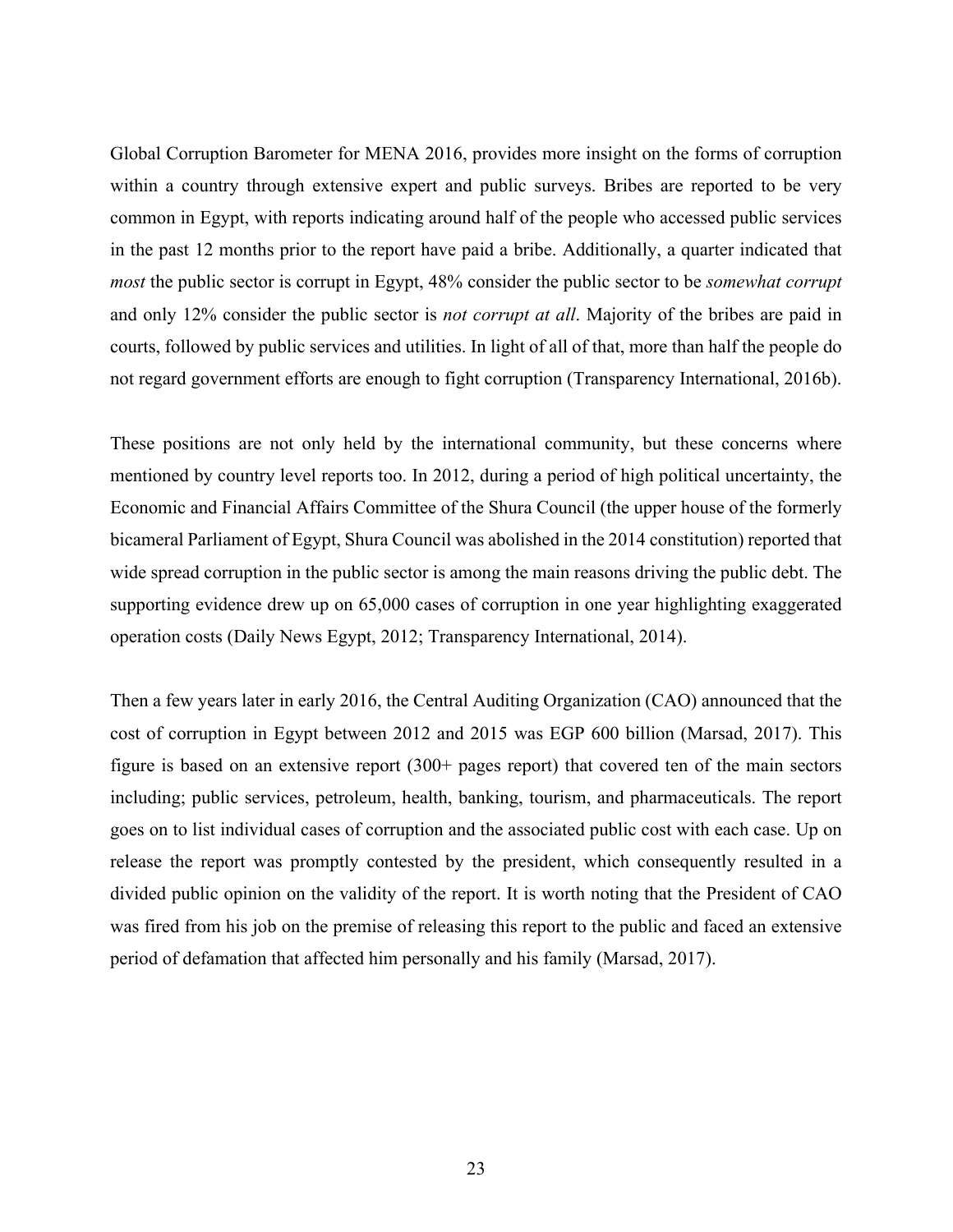#### **3.2 Commitments to the International Community**

As a global phenomenon there are a set of international agreements that the international community has drawn up to limit the spread and the exporting of corruption across borders. These agreements aim to establish a coherent legal framework within different countries to ensure that corruption can be caught and identified by officials no matter where it takes place. This section presents the three main anti-corruption agreements that Egypt is committed to; the United Nations Convention Against Corruption (UNCAC), African Union Convention on Preventing and Combating Corruption, and the Arab Convention to Fight Corruption.

#### *United Nations Convention Against Corruption (UNCAC)*

On an international level, Egypt is a signatory on three international conventions that aim to strengthen anti-corruption efforts and enable experience sharing between involved countries. The most comprehensive agreement is the United Nations Convention Against Corruption (UNCAC), which is the first legally binding international anti-corruption instrument. Egypt signed the UNCAC in 2003 (UNODC, 2017a). UNCAC is a comprehensive agreement that requires States to undergo extensive reforms affecting their laws, institutions and practice. Reform measures promote prevention, criminalization and law enforcement, international cooperation, asset recovery, technical assistance and mechanisms for information sharing and implementation (UNODC, 2003). The UNCAC was adopted by the United Nations (UN) General Assembly in 2003 and signed by 140 countries. To date, the UNCAC has been ratified, accepted, approved or acceded to by 183 countries (UNODC, 2017a). The United Nations Office on Drugs and Crime (UNODC) is the designated body to support state countries with the provisions of the UNCAC (UNODC, 2017a).

Both sectors, public and private are covered by the preventative measures set out by the Convention, the main measures are indicated here; establishment of anti-corruption bodies, which are independent, adequately resources and have adequately trained staff to implement anticorruption policies and disseminate knowledge; improve transparency of financing for election campaigns and political parties; implement safeguards in public service to promote efficiency and transparency; public officials are bound by codes of conducts and other requirements of financial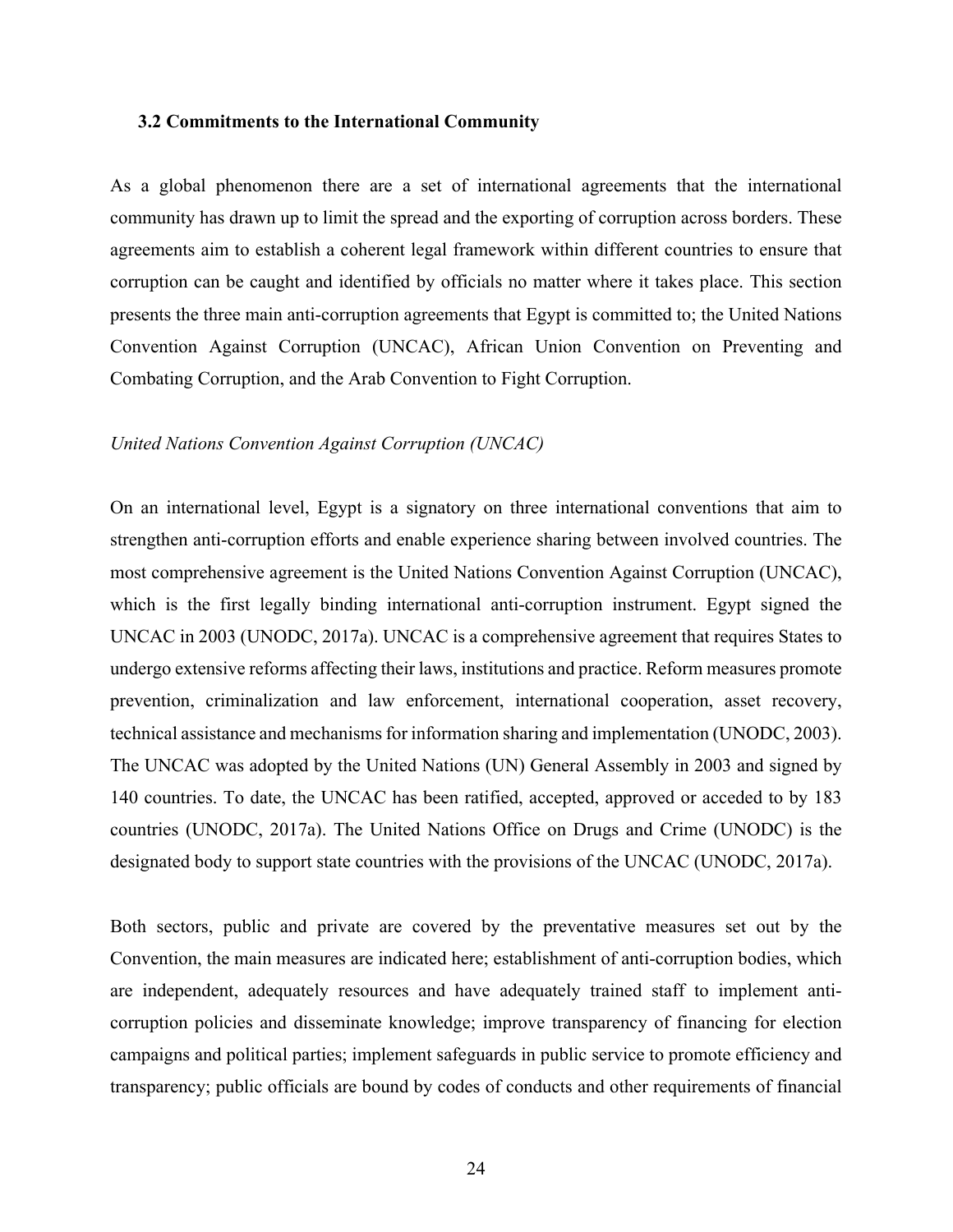disclosure and disciplinary measures; implement measures to prevent money laundering; promote transparency and accountability in matters of public finance; implement special anti-corruption measures in areas that require special attention – judiciary and public procurement; enhanced engagement with civil society through general reporting processes (Puddephatt, 2012).

## *African Union Convention on Preventing and Combating Corruption*

Led by the African Union, the African Union Convention on Preventing and Combating Corruption was adopted in 2003 signed by 49 countries. To date the Convention has been ratified by 38 countries. Egypt was among the late signatories to this Convention as it signed and ratified the Convention in January 2017 (African Union, 2017). Through this Convention, the African continent comes together to fight against corruption, key provisions of the Convention criminalize domestic and foreign bribery, diversion of property by public officials, illicit enrichment, money laundering, financing political parties through illicit and corrupt activities, and concealment of property. Furthermore, right to free access to information is declared by the Convention, beside the participation of non-state players in the fight against corruption; civil society and media in monitoring the implementation of the convention.

The Convention lists five main objectives: 1) Enhance anti-corruption mechanisms towards eradicating corruption within the public and private sector in each State Party; 2) Facilitate cooperation among state parties to prevent, detect and punish corruption related offences in Africa; 3) Harmonize policies and bylaws between State Parties to ensure smooth coordination across countries; 4) Remove obstacles in the way of socio-economic development for State Parties; 5) Promote values of transparency and accountability within pubic affairs (African Union, 2003).

## *Arab Convention to Fight Corruption*

Led by the League of Arab States, the Arab Convention to Fight Corruption is the first pan-Arab anti-corruption mechanism. It is signed by 21 countries to date (except Somalia) – the Ministries of Interior and Ministries of Justice of each signatory. The Arab Convention to Fight Corruption declares that the fight against corruption is not only limited to the state, but a joint effort with the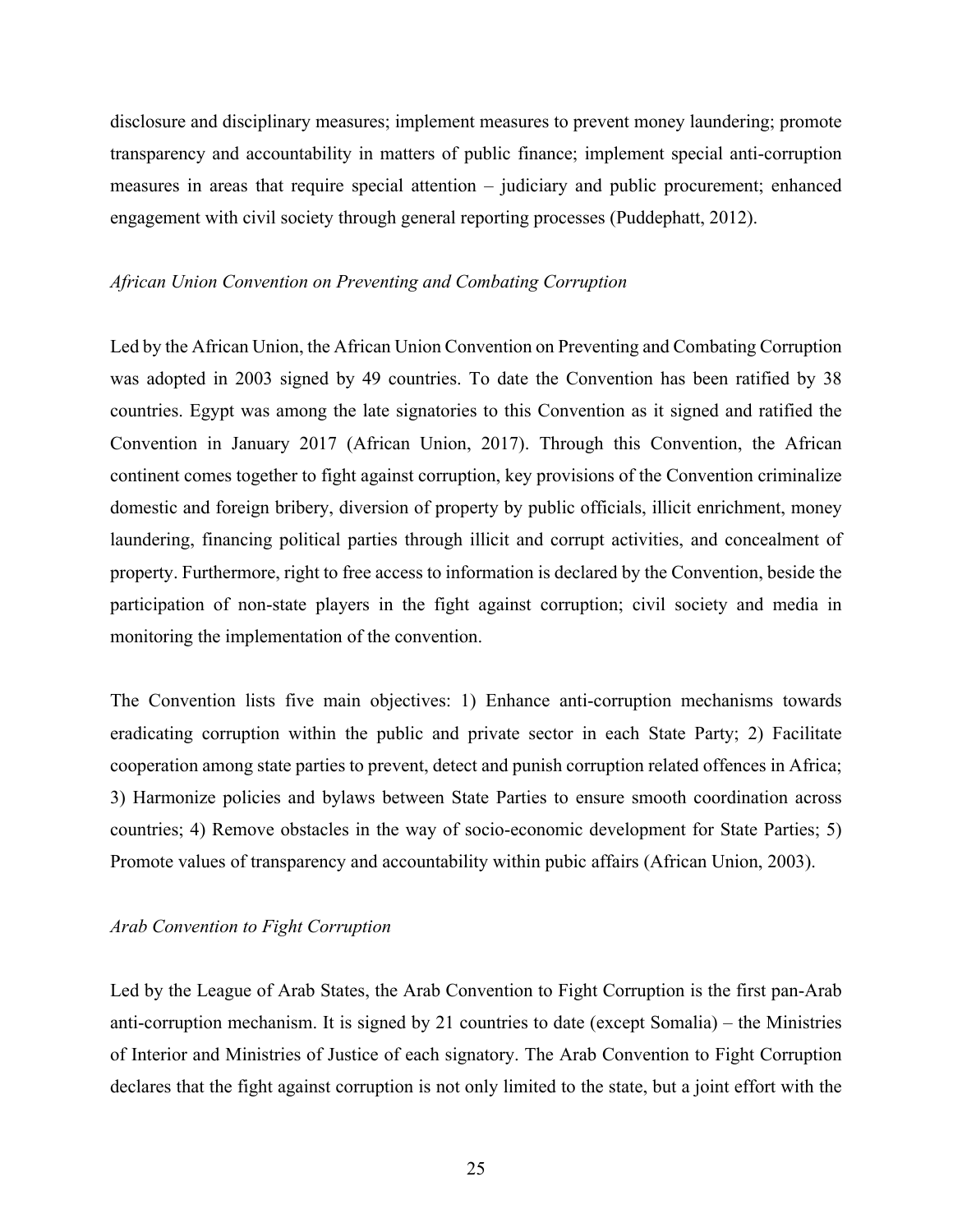public and the civil society. The Convention is based on the Charter of the Arab League, the UN charter and regional and international anti-corruption conventions, including the UNCAC. The Convention stresses the importance for Arab countries to come together and fight corruption as a united front to eradiate corruption from the Arab world (Transparency International, 2012a).

Similar to the UNCAC, the Convention criminalizes bribery of national and international public officials, money laundering, illicit enrichment, abuse of functions, embezzlement and obstruction of justice. Key provisions highlight the importance of coordination and collaboration to particularly in areas of asset recovery and enhancing the role of individuals and civil society in the fight against corruption. Moreover, the convention urges State Party to protect witnesses, experts and whistleblowers (Transparency International, 2012a).

#### **3.3 National Anti-Corruption Strategy 2014-2018**

Fury against the widespread corruption in Egypt was one of the reasons that pushed the people take to the streets in January 2011. All through the different political changes that took place after Mubarak stepped down, after a reign that lasted 30 years, corruption has been high on the agenda in Egypt. This was further confirmed by the 2014 Constitution, which is regarded is the postrevolution constitution.

Article 128 of the 2014 Egyptian Constitution, attests that "*the state is committed to fighting corruption."* By declaring that fighting corruption is the responsibility of the state, the constitution mandates the state to put the adequate prevention and combating measures in place. The article continues to count on capable oversight bodies which are required to coordinate with one another to effectively fight corruption; promote values of integrity and transparency; and conserve public funds and national state operations. Corruption – as an issue receives a lot of stress within the constitution and is repeatedly identified as a state responsibility (Transparency International, 2014).

The National Anti-Corruption Strategy 2014-2018 is Egypt's first strategy specialized in the area of corruption control. The strategy was developed by the National Sub-committee for the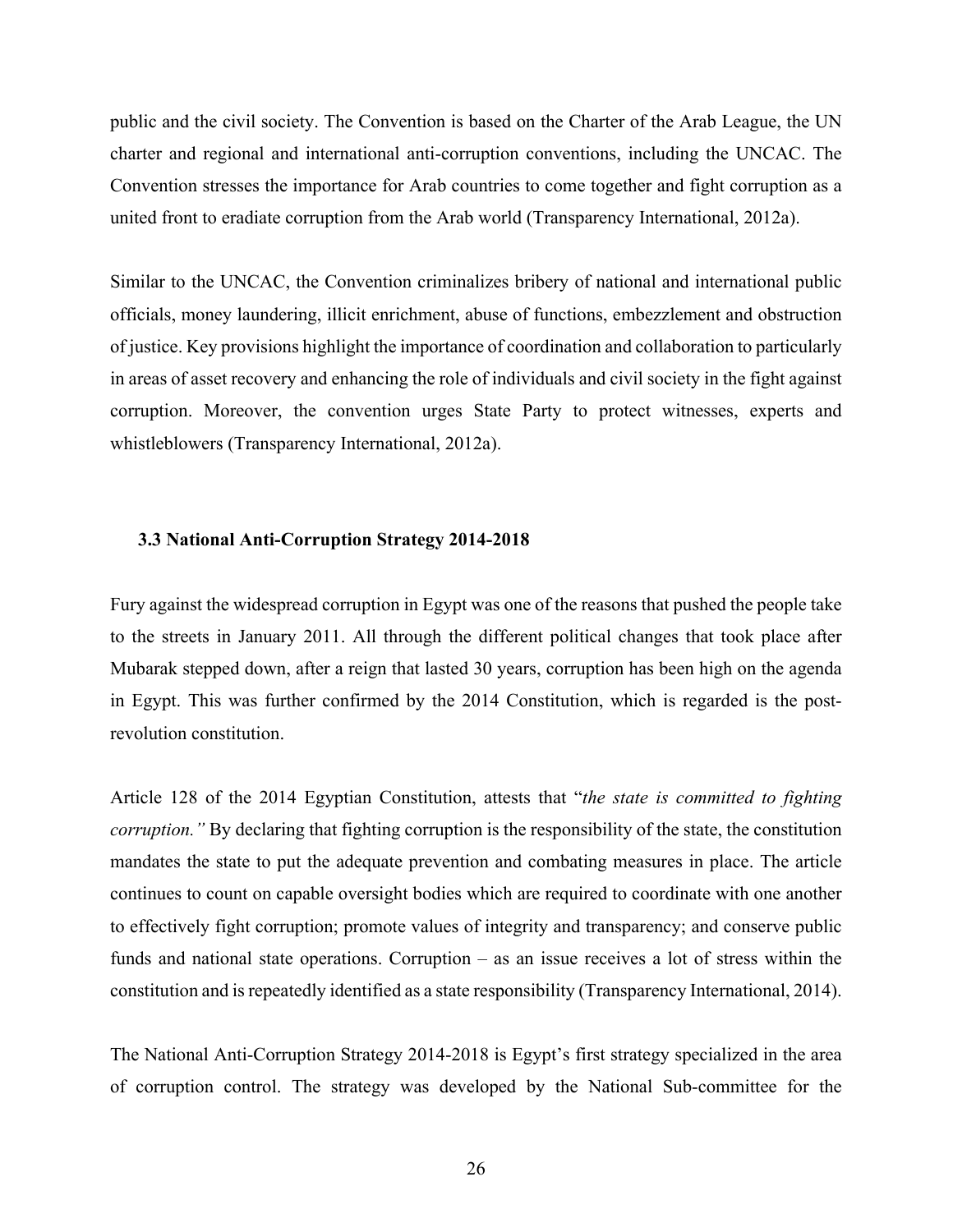Prevention of and Fight Against Corruption, and it builds on the 2014 Egyptian Constitution, the UNCAC, and the Arab Convention to Fight Corruption and draws a national vision towards improving administrative performance, preserving public funds and spreading values of integrity, accountability and transparency in all fields of work. Additionally, the Strategy cites a thorough analysis conducted to identify areas of weaknesses and strength within the internal environment (National Anti-Corruption Strategy 2014-2018).

The Strategy starts off by defining corruption as *"the abuse of authorized power for private gain"* to cover corruption in the private sector, in addition to the public sector. Then continues to classify corruption as *petty corruption* and *grand corruption*. A significant portion of the Strategy is dedicated to the reasons behind corruption in Egypt, based on an in-depth Strengths, Weakness, Opportunities, and Threats analysis of the corruption phenomenon. Among the reasons listed are the following; administrative reasons, in particular – presence of bureaucratic and complicated government procedures, poor internal control systems within state entities, low capacity of state employees, low and uncompetitive salaries within the state system. Moreover, a set of legal reasons are listed including – poor witness and whistleblower protection, long legal and judicial procedures, presence of overlapping and multiple laws governing state activities, and lack of transparency provisions. Furthermore, the Strategy refers to a set of institutional arrangement challenges that contribute to the prevalence of the corruption phenomenon such as; internal limitations on external control bodies, lack of independence of anti-corruption bodies (as most report to the executive authority), limited coordination between anti-corruption bodies and lack of public awareness on the role of anti-corruption bodies and activities in Egypt (National Anti-Corruption Strategy 2014- 2018).

The final section of the Strategy sets out the executive plan of the strategy presents, starting with a vision:

*"Establish a society concerned with combating corruption and restoring the culture of transparency, integrity, justice, and devotion, supported by effective administrative bodies."*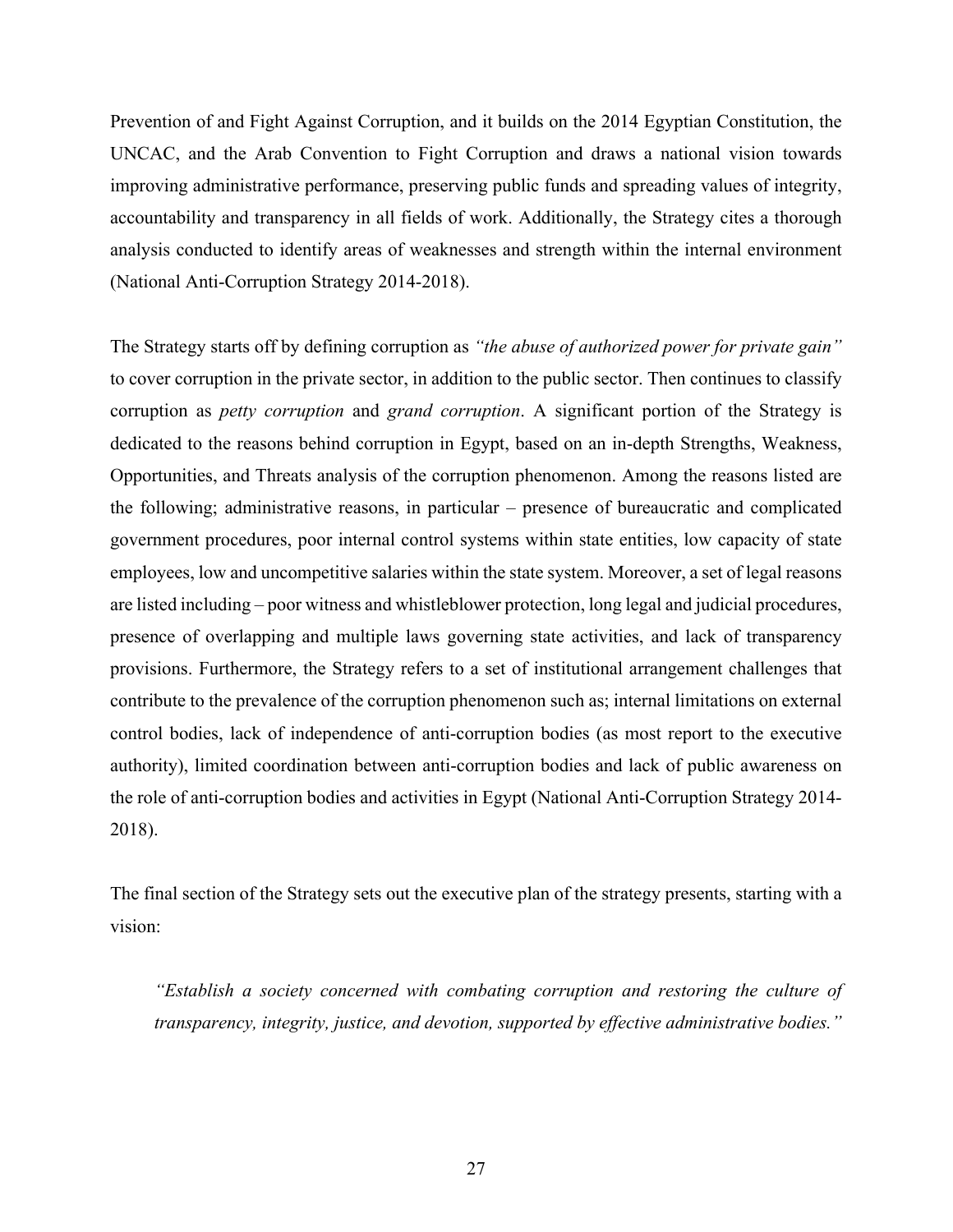#### And mission:

*"Combat corruption, reduce related impacts on all administrative, economic political and social levels, raise awareness of such impacts, promote anti-corruption agencies capacities to cooperate with local, regional and international concerned bodies in combating related crimes while taking in consideration international standards and best practices."*

(National Anti-Corruption Strategy 2014-2018 - p.32)

Towards achieving this mission, the strategy sets out ten main goals that address the reasons and challenges listed in earlier sections of the Strategy. Each goal is assigned with a responsible execution body, period of execution, follow up responsible body and performance indicators. The Strategy brings together different state and non-state bodies, including; ministries, state organizations, civil society organizations and media. The Ministry of Planning, Follow-up and Administrative Reform, is among the top responsible bodies of implementing most of the goals, under the coordination and oversight of the National Sub-committee for the Prevention of and Fight Against Corruption. In addition to different corruption control bodies taking the lead in and following up on goals that pertain to promoting a culture of integrity and accountability, institutional reform and capacity building within their organization (National Anti-Corruption Strategy 2014-2018).

The National Anti-Corruption Strategy 2014-2018 brings together a group of corruption control bodies and sets out clear roles and mandates for each of them, within a time bound plan and indicators. The section below presents key institutions and units in Egypt's anti-corruption institutional framework, all of which have a corruption control mandate and coordinate with one another for their daily operations and especially within the National Anti-Corruption Strategy 2014-2018.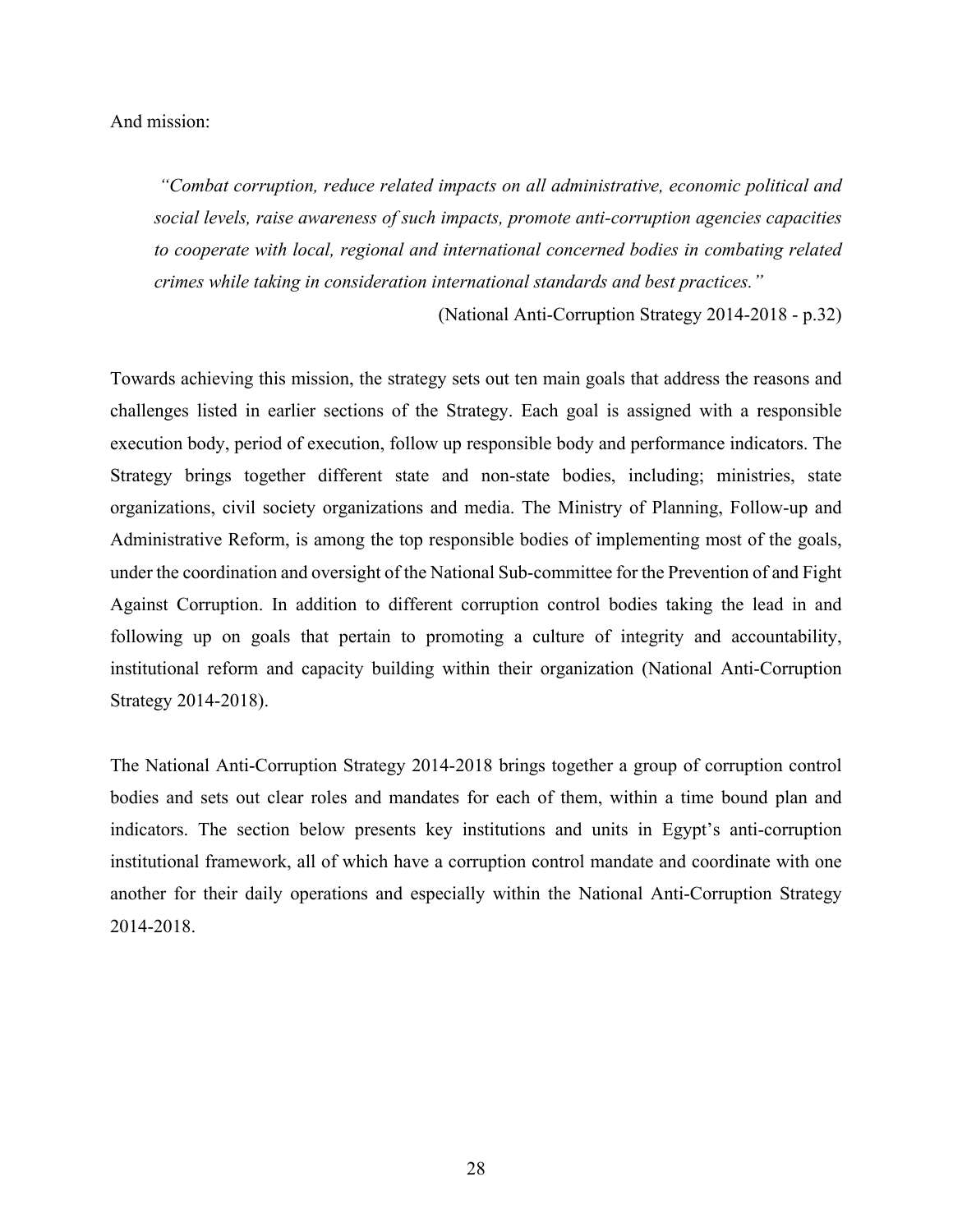#### **3.4 Egypt's Anti-Corruption Institutional Framework**

Egypt has a multitude of supervisory authorities connected through a complex structure of dependent and independent relationships that form tangled relationships. Some institutions have more authority that others in the demanding fight against corruption (OECD, 2009; Transparency International, 2014). This section presents a selection of the most influential anti-corruption bodies, by discussing their mandates, main activities and how they fit within the larger anti-corruption framework in Egypt. Main bodies presented below are: National Coordinating Committee for Combating Corruption (NCCCC), National Sub-committee for the Prevention of and Fight Against Corruption, Administrative Control Authority (ACA), Central Auditing Organization (CAO), Administrative Prosecution Authority (APA), Money Laundering and Terrorist Financing Combating Unit (MLCU), and Illicit Gains Department (IGD).

## *National Coordinating Committee for Combating Corruption (NCCCC)*

An inter-ministerial committee, set up in 2010 to oversee and enforce anti-corruption provisions of the UNCAC and other conventions. The NCCCC is the main coordinating body for anti-corruption efforts, by supervising and synchronizing anti-corruption efforts among other anti-corruption efforts (Transparency International, 2015b). NCCCC is headed by the Prime Minister and brings together a set a diverse representation of ministries and public agencies including; Minister of Administrative Development, Minister of Justice, President of Administrative Control Authority, President of Administrative Prosecution Authority, representative of Ministry of Interior, representative of Ministry of Foreign Affairs, representative of General Intelligence Agency, representative of Central Audit Organization, representative of Money Laundering Combating Unit, representative of Public Prosecution Office (Administrative Control Authority, n.d.-b). The process through which representatives of the state agencies are selected to serve on the NCCCC is unclear (Transparency International, 2014).

NCCCC was established by cabinet decision number 2890 for the year 2010, and is mandated with four main areas of responsibility. First, executing anti-corruption provisions as per the UNCAC and other international agreements. Second, develop a unified vision for Egypt's anti-corruption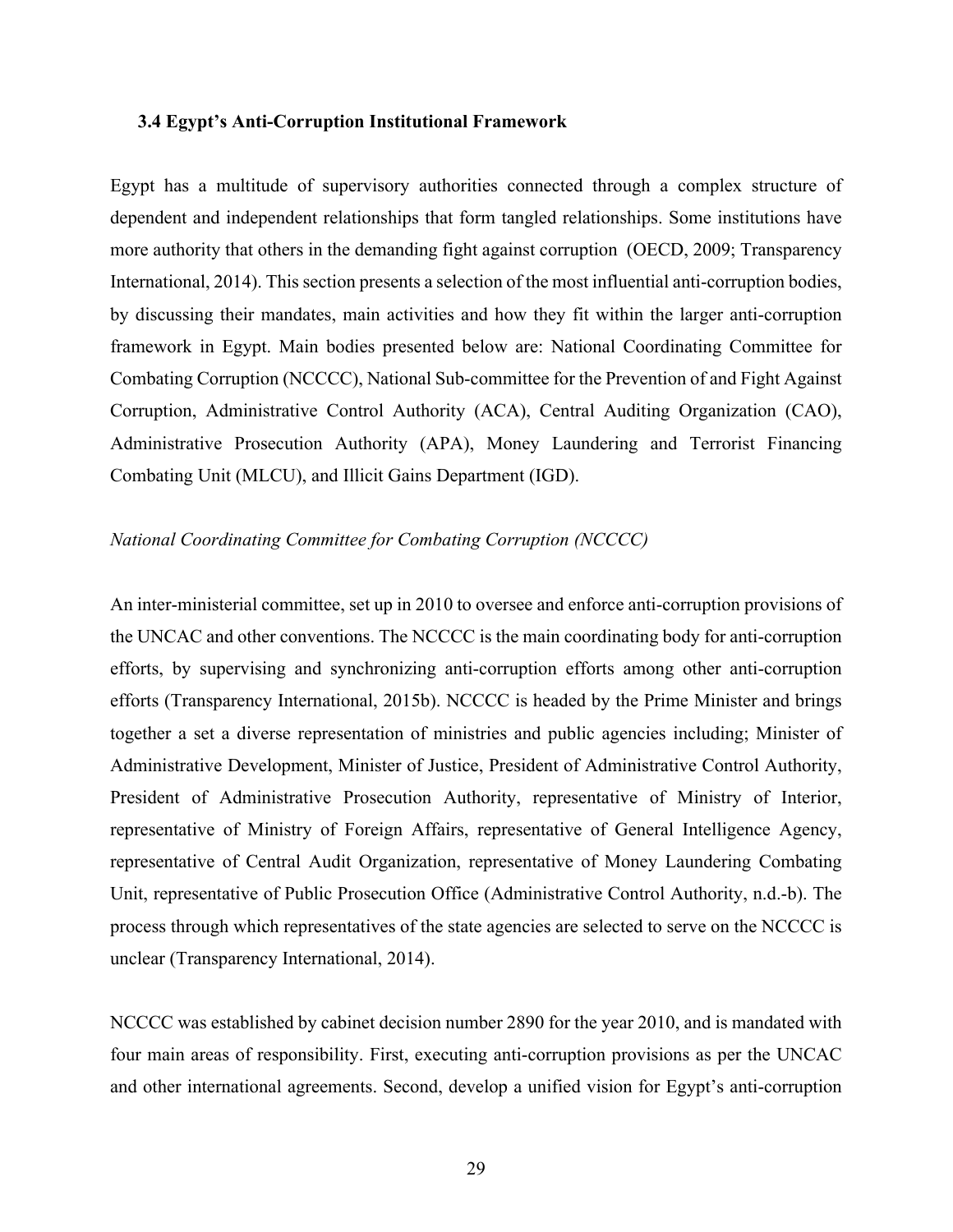efforts which stirs the direction of the current anti-corruption institutional reforms. Third, represent Egypt in official inter-state events and report on Egypt's progress towards implementing agreed up on provisions. Lastly, conduct regular reviews of legislations and bylaws to ensure that all provisions are aligned with conventions where Egypt is a signatory (Administrative Control Authority, n.d.-b). It is critical to note, that the NCCCC does not have any investigative authorities, and it is unclear if this committee is independent or impartial (OECD, 2009; Transparency International, 2015b). NCCCC is funded by a budget allocated through the Ministry of Justice, in addition to financial support from different international entities such as UNDP and Ford Foundation. The NCCCC is currently inactive however, the National Sub-committee for the Prevention of and Fight Against Corruption has taken over the role of the NCCCC. (Transparency International, 2015b).

# *National Sub-committee for the Prevention of and Fight Against Corruption*

Embedded under the NCCCC, the National Sub-committee for the Prevention of and Fight Against Corruption is the execution arm of the NCCCC. Headed by the President of Administrative Control Authority, the sub-committee brings together; a representative of Ministry of Interior, a representative of Ministry of Administrative Development, a representative of Ministry of Foreign Affairs, a representative of Minister of Justice, a representative of Public Prosecution Office, a representative of General Intelligence Agency, a representative of Administrative Control Authority, a representative of Central Audit Organization, a representative of Administrative Prosecution Authority, and a representative of Money Laundering Combating Unit (Administrative Control Authority, n.d.-c).

As a sub-committee that reports to the NCCCC, its mandate is more specialized and operational, including; conducting studies and reviews in preparation for the National Anti-Corruption Strategy 2014-2018 and beyond, in addition to placing coordination mechanisms that enable effective information sharing between different state agencies. Moreover, the sub-committee is responsible for suggesting anti-corruption reforms to strengthen a culture of transparency and integrity, in addition to addressing high-level corruption complains and referring to relevant entities (Administrative Control Authority, n.d.-c).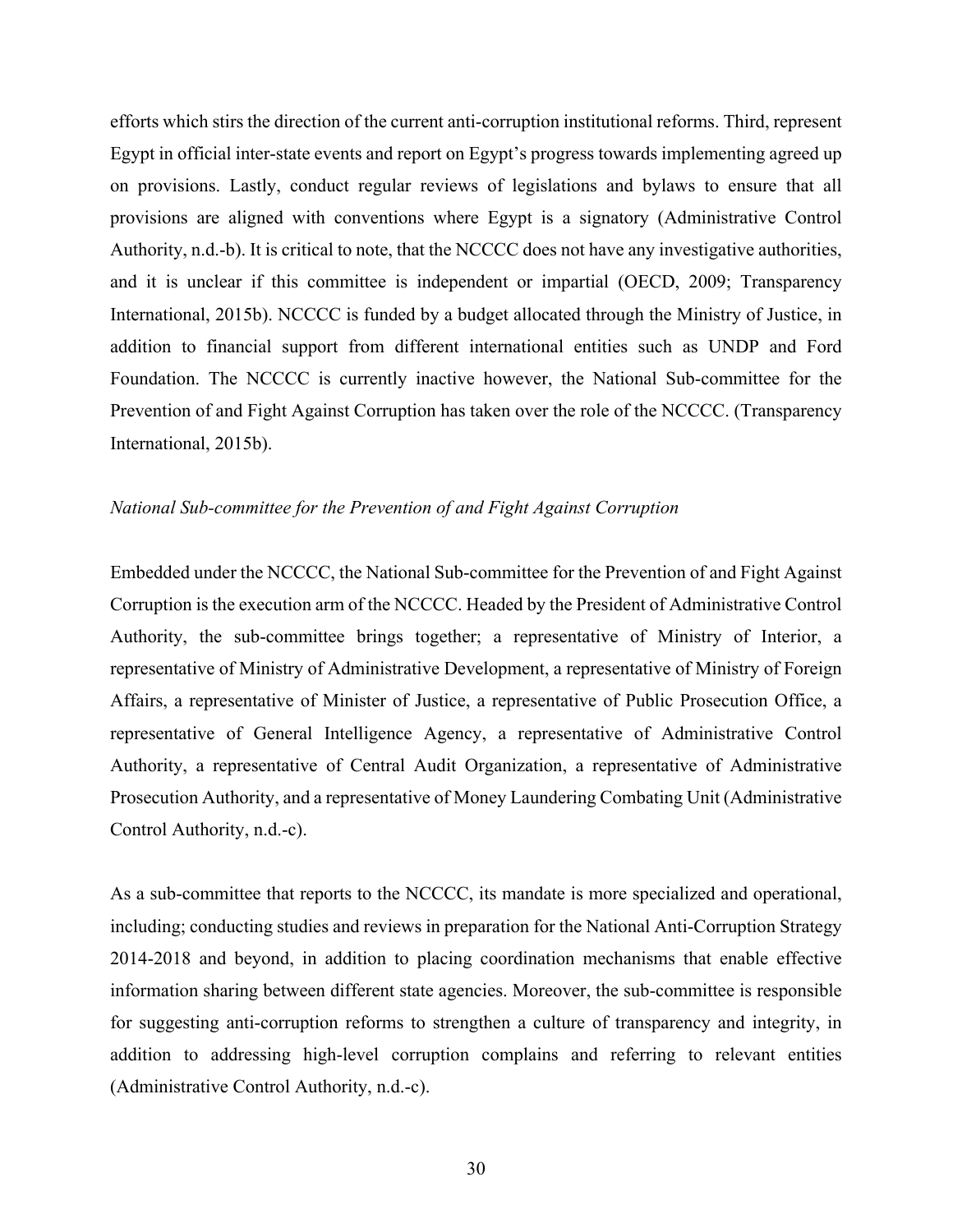#### *Administrative Control Authority (ACA)*

Established in 1964 by law 54, the Administrative Control Authority (ACA) is an independent organization presided over by the Prime Minister. The ACA is mandated with combating corruption in state-owned enterprises and private sector firms receiving public funds, by exerting financial, administrative and technical control over these agencies (OECD, 2009). Furthermore, the ACA takes the lead on providing information and uncovering abuses, negligence and violations, in addition to supporting other state organizations with intelligence on high-level public officials and investigate alleged cases of corruption. The ACA is enabled to carry out its investigative role, by leaning on its extra ordinary rights to access to information and its power of judicial arrest anywhere in Egypt, with regards to any crimes that fall within its jurisdiction (Administrative Control Authority, n.d.-a).

As an executive body, the ACA is the only body with a dual mandate of preventing and combating corruption. When cases of corruption are identified, the ACA refers the cases to the relevant authorities depending on the nature of the case; Money Laundering and Terrorist Financing Combating Unit (MLCU), or Illicit Gains Department (IGD) or directly to the Administrative Prosecution Authority (APA) (OECD, 2009).

#### *Central Auditing Organization (CAO)*

Egypt's main audit institution, the Central Auditing Organization (CAO) was established in 1988 as an independent organization "subordinated to the President of the Republic" under law No. 144/1988 (OECD, 2009). CAO's main goal is to regulate and monitor the allocation of public funds. It also monitors central and local authorities, political parties civil service agencies, companies and banks which are at least 25% publicly funded. Additionally, it monitors the performance and tracks the progress of plan implementation (Transparency International, 2014). One of the main roles of CAO is conducting studies that support the President and Parliament to make informed decisions about trends and the scope of corruption in different organizations (OECD, 2009). According to law 144/1988, amended by law 157/1998, general audit results and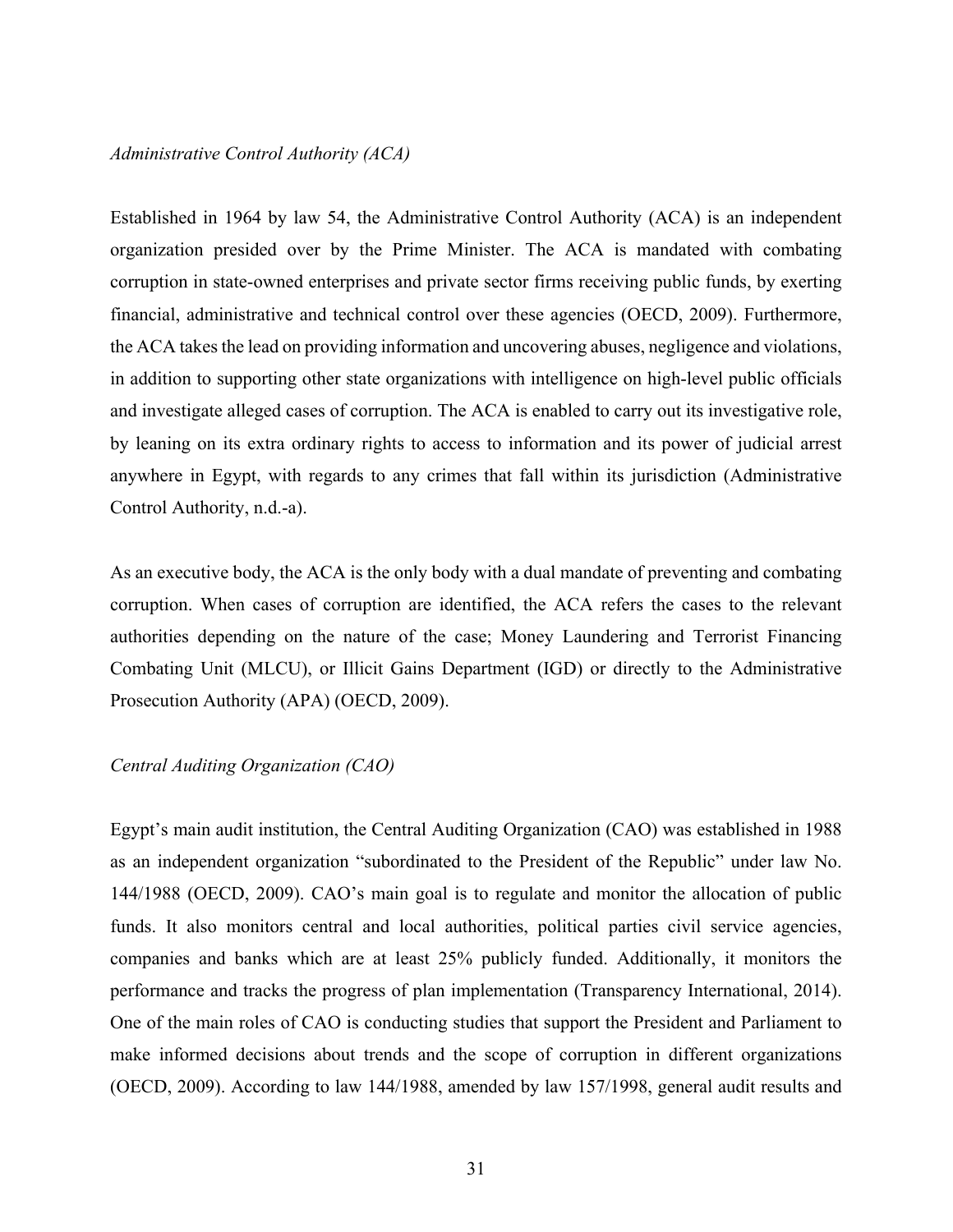annual reports produced by CAO are submitted to the President, Parliament, and the Prime Minister only, thus the CAO does not publish reports directly to the public (OECD, 2009).

### *Administrative Prosecution Authority (APA)*

One of the first anti-corruption agencies in Egypt, the Administrative Prosecution Authority (APA) established by law 117/1958 presided by the Ministry of Justice. The APA has one of the broadest roles in the anti-corruption arena, as it is responsible for monitoring and investigating civil servants across all ministries and agencies. The APA is the main body in bringing forward financial and administrative cases of corruption to the judiciary sphere. The APA received case referrals from the ACA after the cases are investigated and compiled. Lastly, the APA is also responsible for developing and maintaining internal reporting mechanisms within the public system, this gives the APA access and legitimacy to identify cases of corruption and take legal action accordingly (Transparency International, 2014).

### *Money Laundering and Terrorist Financing Combating Unit (MLCU)*

Established by the anti-money laundering law 80/2002, which declares money laundering activities and financing terrorist activities as criminal activities, the MLCU is an independent financial intelligence unit. The MLCU aims to enhance money laundering and terrorist financing combating systems in order to limit the exploitation of public funds by criminal activity (Money Laundering and Terrorist Financing Combating Unit, n.d.). Financial and non-financial institutions can refer suspicious transactions to the MLCU for investigation. The unit is comprised of experts from the Judicial authority, financial experts and highly qualified employees (Money Laundering and Terrorist Financing Combating Unit, n.d.; OECD, 2009).

### *Illicit Gains* Department

A department within the Ministry of Justice, the Illicit Gains Department was established by law 11/1968 and is an independent judiciary body that aims at fighting corruption within the public sector, especially by prosecuting cases of illegal profiteering. The IGD is comprised of judges from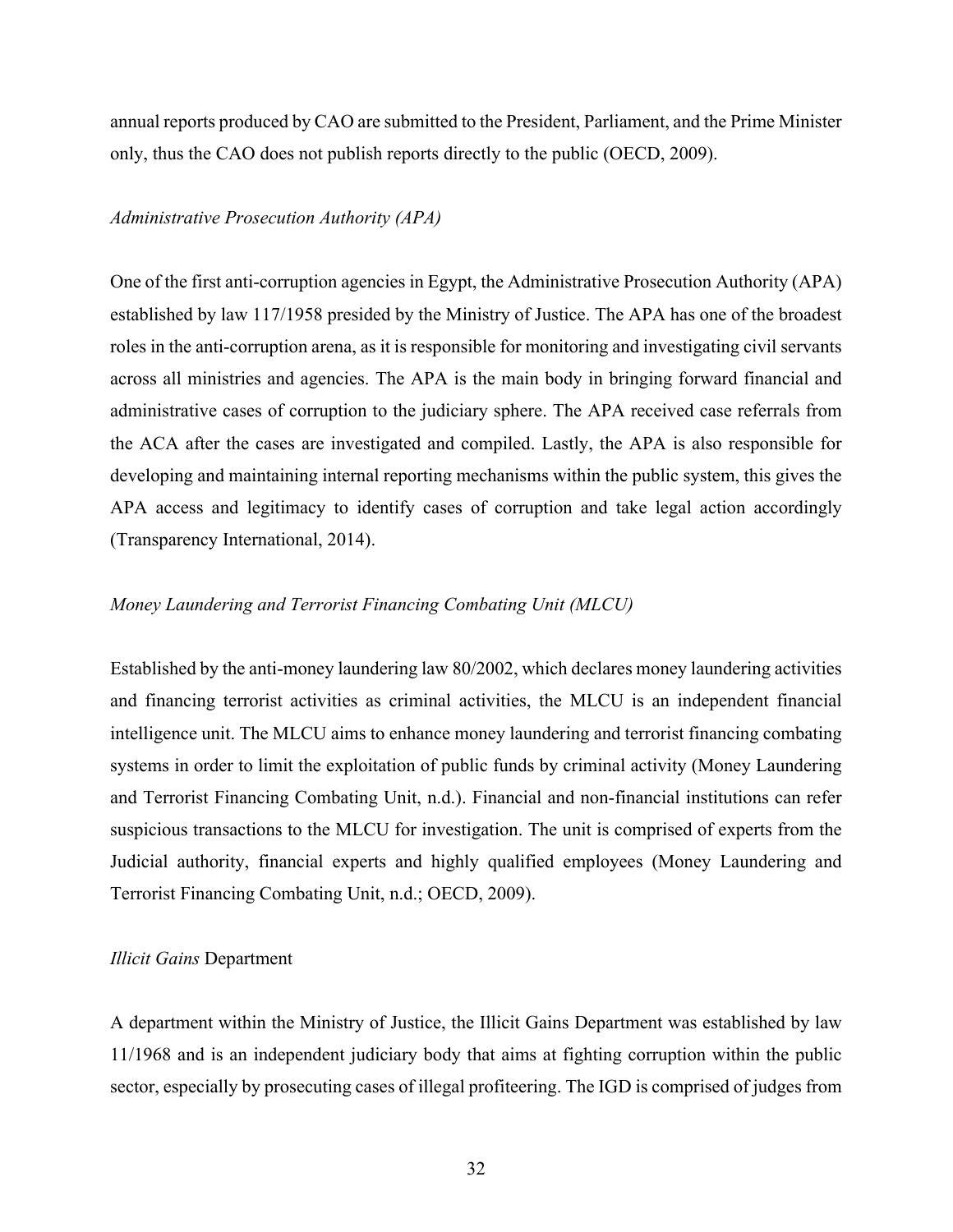the court of first instance and the court of appeal, it is presided by either the President of the Court of Appeals or the President of the Court of Cassation (Ministry of Justice, n.d.). As a judiciary body, IGD does not investigate cases of corruption, but prosecutes them through its highly specialized members. The IGD receives referred cases from the ACA and other investigative bodies (OECD, 2009). The IGD is also known as the Illicit Gains Apparatus, Illicit Gains Authority, and Illegal Profiting Apparatus.

These are the key anti-corruption institutions in Egypt, the section below provides more details on the scope and jurisdiction of the ACA, the only anti-corruption body with a dual mandate of preventing and investigating corruption.

### **3.5 Administrative Control Authority (ACA)**

According to law 54/1964 – the law establishing the mandate and jurisdiction of the ACA – and law 92/1975 which further establishes its mandate. The ACA's mandate is comprised of two-folds; corruption prevention and investigation of alleged, or suspected, corruption (Administrative Control Authority, n.d.-a). In light of prevention measures, the ACA is mandated with improving administrative, technical and financial systems within the public sector, in addition to ensuring bylaws and regulations are properly implemented within all areas of the public sector. When it comes to investigating corruption, the ACA is mandated with investigating alleged and suspected corruption in all corners of public services by investigating public officials and non-public officials handling public funds, besides investigating official complaints submitted by the public and presented by media outlets. Furthermore, the ACA is mandated with providing high level public officials (Prime Minister, Ministers and Governors) with intelligence as requested (Administrative Control Authority, n.d.-a; OECD, 2009).

The ACA has control over all public institutions, bodies and agencies in Egypt. Including public sector companies, all their subsidiaries and branches. In addition to, public and private associations that provide public goods or services, and all other bodies that the state is part of through a monetary or non-monetary contribution (Administrative Control Authority, 2011). Within these bodies, the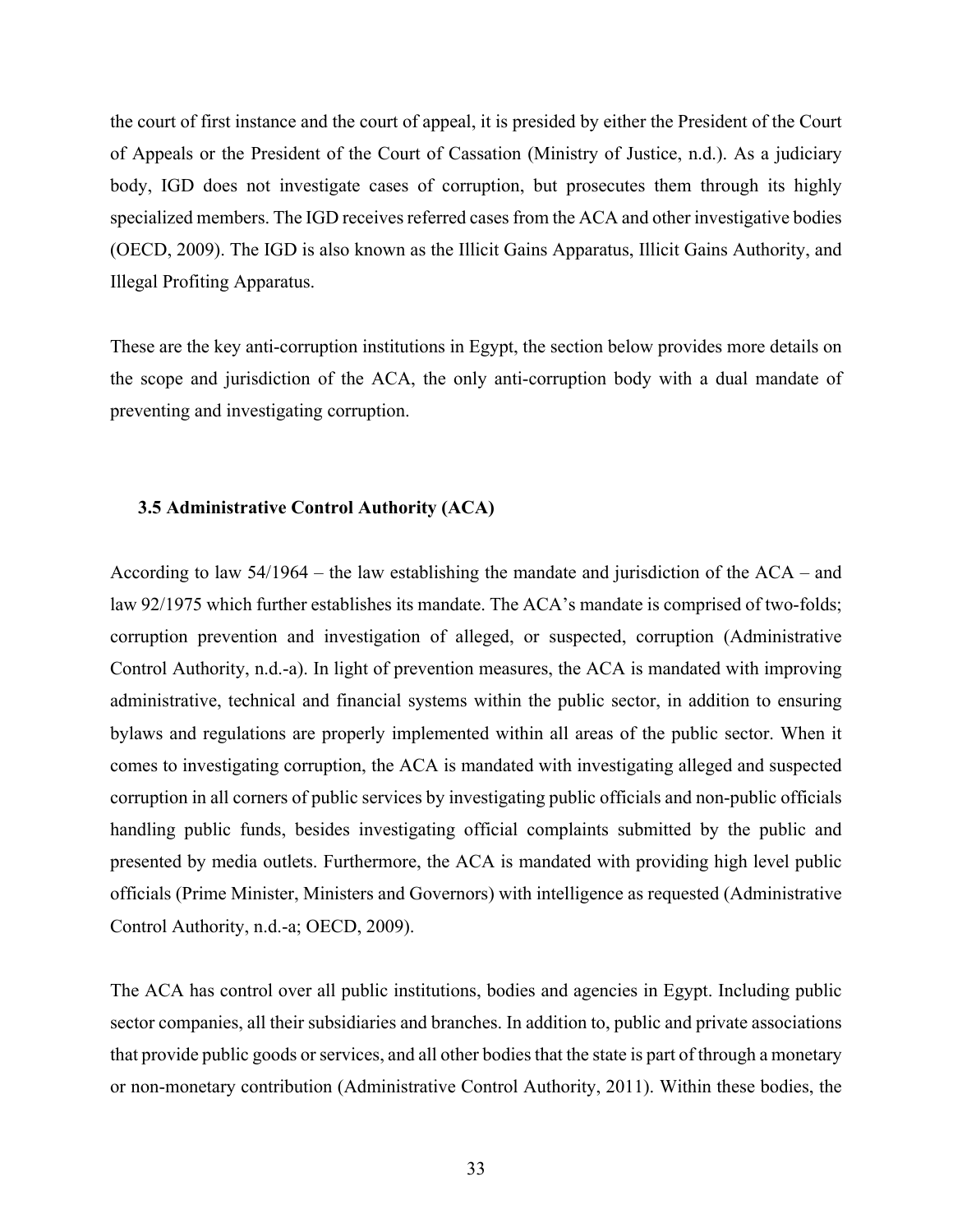ACA mainly specializes in crimes related to preserving public funds such as; embezzlement, misuse and misappropriation of funds, facilitating the misuse misappropriation of funds, illicit gains and fraud. Additionally, the ACA is also mandated with investigating crimes of tax and custom evasion, money laundering, and crimes related to public health (Administrative Control Authority, 2011).

In order to fulfill its mandate, the ACA enjoys an extraordinary level of jurisdiction, law 54/1964 provides the ACA authority to get view and acquire documents from different public sector bodies, regardless of its confidentiality status, while maintain confidentiality rights of bank accounts. In addition to, summoning witnesses and suspects to give their statements and power of judicial arrest with regards to relevant crimes. Moreover, the ACA has the authority to request disciplinary action against a public official, in addition to suspension and release from service (Administrative Control Authority, n.d.-a).

The ACA carries out its responsibilities through four central control departments and regional departments. The central control departments are located in Cairo and Giza close to the biggest portion of the public sector, which hold the upper management of the ACA and controls the overall operations of the ACA. The regional control departments work on a governorate level through 23 offices across governorates and four geographical offices in North Sinai, South Sinai, New Valley and Beni Suweif (Administrative Control Authority, 2011).

In light of the recently launched *war on corruption*, which stresses on the need for a two-pronged approach – prevention and fighting corruption, the ACA is uniquely positioned because of its dual mandate to prevent and fight corruption, in addition to its wide and overarching jurisdiction over the public sector and public funds, making the ACA the main corruption control body in Egypt. Additionally, the need for a highly functional ACA is integral to effective corruption control, which makes the ACA a highly relevant and insightful case for study. Consequently, the ACA is the sole focus of this research, as the research delves to understand how the ACA understands its role; what are the governance mechanisms in place that allow the ACA to carryout its duties with integrity, transparency while maintaining accountability to the public; and if the ACA has adequate access to resources to fulfill its role.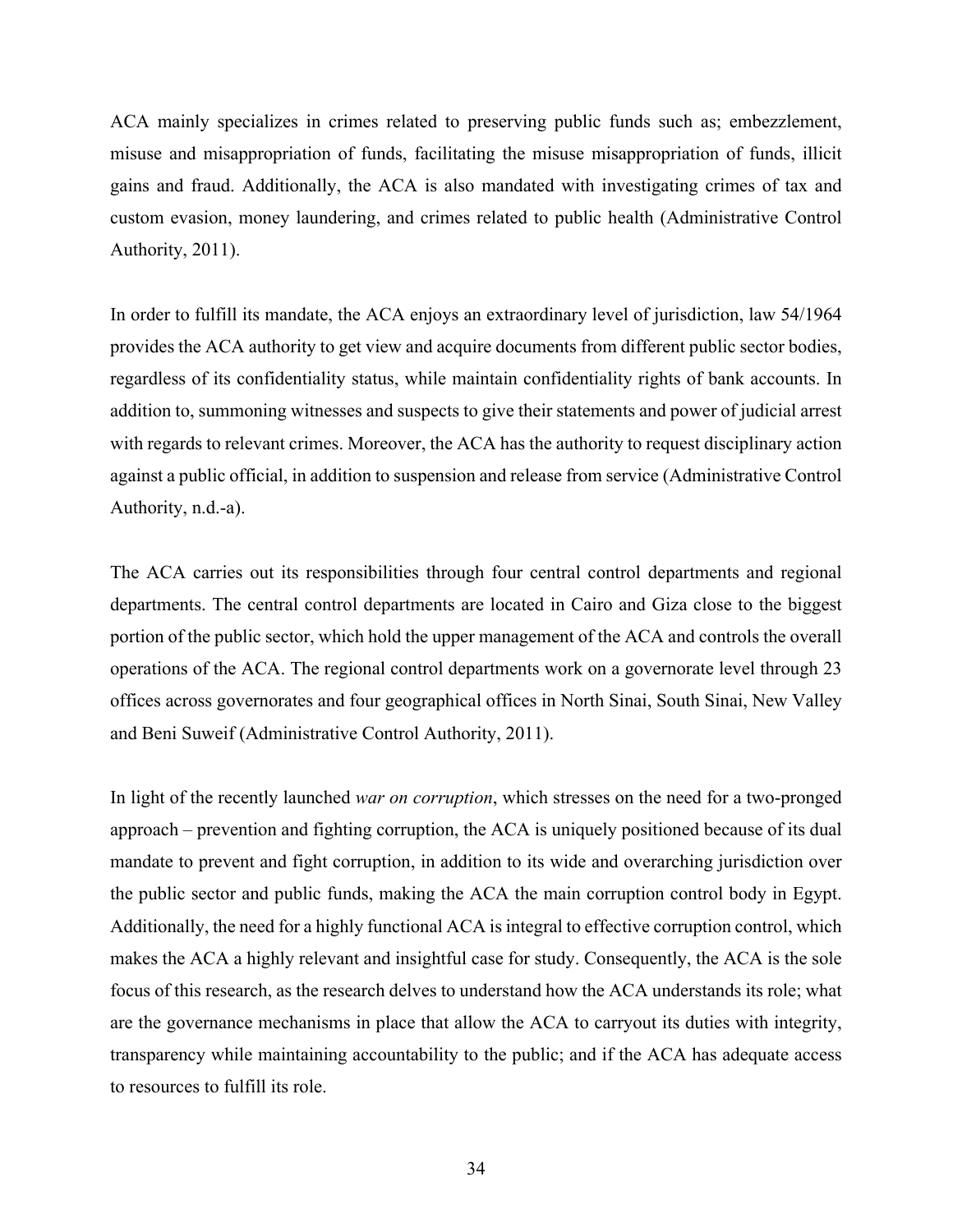The following chapter presents the conceptual framework that the research adopts to analyze the extent to which the ACA is enabled to fulfill its mandate. The chapter presents corruption as a collective action problem, then introduces the three-point criteria; role, governance mechanisms, and capacity, followed by a road map of how the research is conducted.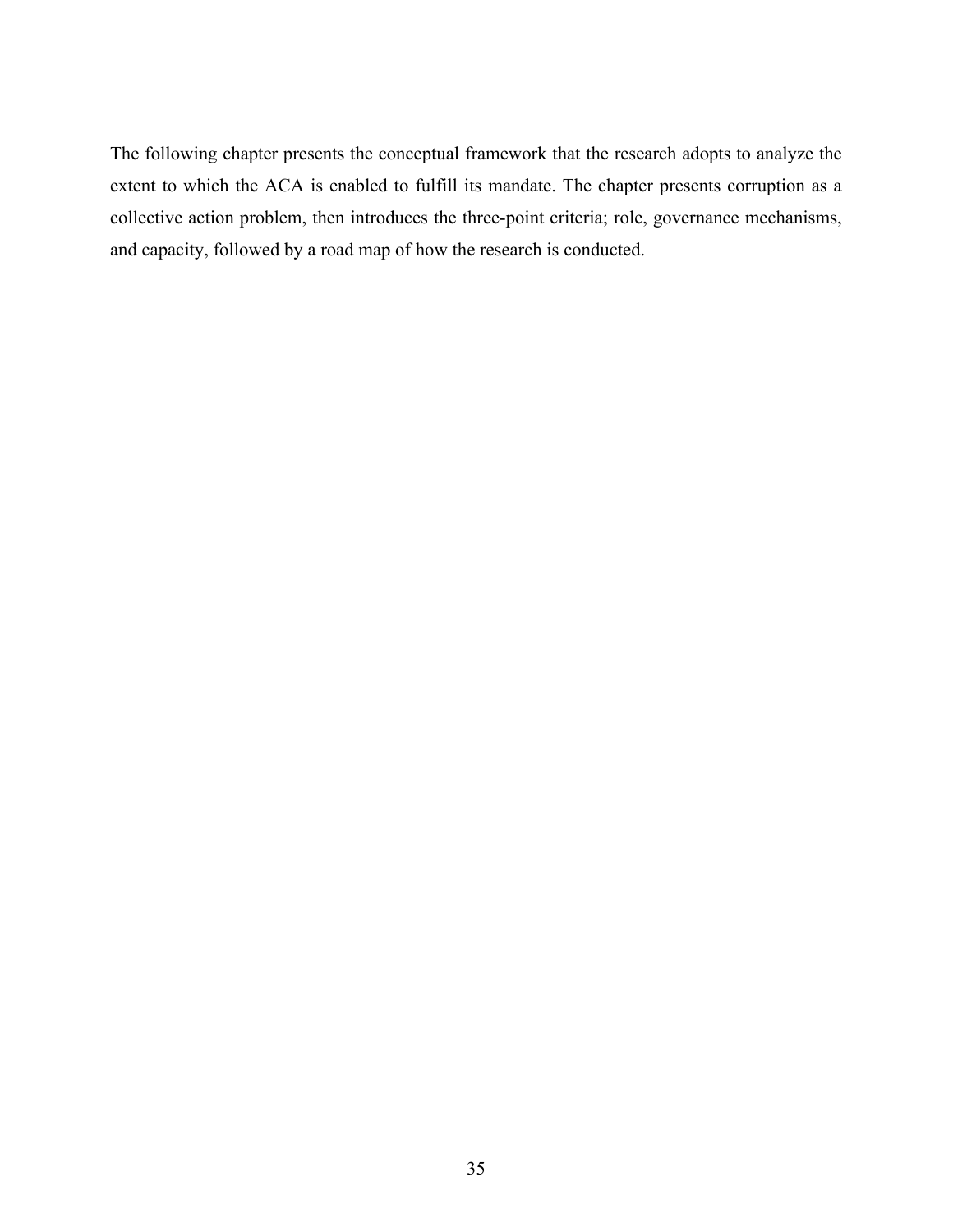## **Chapter 4: Conceptual Framework**

Some believe corruption is universal, a phenomenon that has long existed in every society at all times, and will continue to for as long as "*human nature does not change*" (Mungiu-Pippidi, 2006). However, subscribing to this notion obscures the fundamental difference between corruption has a '*mode of social organization'* and corruption as '*sporadic isolated corruption'*, that can surely be found almost everywhere (Mungiu-Pippidi, 2006; Rothstein, 2014). These are fundamentally different views of corruption, each has different root causes and requires different reforms. In a society where corruption is *the exception,* inherently contrasts with a society where corruption is *the norm* (Mungiu-Pippidi, 2006; Persson et al., 2013). For purposes of this research, the essential definition of corruption as '*abuse of public office for private gain'* is maintained (Brinkerhoff, 2000). This chapter is dedicated to presenting corruption as a collective action problem, and introduces the NIS as a conceptual framework.

### **4.1 Corruption as a Collective Action Problem**

Empirical data measuring corruption by different international organizations show that countries which suffered from rampant corruption decades ago, are still facing the same issues today, with very few exceptions who managed to break out of the spirals of corruption (Persson et al., 2013; Transparency International, 2015a). Despite the extensive reforms that these countries have invested in including monitoring bodies, oversight agencies and accountability mechanisms, most countries are still grappling with seeing significant improvements(Persson et al., 2013). Academics and the international community have explained that the reason behind the wide-scale failure of these reforms is due to the lack of players who are willing to act in a principled manner by executing rules and policies (Brinkerhoff, 2000; Klitgaard, 1988; Kpundeh, 1998; Persson et al., 2013; Rothstein, 2011) which leads to a context with widespread corruption, rendering the principleagent-client model unsuitable for use (Persson et al., 2013; Rothstein, 2011).

In an exhaustively corrupt system, the decision to engage in corrupt behavior is based on the shared expectation of how others will behave. The cost of withholding from corrupt behavior is relatively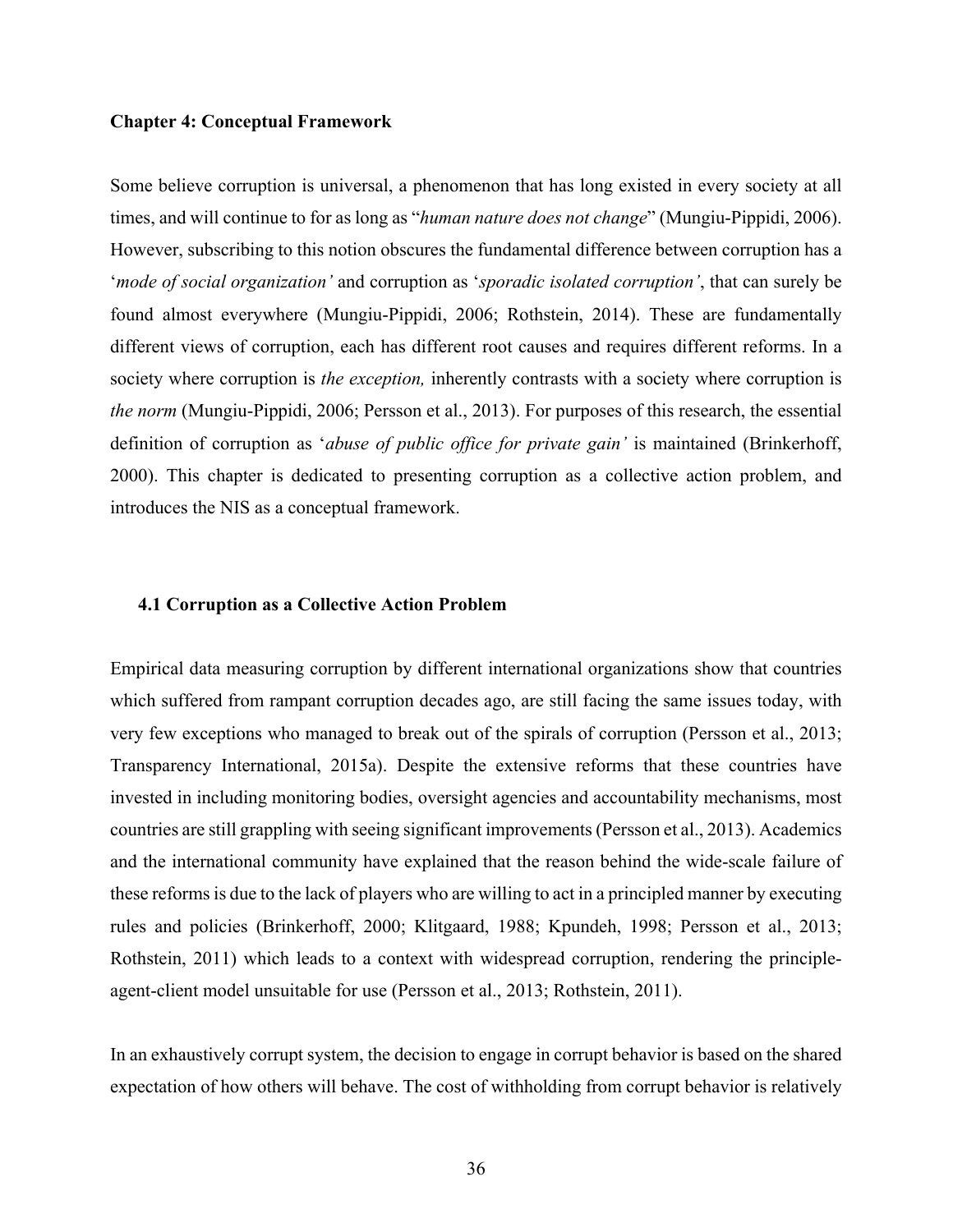higher (as opposed to not being corrupt), in addition to low short-term benefit. Being disinclined to baring at a cost, one would instead engage in corrupt behavior to secure their benefits at a lower cost and higher short term benefit. Only when the shared expectation that others will not engage in corrupt behavior, does the cost of not engaging in corrupt activities decrease (or the cost of showing integrity decreases). When the actions of one depend on the shared believe of how others will behave corruption can be viewed as a – collective action problem (Persson et al., 2013; Rothstein, 2011). In simpler terms, everyone prefers if no one cheats, as opposed to everyone playing foul. But the outcome that results in being the only "loser" in a corrupt game, is not an outcome that anyone wants. So in a setting of rampant corruption, the cost of not being corrupt becomes higher than the cost of being corrupt. Moreover, in a widely corrupt system, people are less likely to report corrupt behavior on accounts that it wont make a difference and will not change the system (Persson et al., 2013).

In developing countries, corruption is characterized by the unequitable distribution of public goods/services, reflecting the existing distribution of power within a society. A culture of privilege within a society establishes a widely accepted norm of unequal treatment of different individuals, rather than taking action to turn this around and initiate a culture of impartiality, individuals strive to bypass that adverse inequality, either by belonging to the "privileged group" or by paying bribes, to gain equal treatment (Mungiu-Pippidi, 2006).

Figure 1, illustrates the decision making process within a context of widespread corruption, then continues to present the consequences (short-term results) and impact (long-term results) of each decision. This is model is based on the work of Rothstein (2011 & 2014) and Persson et al., (2013).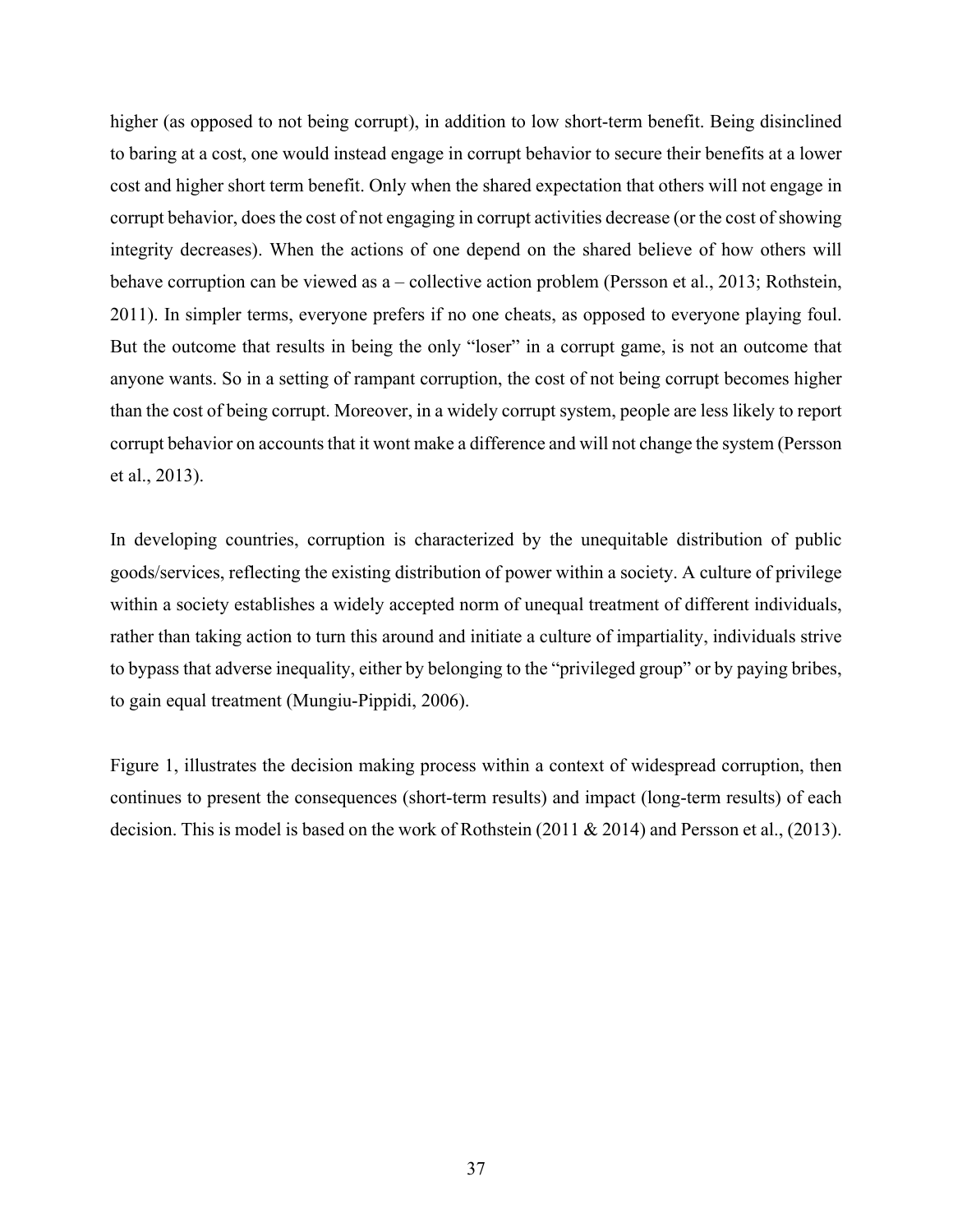

*Figure 1: Author's representation of corruption as a collective action problem*

This paradigm shift does not only impact how we view corruption, but also how we design reforms to remedy it. Within a collective action paradigm, reform efforts that prescribe monitoring bodies are widely unsuccessful, as there are no actors who are willing to bear that cost of not being corrupt. No matter how many auditors or watchdogs assigned, the cost of not engaging in corruption behavior still continues to be high (Persson et al., 2013). In the absence of principled principles and as corrupt behavior goes unpunished, a setting of wide-scale corruption spreads. Political elites are often in positions that allow them to benefit from the ongoing corruption, which gives them no incentive to change the current system (Rothstein, 2011). Within this view reforms need to address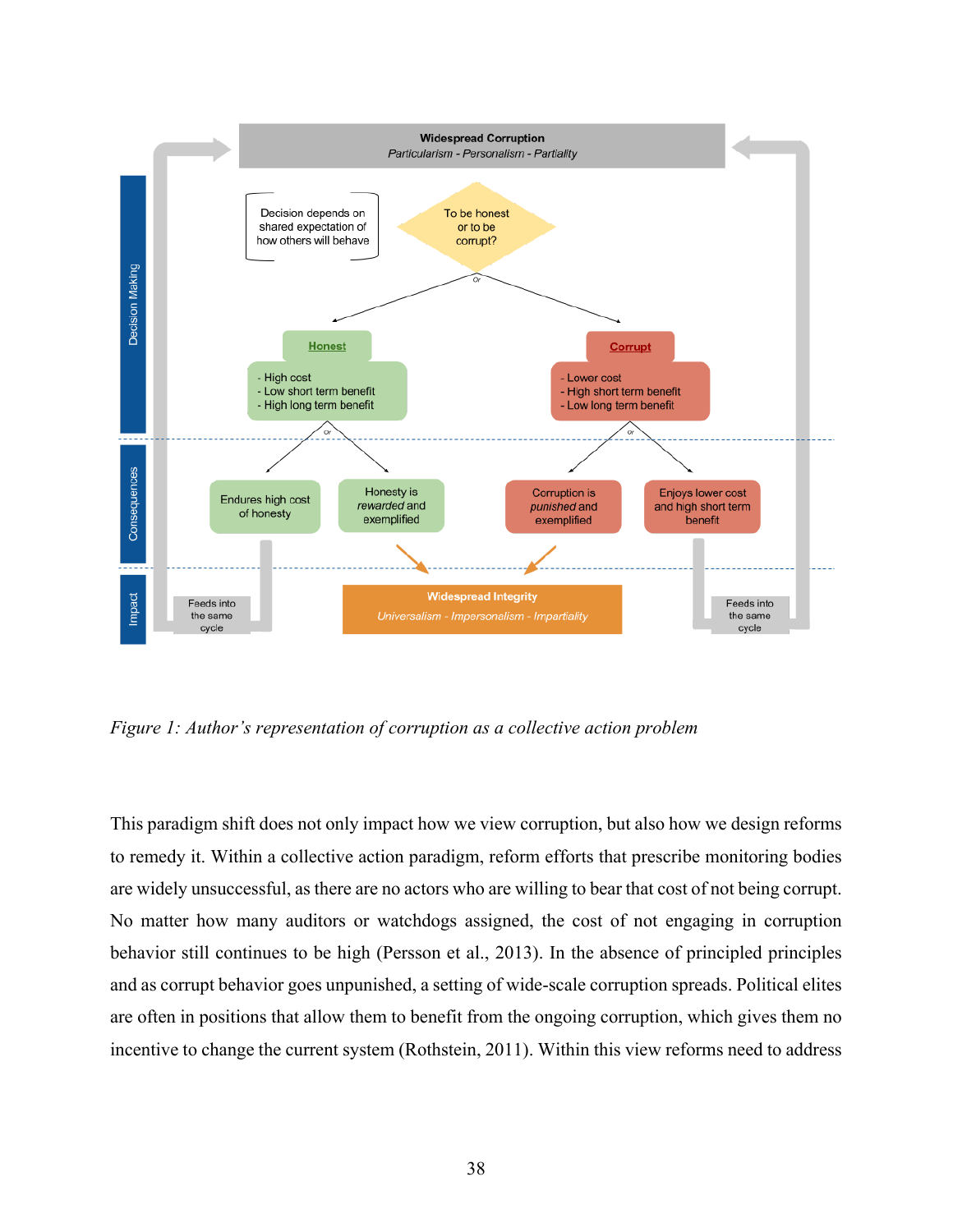issues of "justice" and "equity" in distribution of public resources and the rules and policies implemented rather than investing in audit and oversight bodies (Rothstein, 2014).

This paradigm implies that effective corruption control in countries where corruption is the "norm" a top-down approach is needed, where high-level public officials assume their role in the fight against corruption by serving as "role models" (Persson et al., 2013). This is one of the clear learnings from the very few countries that have made notable progress, such as; Hong Kong and Singapore, where the ruling elite took it upon themselves to match their behavior to their public rhetoric (Root, 1996) This is often referred to as the *formal* and *informal* mechanisms of corruption control, where formal monitoring systems and legislations are put in place, in parallel to informal efforts that enhance a culture of trust and reciprocity (Persson et al., 2013). Consequently, changing institutions that operate under principals of "*particularism – personalism – partiality*" to institutions that function under values of "*universalism – impersonalism – impartiality*", where there is an equilibrium between the distribution of power and allocation of resources (Persson et al., 2013; Rose-Ackerman, 2007). The shift ripples across to change the entire political culture from "particularism" and "impartiality" to "*universalism*" and "*partiality*" (Rothstein, 2011).

With the above as a foundation, corruption can be better understood in contrast with its opposite – which was coined by Rothstein and Teorell as "*impartiality in exercising public power*" (Rothstein, 2014, p. 738), providing a more specific view of the type of "misuse" that public officials engage implies the current mode of operation within public institutions has to have "*impartiality*" as opposed to "*partiality*" at its center (Rothstein, 2014). Impartiality is understood as "nondiscrimination in the exercise of public authority" (Rothstein, 2011, p. 230). As a mode of operation, impartiality is exercised in different dimensions, for example in implementing laws and policies, officials do not take into account anything about the citizen/case, unless previously required by law. Impartiality is being un-influenced by any considerations that could affect the output of the process, it is to regard people alike regardless of special relationships or personal preferences (Rothstein, 2011).

Policy makers and practitioners generally agree that fighting corruption is a long term endeavor that requires thorough consideration of elaborate interconnections with other political and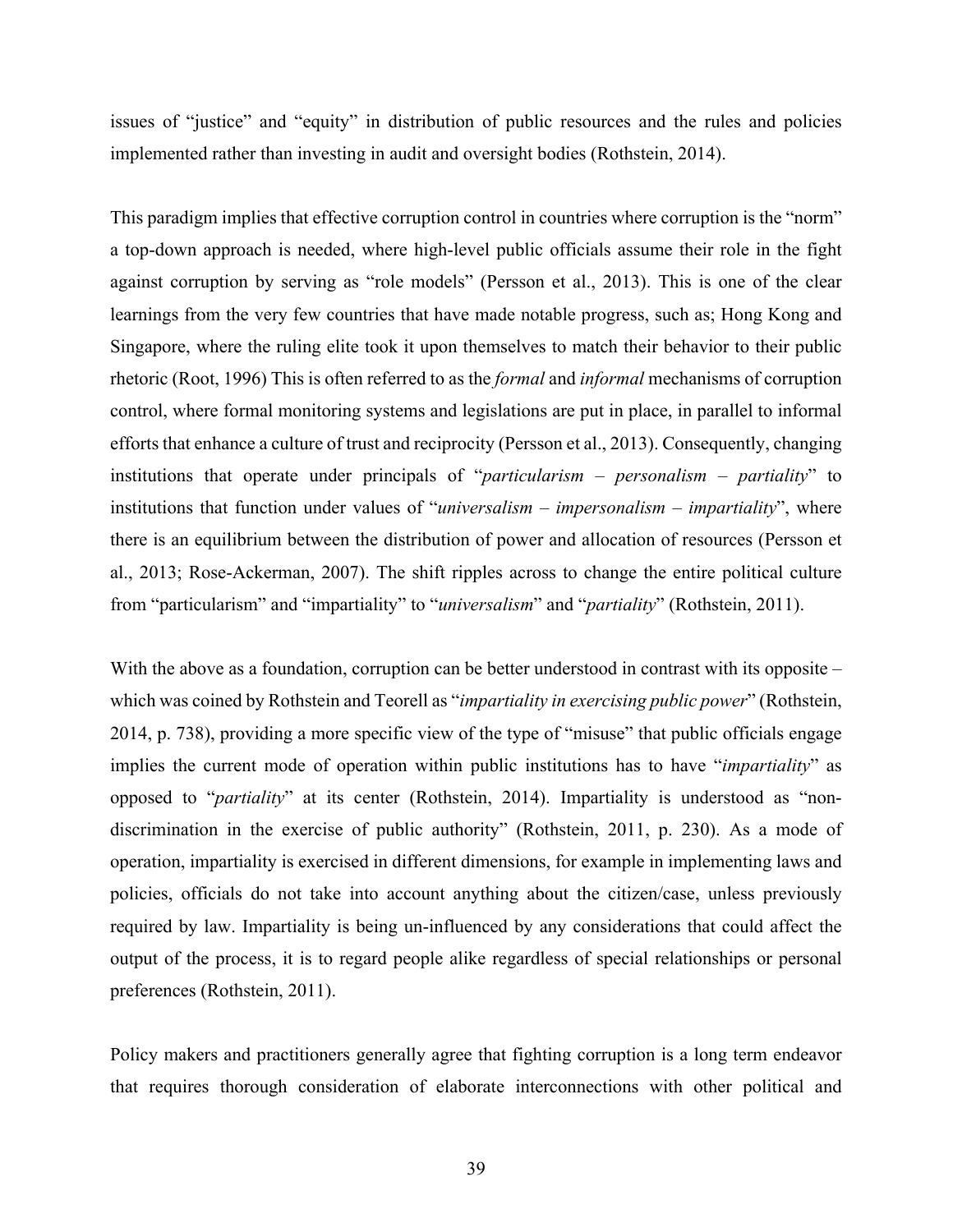economic factors. A solid *continued* commitment at a top level is required to ensure that the battle against corruption is sustained over time and that results are achieved. The singling out of random corrupt practices without following a systemic approach to eradicate corruption often signals to weak political will (Brinkerhoff, 2000). Within the domain of fighting corruption, political will is regarded as the uninterrupted intention of political actors (elected or appointed leaders, civil society, watchdogs, other stakeholder groups, etc.) to effectively address the root causes of corruption and sustain the costs of undertaking the anti-corruption battle over time (Brinkerhoff, 2000; Kpundeh, 1998).

The presence of political will to fight corruption, ensures that anti-corruption reforms are systemic and not cosmetic, and not political – where political figures use anti-corruption reforms to discriminate or to undercut opposition or certain unfavorable groups. Additionally, it ensures that different stakeholders are brought together for a holistic approach. However, political will does not exist in vacuum, it is constrained by the power dynamics that enable (or hinder) political leaders to sustain the long continues fight against corruption. As political leaders are at at risk of losing political backing (nationally and international) during their journey of reform. Various models of what successful anti-corruption reform exist, based on the nature of each group, a thorough analysis of the consequences and effects of planned reforms is critical before the onset of implementation to ensure long term sustainability of the reform efforts (Brinkerhoff, 2000).

## **4.2 National Integrity System**

The National Integrity System (NIS) is a comprehensive assessment tool developed by TI as part of its comprehensive approach to combating corruption. In the recent years, a growing consensus has been forming on the importance of rallying up different sectors and stakeholders in the fight against corruption bringing together; state actors, non-state actors, media and civil society (Pope & Vogl, 2000). The NIS assess a country's anti-corruption efficacy, sector by sector. This is based on the premise that when governance institutions function properly, they contribute towards a healthy and robust NIS, one that is effective in fighting corruption across all sectors. However, if some or all of the pillars are unstable, that compromises the effectiveness of the entire system,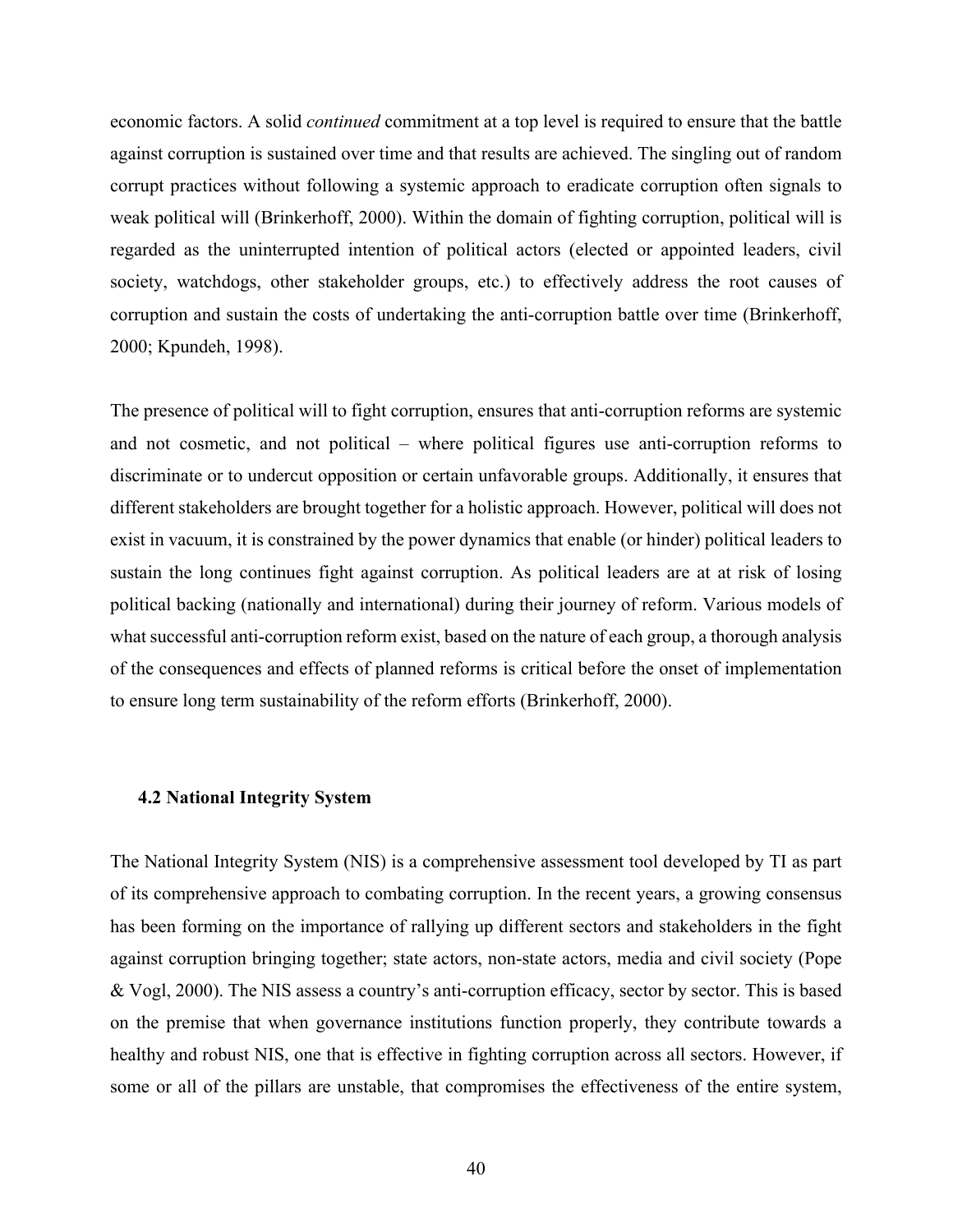rippling negative effects across the society. Therefore, a healthier NIS promotes for better governance within a country and consequently, contributes to a generally more equitable and just society (Transparency International, 2011).

Corruption can take a wide variety of forms and across different sectors, thus there is no specific blueprint for an effective anti-corruption system. Moreover, countries experience different levels of political, economic, social and cultural constraints, which results in the need for a countryspecific approach, rather than a "one-size fits all" approach. The NIS provides a comprehensive framework that dissects each pillar and can be tailored to the reality of each country. More than 70 NIS assessments have been conducted by TI, since its inception in the late 1990s, many of which have contributed to civic advocacy campaigns, policy reforms and general awareness on the country's anti-corruption reform challenges (Transparency International, 2012b).

The NIS is an in-depth assessment of a country's overall governance structure, covering 13 essential pillars of national institutions that have a role in promoting integrity and consequently controlling corruption. The NIS examines the internal corruption risks of each pillar individually, then analyzes how each pillar relates to other pillars under the umbrella of the national fight against corruption. Thus, it typically looks at a large array of relevant institutions and the relationships between them, these pillars are: Legislative branch of government, Executive branch of government, Judiciary, Public sector, Law enforcement, Electoral management body, Ombudsman, Audit institution, Anti-corruption agencies, Political parties, Media, Civil society, and Business. Figure 2, presents the pillars of the NIS, reproduced from the TI NIS Toolkit (Transparency International, 2012b).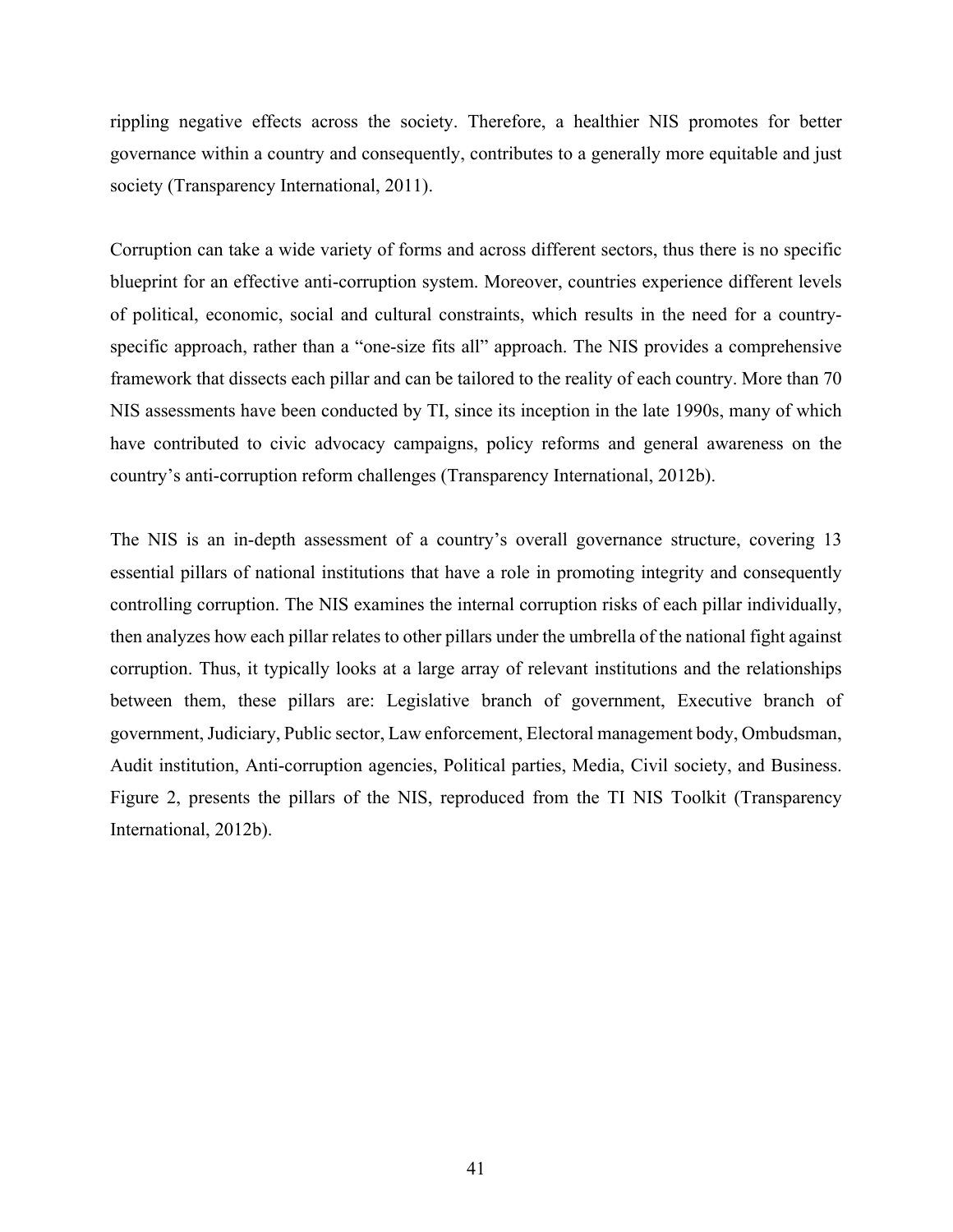

*Figure 2: Pillars of National Integrity System*

When examining the effectiveness of an overall system, a holistic 'system analysis' is crucial to adequately understand and identify causes and types of the prevalent corruption. With that in mind, TI conducts these NIS assessments in the most participatory approach possible, in each country, by involving key anti-corruption agents in government, civil society, the private sector and other relevant stakeholders that have an influence on mustering up the political will and momentum that demand reforms (Transparency International, 2012b).

A typical NIS assessment usually takes around 12 months to complete and is led by the TI national chapter (NC), which is responsible for setting up the project structures and team, including the researcher and advisory group. Data collection is systematically conducted according to the legal framework and the actual practice of the NIS pillars in the country in question, through a desk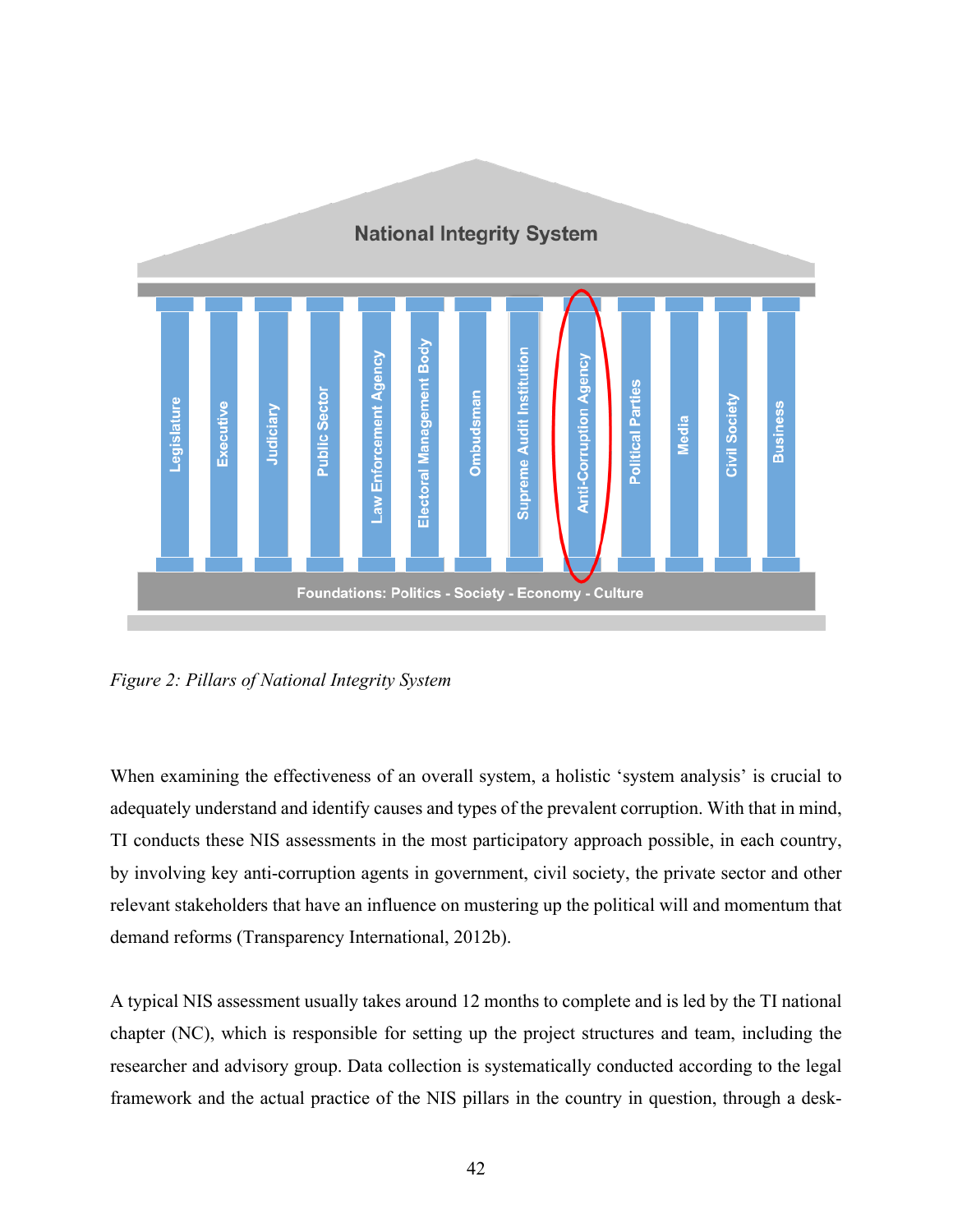review, in-depth interviews, focus groups and participatory mapping exercises and field visits (if possible). The collected data is synthesized into a draft NIS report, where the NIS indicators are scored then reviewed by the advisory group in consultation with the TI NC and TI Secretariat. To validate the data collected and the analysis conducted, a consultative workshop with key experts is held to discuss findings and identify recommendations to strengthening the country's national integrity. Consequently, the NIS report is updated based on the outcomes and discussion of the consultative workshop. The final report is reviewed, published and disseminated at national and international levels. The final step is transforming the NIS recommendations into a strategic plan, which requires the TI NC to convene an internal workshop to conduct a thorough process of political will analysis and strategic action planning to develop a concrete advocacy action plan that engages multiple stakeholders (Transparency International, 2012b).

# *NIS assessments conducted in Egypt*

To date, two NIS assessments were conducted in Egypt, first NIS assessment was conducted in 2009, during the final years of Mubarak's reign; the second NIS assessment was conducted in 2014, after President Morsi was removed from office and before President El-Sisi took office. Both NIS studies examined the NCCCC within the *Anti-Corruption Agency* pillar, as it was regarded as the coordinating committee of anti-corruption reforms in Egypt. The 2009 NIS study brought a diverse research team together, comprised of university professors and graduate students in the fields of Public Administration, Economics and Political Science in Cairo University. The report underwent a process of peer review and an external review, coordinated by the TI Secretariat, due to the absence of a TI NC in Egypt (Transparency International, 2009). The 2009 NIS assessment, does not assign a score for each pillar or for the entire NIS, but main findings of the study point to major loopholes within the national governance system, including a far reaching phenomenon of conflict of interest, political interference in different pillars of the NIS, mainly in the *Legislature* pillar, *Anti-Corruption Agency* pillar, *Civil Society* pillar and *Media* pillar. Additionally, the lack of a functional whistle-blowing mechanisms, weak rule of law and lack of access to information law were noted as the main areas of concerns, which was also reflected within the recommendations (Transparency International, 2009).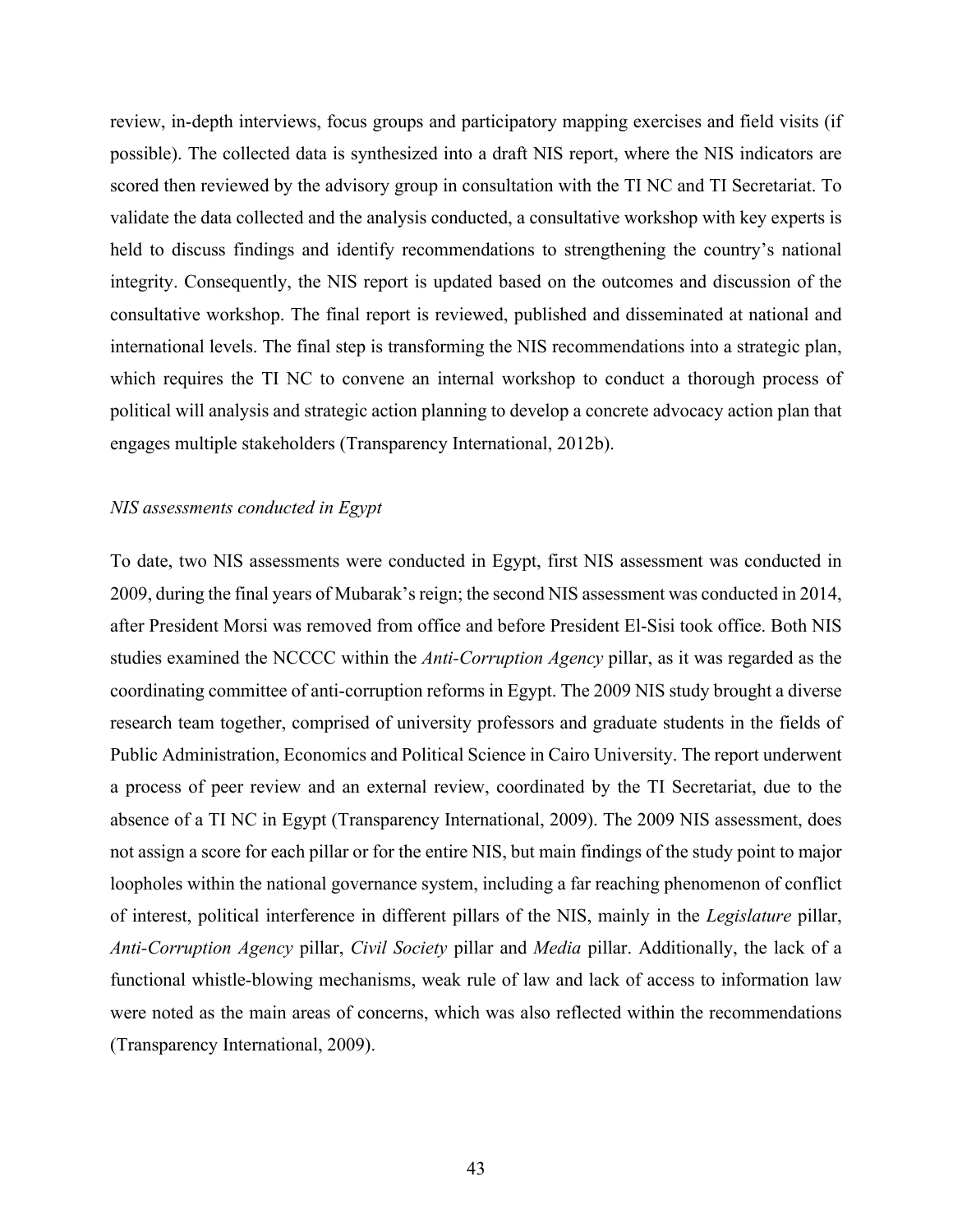The most recent NIS study was conducted in 2014, commissioned by a research firm that specializes in sustainable management and governance, working in parallel with an international TI project team. The stakeholder consultations brought in views from a wide array of sectors including; government bodies, universities, businesses, civil society, and political parties. A detailed list of stakeholders is attached to the report as an annex. The 2014 NIS assessment included an individual score for each pillar, in addition to a total score for the entire NIS, which reflects the efficacy of each pillar and the system as a whole, the higher the score the healthier the governance system within the country is (Transparency International, 2014). The findings and recommendations of the 2014 NIS assessment echoed the findings of the previous assessment, including lack of access of information, integrity and accountability mechanisms. In addition to an overarching area of concern for the weak integrity mechanisms and efficacy of the overall governance system. More, the dominance of the *Executive* pillar over other pillars of the NIS is strongly noted as "not necessarily a positive sign", as it stands to prevent other pillars from efficiently fulfilling their role within the system (Transparency International, 2014, p. 5). The strongest pillars in relation to adherence to the NIS and other pillars are; *Supreme Audit Institution* pillar, which examined the Central Auditing Organisation (CAO) and *Executive* pillar, followed by the *Judiciary* pillar. The weakest pillars were identified as the *Law Enforcement Agencies* pillar, the *Anti-Corruption* Agency pillar, and *Civil Society* pillar. It is worth noting that the Legislature pillar was unscored, die to its absence during the time the assessment was conducted (Transparency International, 2014).

## **4.3 Applying the NIS on the Administrative Control Authority**

This research centers on Egypt's main anti-corruption agency, the ACA, while adopting the "Anti-Corruption Agency" pillar of the NIS for analysis, marked with a red ring in Figure 2. Furthermore, this research regards corruption as a collective action problem, and analyzes the extent to which Egypt's main anti-corruption body, the ACA, is enabled to fulfill its mandate, in order to break away from the downwards spiral of corruption, on an institutional and national level. The ACA has a dual mandate in fighting corruption, encompassing prevention and fighting corruption. The ACA is analyzed through three dimensions; the role of the ACA in the fight against corruption by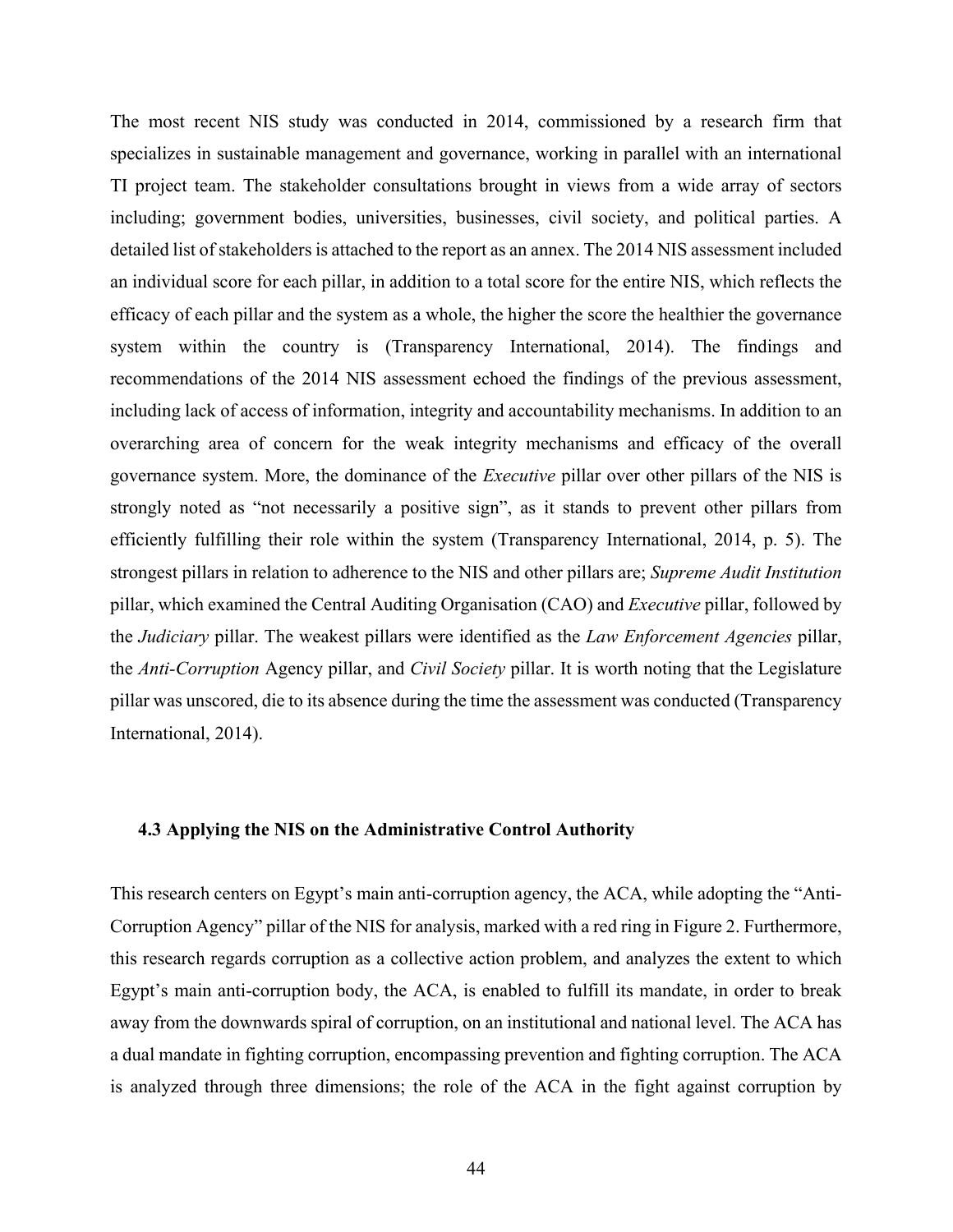examining to what extent it is enabled to fulfill its role of preventing and fighting corruption; the governance mechanisms that ensure the integrity of the ACA analyzed through examining the transparency, accountability and integrity mechanism in place; and capacity of the ACA to fulfill its role by examining the resources and the independence of the ACA. Collectively, these three dimensions constitute the institutional reforms needed to better enable the ACA to carry out its duties and to yield positive results on the overall governance system. The presence (or lack of) political will is discussed within the relevant sections, as imposed by the data.



*Figure 3: NIS analysis framework adapted to Administrative Control Authority* 

The three main dimensions of the NIS are maintained throughout the research, with the exception of the third dimension of the NIS - role of the anti-corruption agency in the fight against corruption – has been adapted. The dimension pertaining to *role* is originally comprised of three elements; prevention, education and investigation. To reflect the mandate of the ACA, two elements of the three are merged together – prevention and education, reflecting the dual mandate of the ACA. Moreover, the order of the three dimensions has been adapted to follow the logical sequence of the research, starting with role, followed by governance mechanism the capacity. Starting by establishing the role of the ACA then discussing other dimensions seems to be more suited to address the research question, rather than concluding with the role dimension – as in the original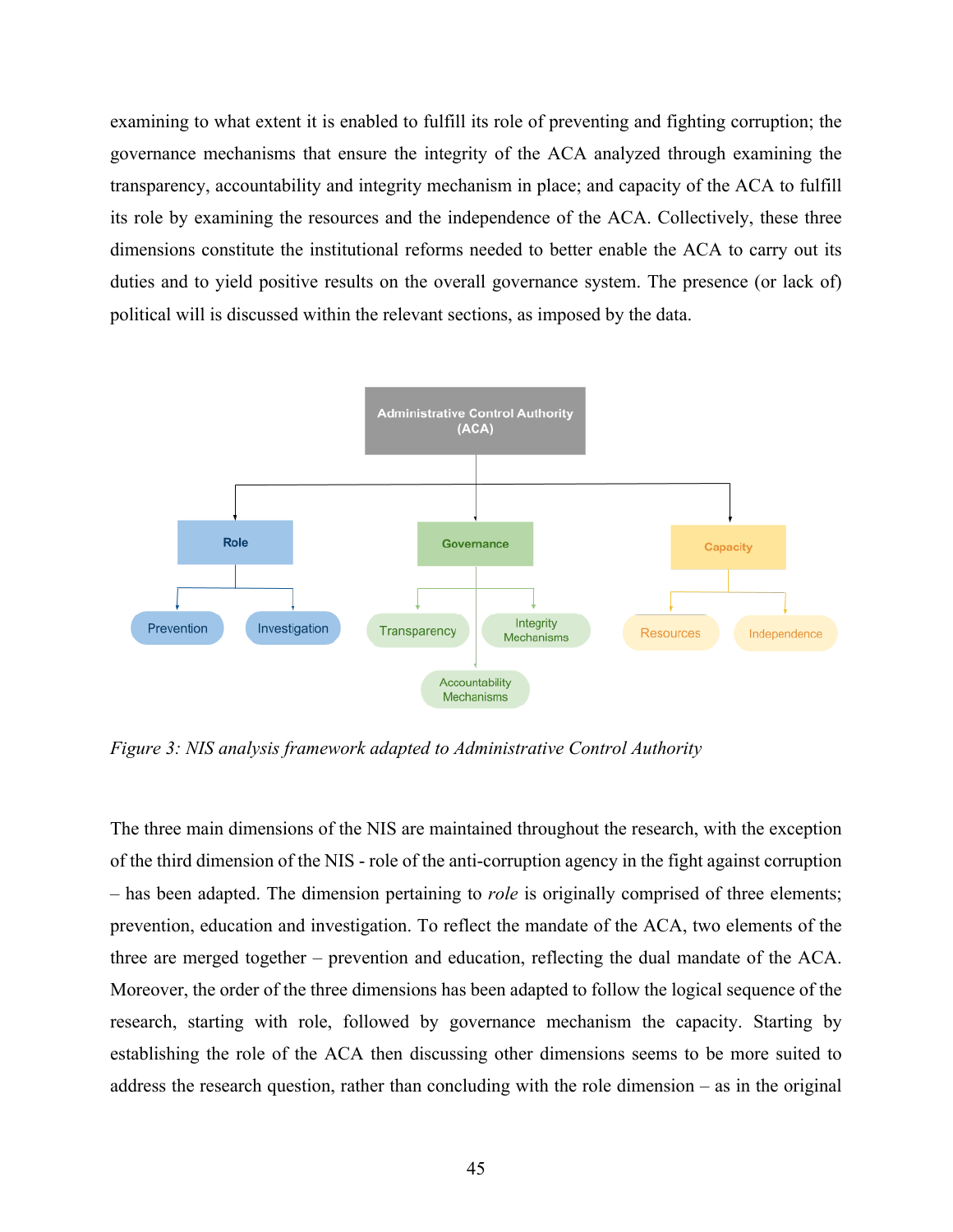NIS model. Figure 3, presents an adapted illustration of the three dimensions used and the topics discussed within each dimension, based on the TI NIS Toolkit (Transparency International, 2012b).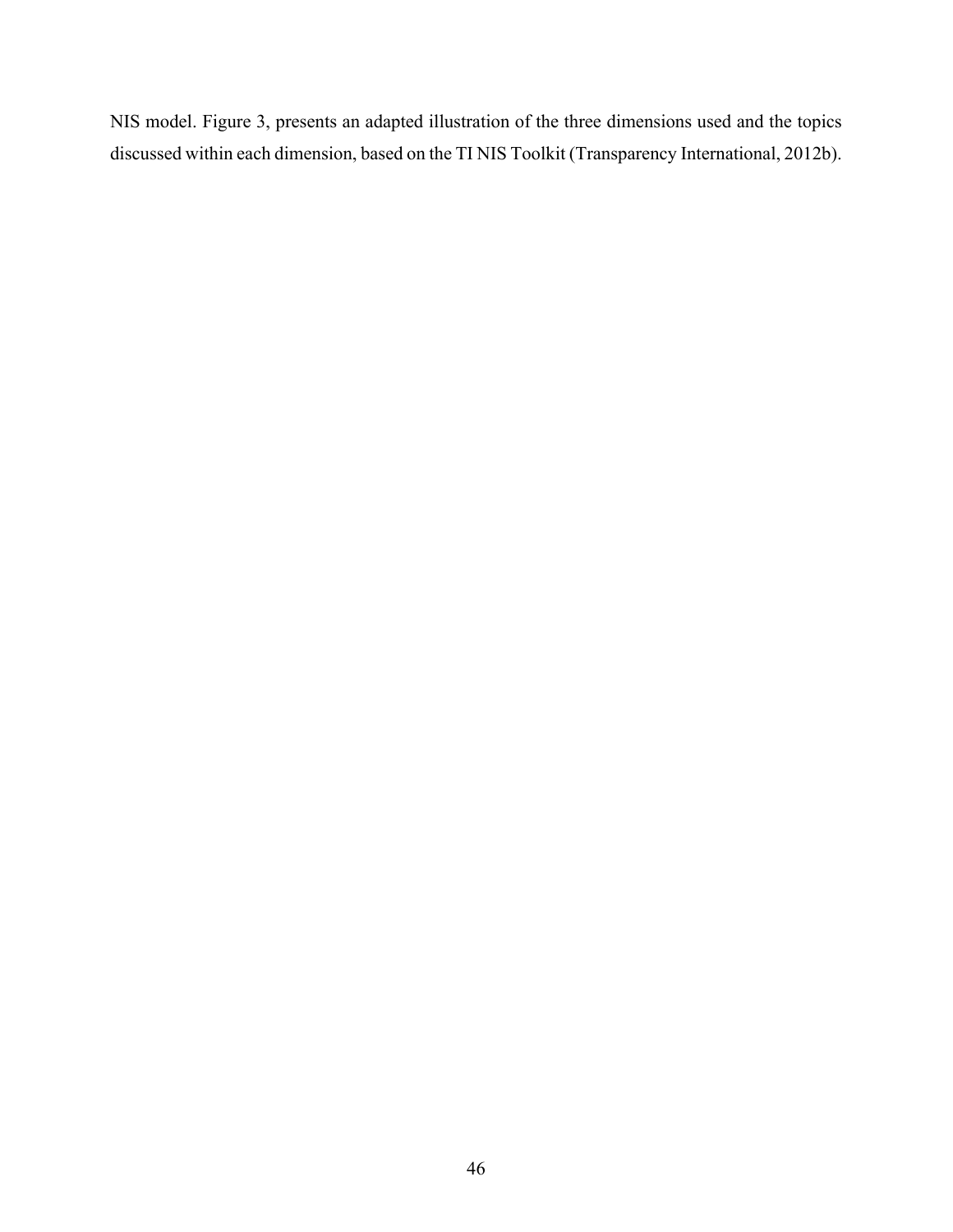## **Chapter 5: Research Methods**

The nature of the research question requires a thorough understanding of the institutional and operational context that the ACA operates in by understanding its structural and executional challenges, governance mechanisms, internal capacities and independence. The research highlights areas where policy and practice are clashing and sheds light on informal and unstructured linkages between events, this makes qualitative methods a suitable method for the nature of this research (Marshall & Rossman, 2011). The research delves into the complexities of institutional policies and operations by analyzing the views of corruption control experts in different organizations, the sample was comprised of; public officials including members of the ACA, and corruption control experts working with international organizations including UNODC. Sampling mainly adopted a purposive sampling technique to select participants from UNODC and corruption control experts.

Data collection was conducted through semi-structured in-depth interviews. A total of eleven semistructured interviews were conducted, five semi-structured interviews with local experts including members of the ACA, in addition to semi-structured interviews with international experts including UNODC and independent corruption control experts, who requested that the researcher maintains their anonymity and ensure their identities are not easily identifiable by their role, function, title or organization. Due to the sensitive nature of this research, participants gave verbal consent before the interview.

During the interviews, which lasted around two hours each, the participant's views were revealed by following a semi-structured interview guide designed to cover key points of discussion, in an open-ended format to allow the participant to fully describe their views. Through an inductive analysis, collected data was coded using the three key dimensions identified under the '*Anti-Corruption Agencies'* pillar of the NIS, namely; role of the ACA, governance mechanisms of ACA, and the capacity of the ACA to fulfill its role. Sub-themes were identified within each dimension as indicated by the data, which required the researcher to expand beyond the NIS dimensions.

A set of validation procedures were conducted at different stages of the research process to ensure the validity – trustworthiness – of the data. In the research design stage, triangulation is put in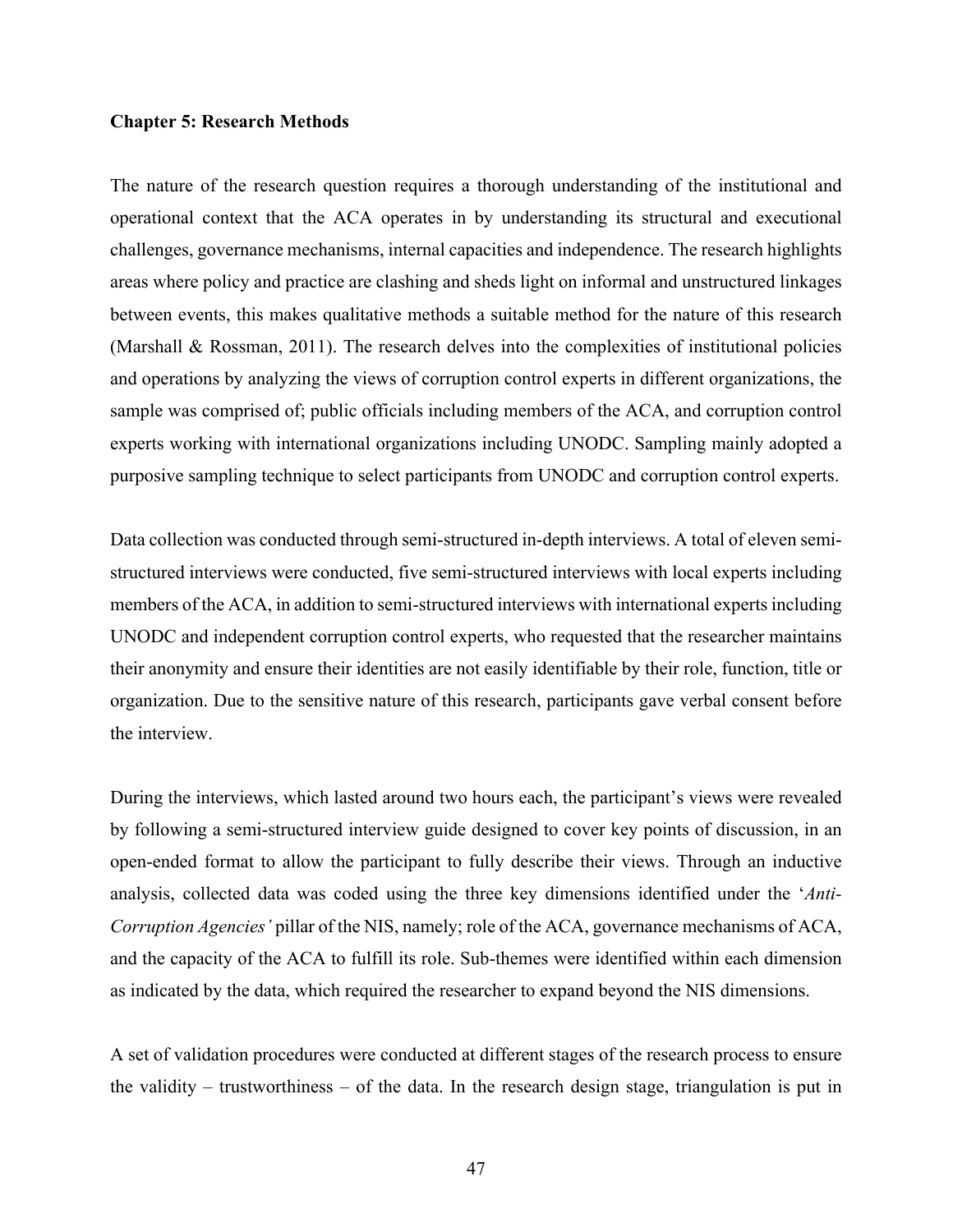center stage especially in participant selection and methods. During data collection and analysis stage, the researcher engaged in continued reflexivity to expose research flaws and eliminate inaccuracies (Creswell & Miller, 2000; Marshall & Rossman, 2011).

# *Limitations*

Corruption, a crime that favors being concealed and a highly sensitive issue in Egypt, creates an environment of secrecy, even within anti-corruption circles. Limited availability of academic literature on corruption control efforts in Egypt, in addition to the culture of secrecy that often surround corruption has resulted in limited access to official information, leaving the researcher to rely mainly on international reports for validation. Moreover, due to the sensitive nature of the topic, potential informants were highly reluctant to participate in the research, citing concerns related to their careers, political activities and other issues. Regarding the sample design, the researcher did not have the liberty of selecting who to interview at the ACA, but was presented with a group of five ACA officials of different ranks to participate in the research, all five where part of the sample.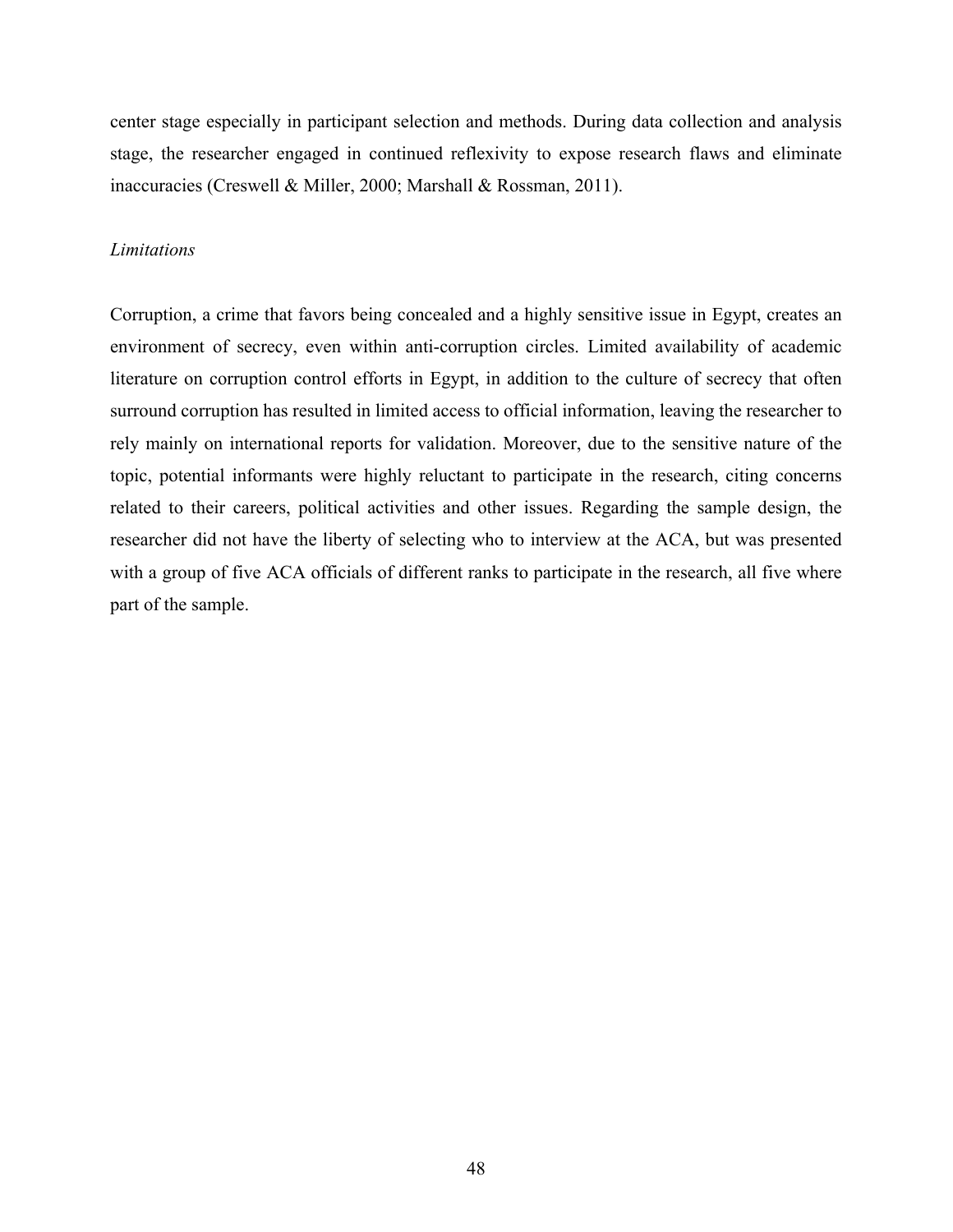#### **Chapter 6: The extent to which the ACA is enabled to fulfill its mandate**

This chapter presents the findings of the research and discusses to what extent is the ACA, the main anti-corruption executive body in Egypt, is enabled to fulfill its mandate. This is done by analyzing three key dimensions; its role which is comprised of two components preventing and fighting corruption; its governance system with regards to transparency, accountability and integrity mechanisms; and its capacity to effectively carry out their duties which relates to resources available and independence provided to ACA.

#### **6.1 Role of ACA in fighting corruption**

As the only body that is mandated with preventing and fighting corruption, the ACA categorizes its operations into prevention measures and investigation measures. Operations cover all corners of the public sector, in addition to all organizations providing public goods or services and which receive monetary and non-monetary contribution from the state. The section below presents the research findings on how the ACA understands its role and explores how the two-fold role is regarded and prioritized.

# *6.1.1 Prevention*

Similar to any other malady, corruption can be prevented. By putting in the proper safeguarding mechanisms in place, there is less opportunity for corruption to take root. International conventions, such as UNCAC, stress the importance of corruption prevention in parallel to corruption investigation, as a two-pronged approach to combat corruption. Often regarded as the more precautionary form of controlling an infection, preventative controls are placed in different junctures, especially the ones most vulnerable to corruption. Corruption prevention has always been part of the ACA's demanding mandate, yet it has been implemented at varying degrees. On examining the work of the ACA closely, a shift can be identified, until recently the ACA mainly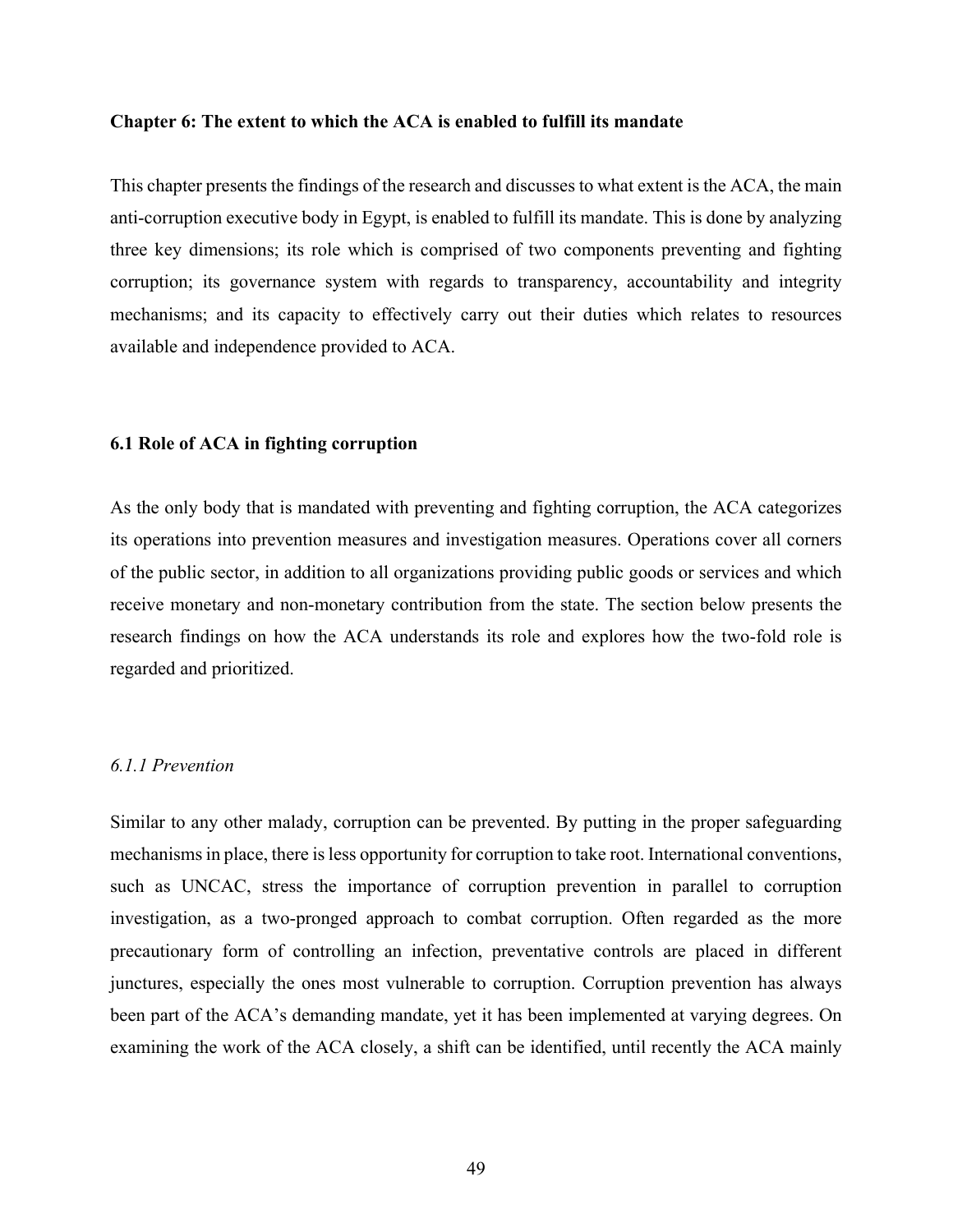engaged in investigative activities identifying cases of corruption and bringing suspects to justice, however, in recent years a shift has been taking place.

*"Up until 2 years ago, investigating cases of corruption was our primary focus, but now the focus is on corruption prevention too. The objective is to activate a comprehensive strategy to combat corruption."*

# *ACA high level official*

That shift indicates to a new found awareness and understanding of what it takes to fight corruption, devoting resources entirely to investigating corruption is not an adequate solution on its own. As important as it is to enforce the rule of law, on its own it is not the most effective measure when fighting corruption. Adopting a strategy that invests in limiting the chances of the onset of corruption, while arresting the ones that commit corrupt acts has higher chances to result in a far reaching impact, instead on working on one dimension only.

This broadened role is acknowledged by other stakeholders as well, which indicates that the shift is not only abstract, but has caused a ripple effect across its operations, partners and stakeholders engagement, and overall role in the fight against corruption. Attributed to external factors, such as the UNCAC which is believed to have significant sway over how the ACA understands its role and how it goes about to carry it out. Signaling to a shift in how the ACA understands its role and carries it out since the Convention.

*"UNCAC influenced how the ACA understands its role in the fight against corruption, a new direction can be seen within the ACA, starting around 2015."*

# *International expert*

As a signatory to the UNCAC, Egypt submits to the UNCAC review mechanism which is a series of peer-reviews conducted by other countries. Each review focuses on different chapters of the convention, evaluating the progress of the state party and provides recommendations. The full reports are not publicly available, only the executive summary is released. The upcoming UNCAC review will cover chapter II and chapter V of the convention, which pertain to corruption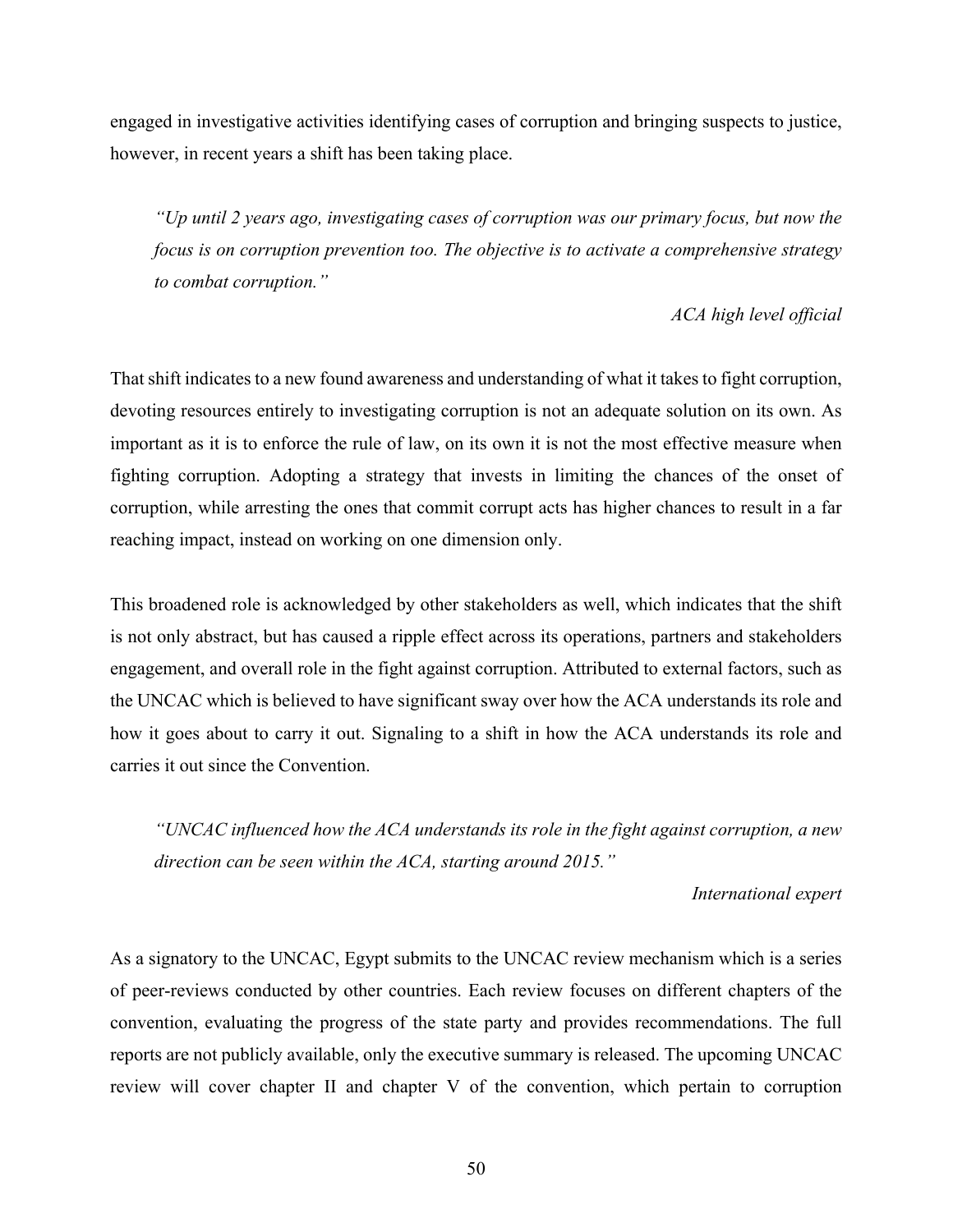preventative measures and asset recovery, respectively. Prompted by the UNCAC, the ACA has noticeably taken an active role in expanding its role and take on preventative measures, in line with the UNCAC and other international commitments.

# *Legislative reforms*

Similar to any other crime, corruption is regulated by the laws and provisions that aim to limit the chances of its occurrence and to punish the ones who engage in corrupt behavior. In light of that, the National Anti-Corruption Strategy 2014-2108 dedicated an entire section (section 3) to updating existing legislations to support anti-corruption efforts in accordance with Egypt's 2014 Constitution:

*"Update and develop anti-corruption legislations to ensure sufficiency and consistency with 2014 Constitution and international conventions and agreements." Excerpt from document: National Anti-Corruption Strategy 2014-2018 - p.38*

In accordance with that, a set of provisions have been discussed in different policy circles, including; protection of witnesses and whistleblowers, and conflict of interest law. Protection of witnesses and whistleblowers is regarded as one of the main essentials provisions in preventing corruption. As it provides holders of valuable information on corruption the protection to come forward to report the crimes to the authorities without risking their own safety in the process. By decreasing discretion around corruption, the risk of getting caught increases, thus decreasing the chances in engaging in corrupt behavior. The higher the chances there is that one would get caught, the less likely they are to engage in that behavior in the first place.

*"The draft law is ready but it is unclear when the law will be passed, and if passed implementation mechanisms will be challenging."*

*ACA official*

Regarded as a sensitive law, the protection of witnesses and whistleblowers law has been through several rounds of discussion, yet to no consensus has been built around it yet. Implementing such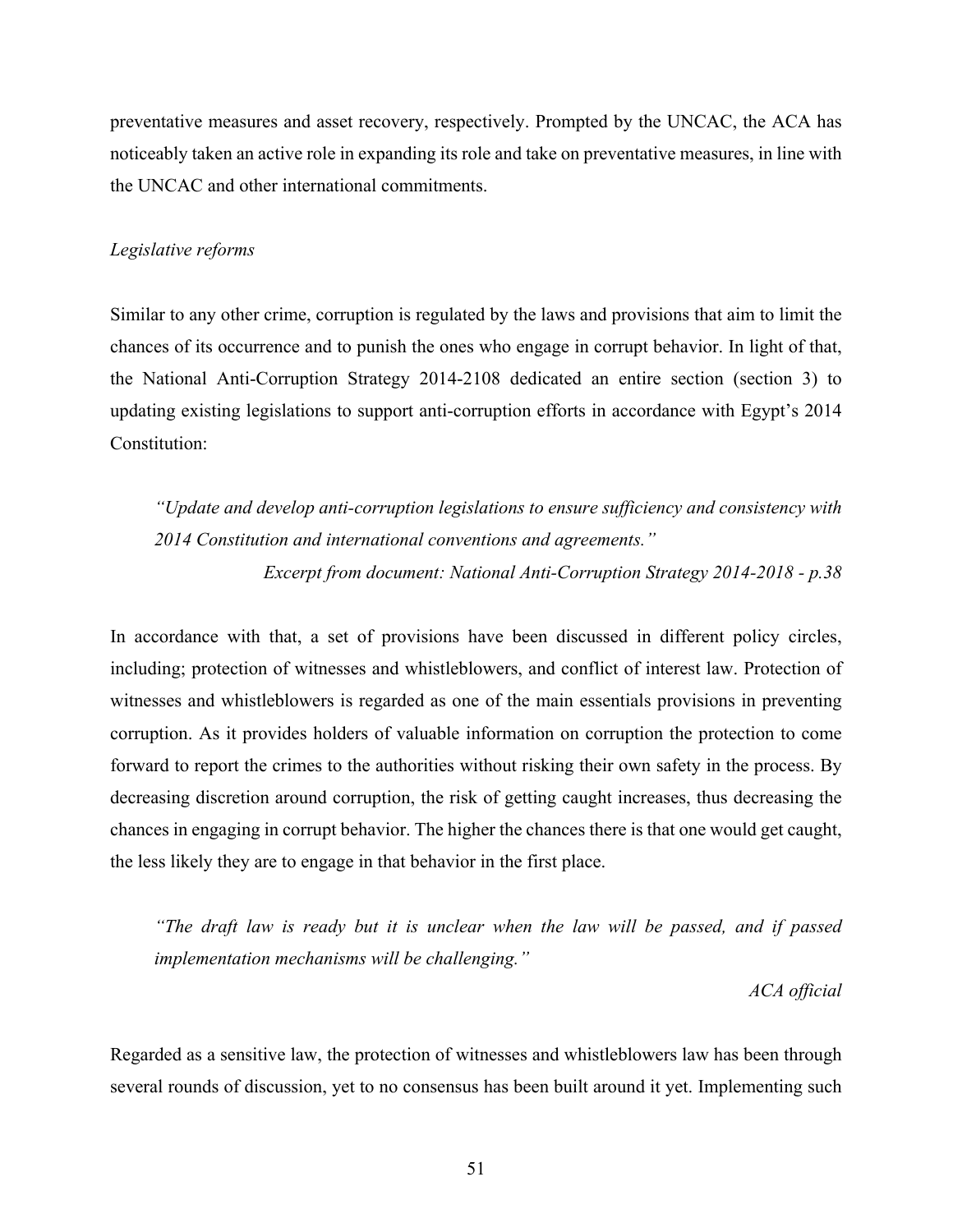a law requires the dedication of the adequate financial resources to cover the protection measures taken by the authorities to conceal the identities of witness and whistleblowers, provide them with new identities and in some cases physically relocate informants. Without securing the required funding, the law is fruitless. In effort to find out the status of the law and when can it be expected to be passed, the below was indicated:

*"Funding has not been secured yet, and there is no clear mechanism in place that allows the status of the law draft to be tracked."*

#### *International expert*

Since there is no official position, or acknowledgement, regarding the reasons behind the delay in passing the protection of witnesses and whistleblowers law, it is believed that the law is left to lie underneath layers of bureaucratic policy making. Some believe this is a technique to refrain the law from being passed anytime in the near future, unless the secondary standing that legislation efforts are currently regarded as is changed. Then the will to secure finding and dig out the law from the depths of the policy making pile will be achieved.

Another law that has received a lot of attention in recent years, is the conflict of interest law. Listed among the most pressing recommendations in the 2009 NIS study. In 2013, during the term of the interim Adly Mansour, law number 105 was passed, regulating areas of conflict of interest faced by public officials. The law puts in post-employment restrictions on public officials for six months after leaving posits for several posts: ministers, deputy ministers, local government heads, heads of public companies and heads of supervisory bodies (Transparency International, 2014). Additionally, the law sets a value of acceptable gift value EGP 300 and requires the disclosure of gifts within organization's prohibits and limits profiteering opportunities for relatives up till the fourth grade of public officials (AlMasry AlYoum, 2013). Executing this law requires the establishment of a new committee which oversees the implementation of the law and reviews the financial declarations submitted by public officials (Transparency International, 2014). The APA regards this law as an initial step that paves the way for further corruption-preventative legislation, as indicated below: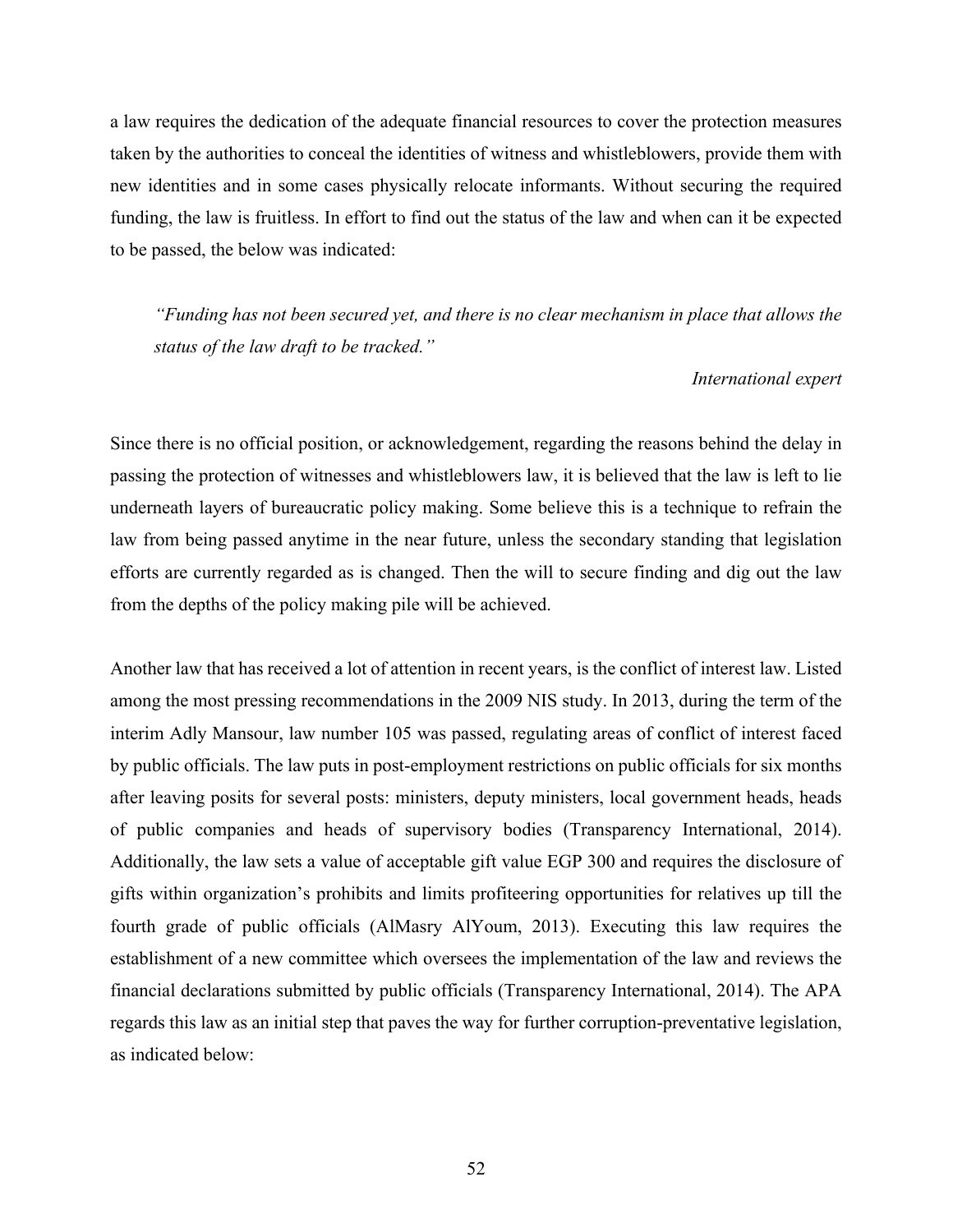*"The conflict of interest law defined what the state considers to be a conflict of interest, even though all parts of the law aren't complete yet, this is a very good step towards gradually closing loopholes within the public sector."*

# *ACA official*

Step one of criminalizing any action, is defining what the action in question is. By establishing a common understanding of what constitutes a conflict of interest, measures can be put in place to eliminate it or reduce its impact. Egypt is home to an extensive public sector, where people often wear different hats throughout their professional careers, in most cases at the same time, it becomes very important to define the boundaries between personal interests and professional interests. When on exceeds over the other and how to avoid these situations, this is one through implementing provisions that declare that protect public interests from being abused or being put in conflict with personal interests, these provisions aim to eliminate these situations by restricting the behavior of public officials either by investing their time, money or other resources in areas that could receive an advantage from the official's public role.

In order to instill strong anti-corruption safeguards on a wide sectorial level, the ACA developed code of ethics for officials within the public sector, in accordance with the new civil service law. Different versions where developed the different nature of public work in different sectors, such as; Ministry of Justice and diplomatic officials. Trainings ad workshops were held to launch the codes of ethics and to educate public officers of the expected mode of behavior and overall institutional climate targeted. Furthermore, ACA reached across the bounders of public service and developed code of ethics for different sectors including; media, universities (for faculty and students), and a guide on how to develop a code of ethics for the public sector. This is intended to be used by different private sector entities to be tailored according to the needs and nature of their sector. By not being limited by the boundaries of what falls within the public sphere and what falls beyond, the ACA is taking a wider role in preventing and combating corruption regardless of where corruption takes place.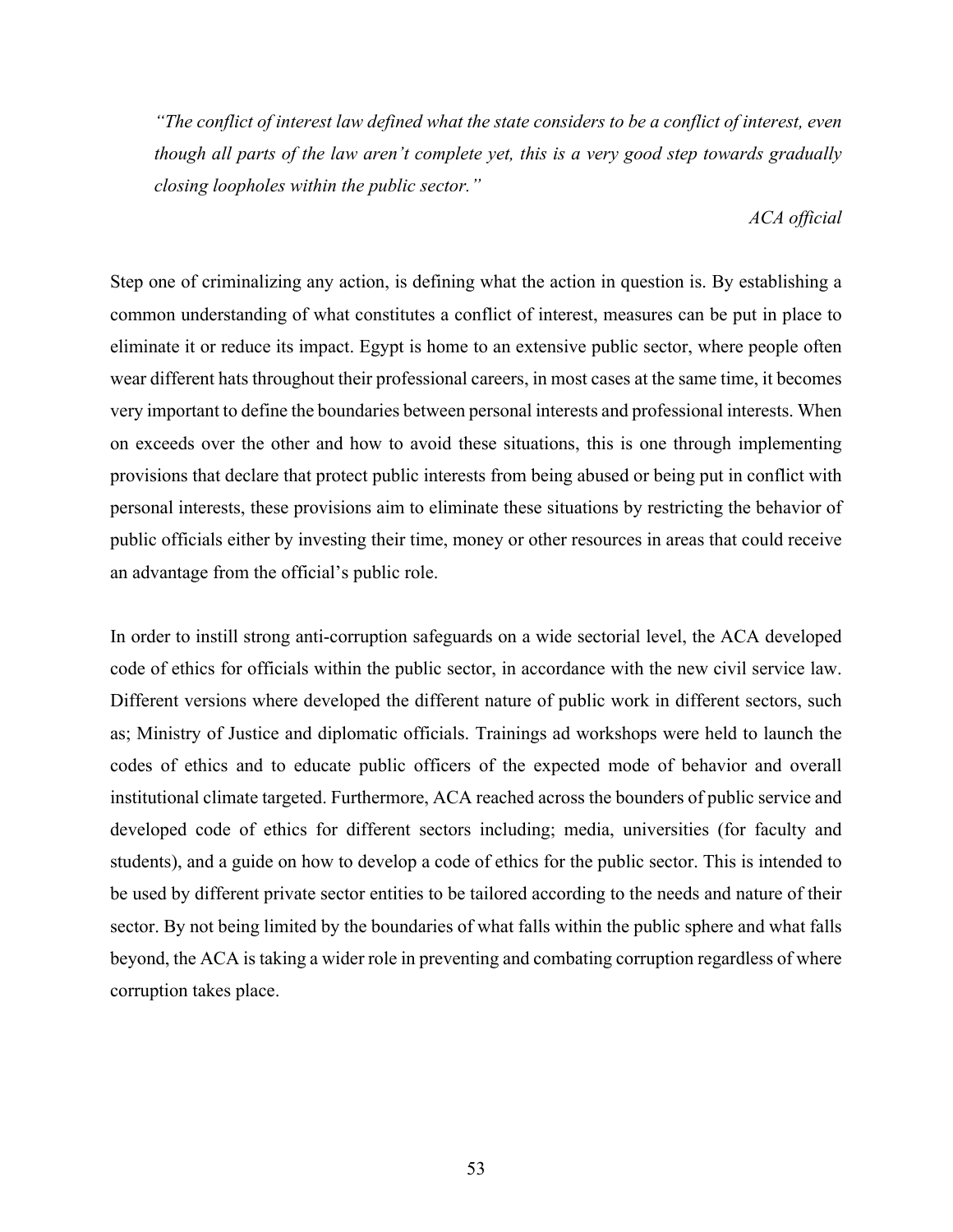#### *Automation of public services*

The ACA's main strategy to prevent corruption is the automation of public services, by limiting the points of contact between the public and the officials and consequently limit the opportunities where corrupt behavior can take place. By creating a distance between the service requester and the service provider, there are less chances for offering a bribe or to misuse public office. This is a very common strategy for public service provision, and often effective when public services are overwhelmed and could benefit from the automation advantages that generally increase efficiency and effectiveness of public service provision.

*"Our main prevention strategy is separating the service provider from service requester, by adopting e-governance tools."*

# *ACA high level official*

IT systems are gradually put in place to automate standard business procedures and limit areas of human intervention to the minimum, hence, greatly decreasing the chances of malicious activity. Areas most prone to corruption, get priority, such as procurement within the public sector, which is often regarded as an area of high corruption. The continued use of outdated systems and policies enables and in some cases facilitates corrupt behavior. The objective is to replace legacy paper based systems with objective IT systems that can made impartial decisions. Through this portal all government bodies are able to advertise tenders, request quotations, register suppliers and evaluate and validate offers. Saving government bodies time and resources consumed in running and managing tenders. The utilization of e-governance tools as a tool to prevent corruption has become an international trend, acknowledged by ACA as it is, several ministries are currently rolling out projects to automate service delivery, including Ministry of Investment and Ministry of Interior.

## *Media campaigns*

Embedded within the ACA's mandate, is promoting a better understanding of corruption, its impacts and how to fight it, not only within the sphere of state institutions only, but broadly within the public. In accordance with the above, the ACA engages in a set of activities that support in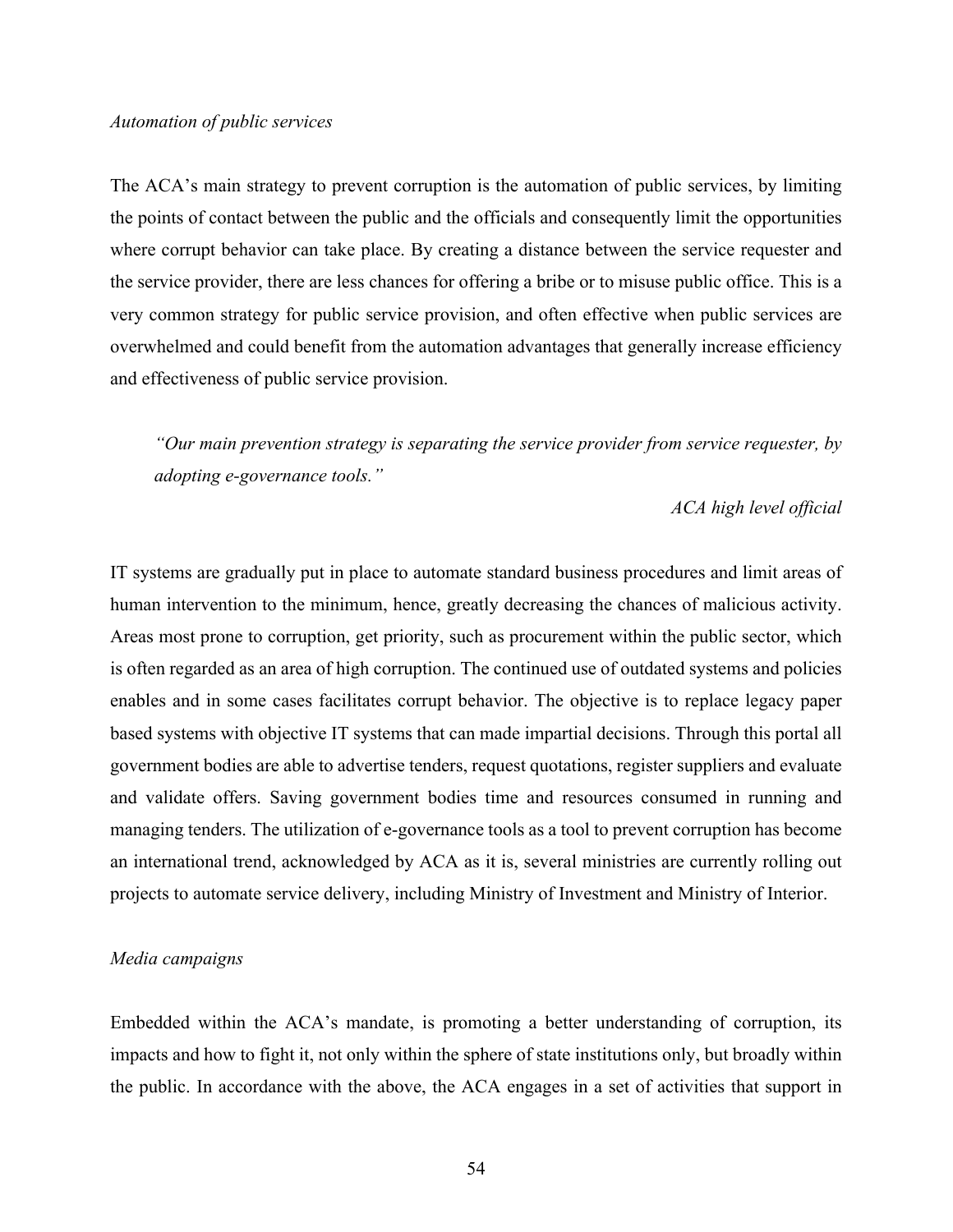positioning corruption as an issue in the center of public debate, through; media campaigns, youth awareness sessions, and capacity building of public staff.

Public media campaigns included TV advertisements and billboards, broadcasting out the campaign to a wide audience all over the country. To date, ACA conducted two media campaigns, supported by UNODC financially and technically (UNODC, 2017b). First campaign ran in 2016 under a strong motto which literally translates to "Egypt is stronger than corruption" but actually mean *Egypt can beat corruption.* The campaign focused mainly on showing different forms of corruption within the public sector through four different versions of the TV ad; each version showcasing a common form of corruption such as; nepotism in appointments in the public sector, red tape within public institutions, corruption within customs agencies, and reluctance of public administrators to take decisions within public institutions (Administrative Control Authority, 2016). All versions ended with the same conclusion, that corruption has an adverse effect on everyone, regardless of the intentions behind of the act of corruption (AlYoum7, 2016).

When corruption is pulled outside the secrecy shield and put under the spot light, the narrative takes a completely different turn. Layers of discretion that propagate its continuation dissolve gradually resulting in a more objective and solution oriented approach to identify and fight corruption. Generally, public officials tend to deny the prevalence of corruption in the public sector, by either downplaying its occurrence or refute any claims that state other side. The impact on this strategy is often ignored as it erodes the social trust between the state the the people and the economy. However, by taking the lead in transferring corruption to the domain of public discussion, the ACA is seen to be taking an active role in educating the public on the prevalence of corruption, by first admitting its existence and subsequently, taking up its role in raising public awareness on the corruption epidemic that has long gone unaddressed.

The second campaign ran in 2017 under a more personal motto "You are a reflection of your own self". The campaign comes in four different versions; a corrupt public administrator in a government agency, a corrupt nurse, a corrupt teacher, and a corrupt public official responsible for allocation and distribution of government food subsidies. It is important to mention that all of the four cases presented are among the most common forms of corruption. All versions conclude with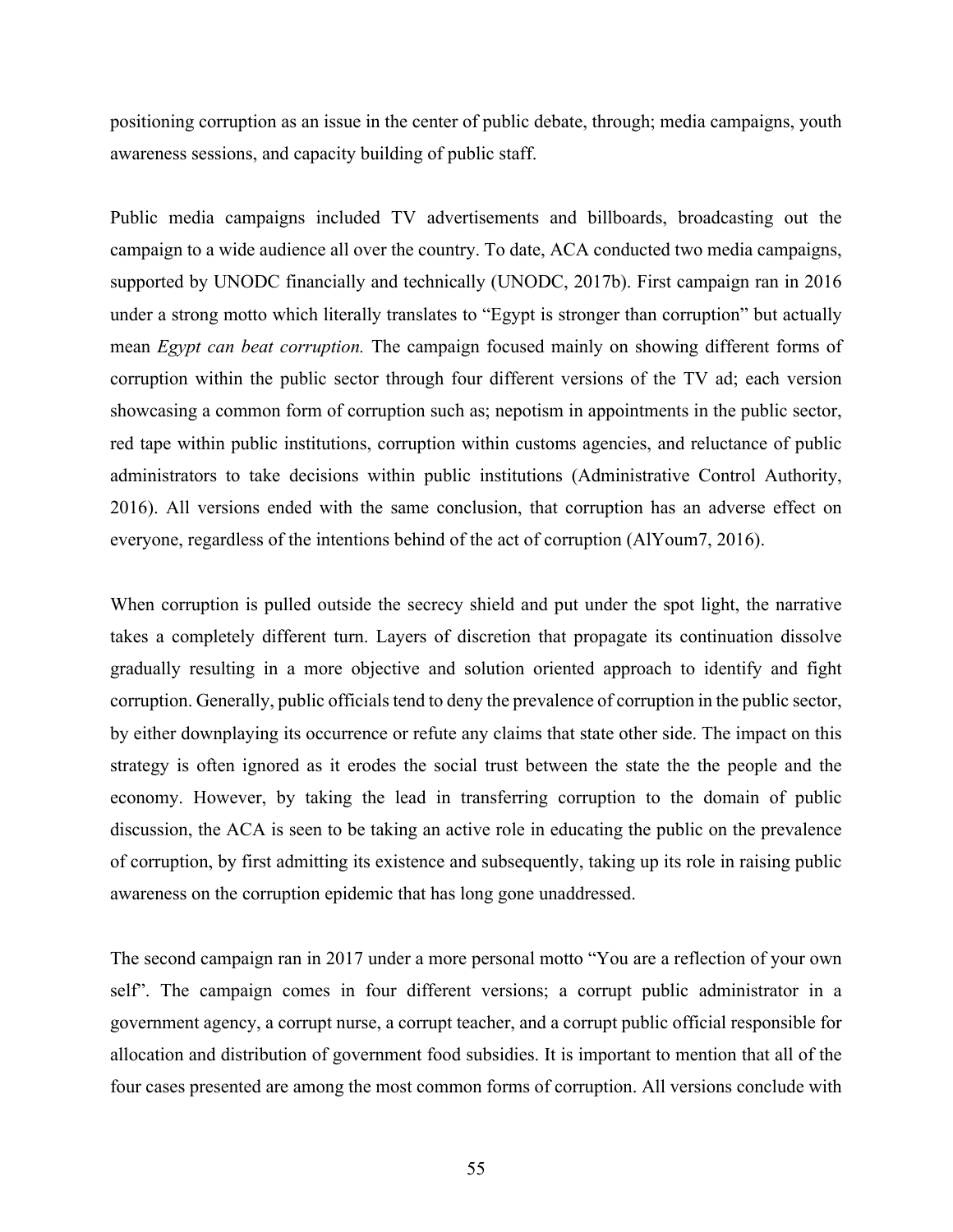the same shot – a reflection of the corrupt person in a mirror after they do a corrupt act, expressing shame or disapproval.

Each ad brings forward the same question: *"What would you call that?"* All ads close with the same punchline: *"To begin we must look at ourselves in the mirror"* (Administrative Control Authority, 2017b)

It is unclear what *that* refers to exactly, if it refers to the person or the behavior done by the person. As persuasive campaign it adopts ethos as a mode of persuasion, by making an appeal to morality the campaign is invoking the moral compass within viewers. The closing leading question triggers the viewers' moral compass in identifying corruption is an immoral act and as a viewer being put in a position to judge that act.

This campaign takes a different approach in presenting corruption by adopting an ethical lens to corruption. As a more widespread behavior across different sectors, levels of authority, ages and genders – a universal case of moral decay. This approach shifts the role of the fighting corruption from the systemic level to the individual level, and consequently prescribes different corrective action.

*"Phase two of the campaign included a public call for action which directed to the ACA complaints hotline - corruption is everyone's problem."*

## *International expert*

Each ad closes with two hotlines; one for ACA complaints and the other for Cabinet. An individual call for action reaffirms that fighting corruption is not only the state's responsibility and shows how the ACA is owning up its role in raising awareness on corruption and measures of fighting it. By engaging with people on an individual level there is an opportunity to unlock the recurrent loop that exists within corruption as a collective-action problem. If people believe that others will behave in an ethical manner, the benefit of behaving ethically is increased, thus breaking the cycle of corruption.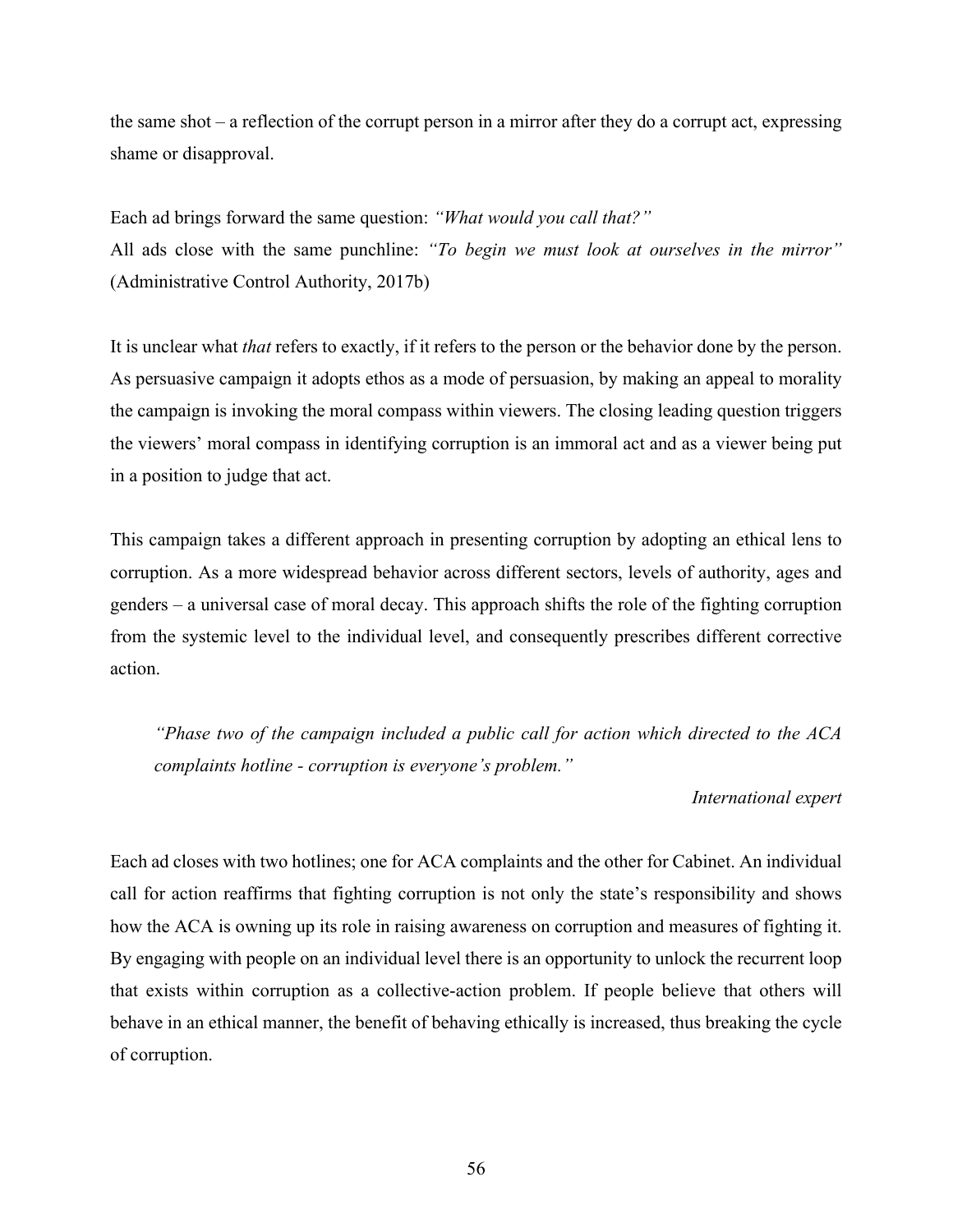On the other side, journalists regarded this campaign as a positive step in the right direction. The government had no official position on corruption, in most cases officials tend to minimize the occurrence of corruption as one-off cases and not representative of the entire majority of the public sector. Thus, very few journalists dared to investigate or write on any corruption related issue, even if they had the supporting evidence to back their claims. The media campaigns changed that entirely, as the ads are seen as an acknowledgment of the phenomenon of corruption, which is unprecedented on such scale.

*"Corruption was a taboo, journalists or editors refrain from writing and publishing on corruption in fear for their careers and in some cases lives. This campaign puts corruption under the spotlight. This gives us space to talk about corruption too, as now it is a matter of national concern."*

## *Local expert*

In addition to creating the space for investigative media to venture into the corruption domain to expose corruption and inform policy makers and the public, these campaigns have changed how corruption is regarded by the public. No longer seen as a restricted issue, but as a topic of national debate different stakeholders can come together to identify and prevent corruption. A remarkable shift in the fight against corruption which indicates to a through understanding of the state's role and the public's role in fighting and preventing corruption, signaling to political will to prevent corruption through different approaches through increasing public awareness, in addition to applying preventative institutional measures.

## *Capacity building*

In line with section 2 of the National Anti-Corruption Strategy 2014-2018, the ACA developed trainings curriculums that promote values of transparency and integrity for public officials within the state administrative body. Trainings aim to build a unified understanding of what corruption is, its adverse impact on the government institution, and how to fight it and report it. Moreover, trainings implicitly imply that corruption is a collective issue that necessitates that different stakeholders come together and fight corruption within their own sphere of influence. Curriculums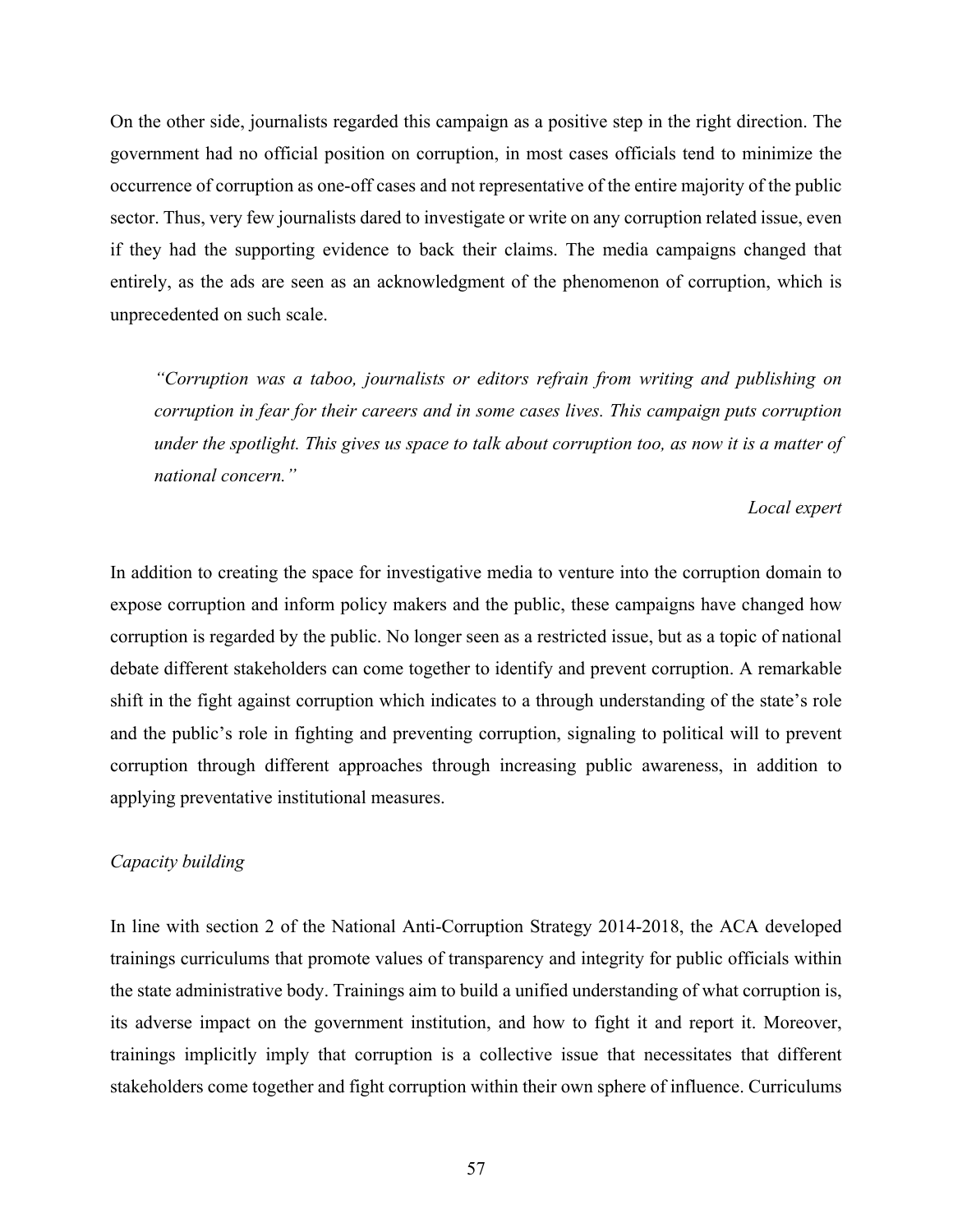are adapted based on the profile and the nature of work of the trainees, to ensure its relevance and applicability within their daily operations.

Under the paramount effort of building the capacity of public officials by promoting values of transparency and integrity, more than 25 government bodies have received trainings to date including; ministries, governorates and university staff, General Intelligence Agency, and APA itself. The trainings are seen as a prerequisite to any anti-corruption reforms within the state administrative body. Trainings cover the code of conduct for each institution, common areas of concern that are relevant to the participants' area of work, ex: conflict of interest, procurement regulations, official hiring channels; and how to report cases of alleged corruption.

# *"We have to get everybody on the same page, so we have to cover all corners of government." ACA official*

One of the main hurdles in the fight against widespread corruption is that the fight is not only about curbing some deviant behavior, but about altering an entire culture. Shifting from a culture that accepts and normalizes corrupt behavior, to a culture that demands and enables integrity and abhors corruption. While, armed with education and trainings only no state will ever prevail in the fight against corruption, but trainings build a unified understanding of what corruption is within state institutions and draw up a shared idea of a culture based on fairness and equity would look like. Education becomes a tool to nurture that cultural shift, as empowered public officials take it up on themselves to uphold values of fairness become role models for their colleagues and exemplary civil servants acknowledged by their superiors. Consequently, advancing a culture of virtue and contributes to a conducive environment where systemic institutional reforms can firmly take hold.

Another dimension of the capacity building effort shouldered by the ACA, is to build technical capacities of other key players in the anti-corruption field, this includes other control bodies and the judiciary. To support the promote delivery of justice, ACA provides Ministry of Justice technical trainings in financial fraud and other investigative tools to effort to increase the capacity of partner organizations against corruption, to identify and investigate bigger cases that demand higher technical knowledge and expertise.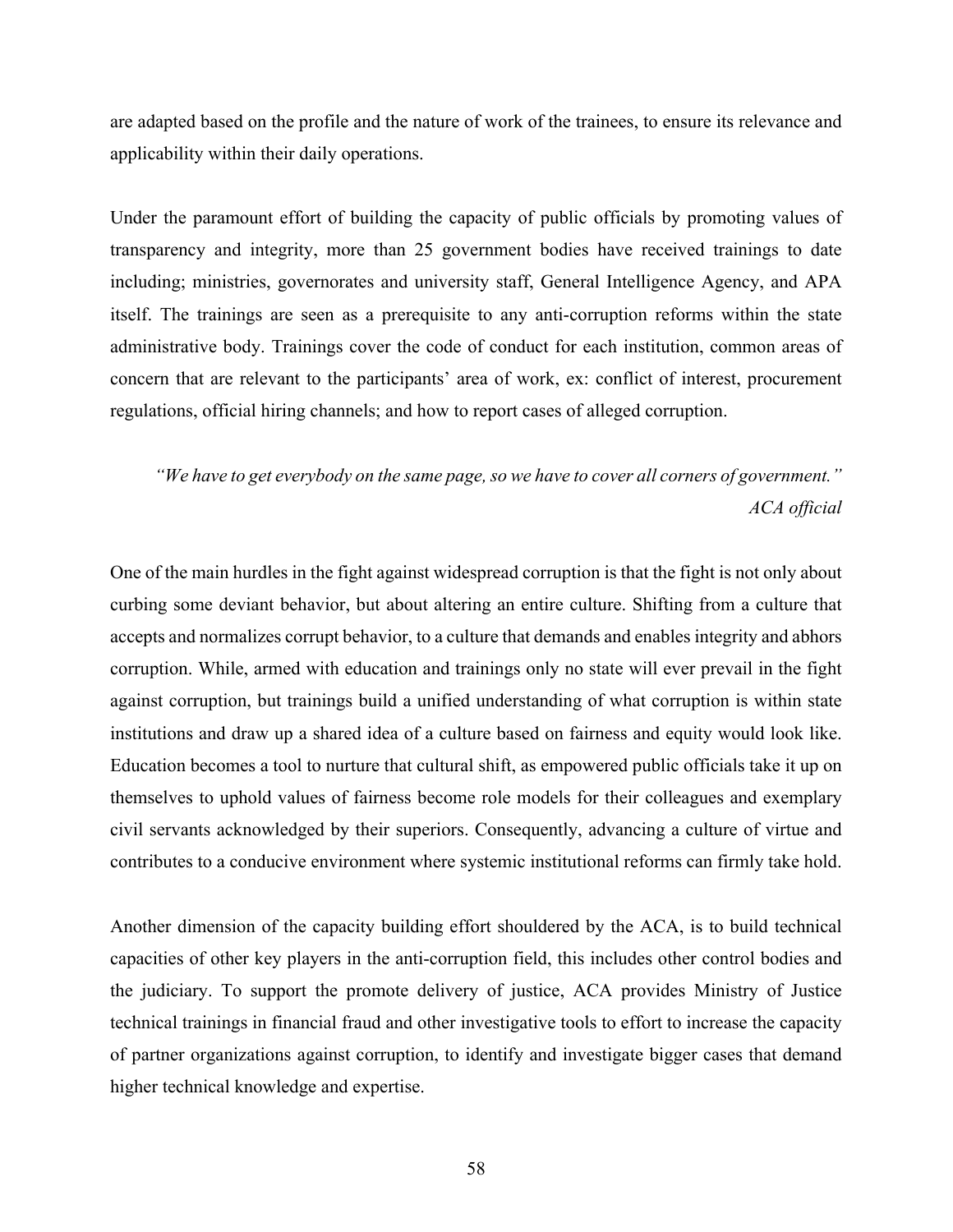#### *6.1.2 Investigation*

As the only body mandated with investigating corruption across different corner of the public sector, the ACA has always taken pride in arresting high profile public officials charged with acts of corruption, regardless of the type of corruption crime committed. Law 54/1964 empowers the ACA to go after a wide range of corrupt activities, such as; public funds crimes, misuse of public office, illicit gains, and counterfeit of official documents. In order to do properly expose these crimes, the same law provides the ACA with legal jurisdiction to examine documents and records from different agencies, regardless of the classification of its confidentiality; make copies of these documents; and conduct investigations by searching for and arresting suspects for interrogation (through the power of judicial arrest that the ACA enjoys). These jurisdictions also apply for public top level officials before appointment to public office and in response from the top level officials.

In some cases, laws do not guarantee rights on their own, this is not one of these cases. The ACA establishing law is fully implemented, giving the ACA supremacy over the public sector, with the exception of very few higher-ranking bodies that fall beyond its area of control, such as; army and Ministry of Interior. With the exception of these, the generally ACA enjoys dominance over the public sector.

*"Investigating cases of corruption is the main priority of the ACA and they are good it. Maybe because the ACA has this unspoken of power over other agencies, they are feared and respected by other public officials."*

#### *International expert*

In a setting where the ACA has unrestricted access to information, and information is regarded as *power*, then the ACA is endowed with unparalleled power. This power serves the ACA well when conducting investigations, as opposing the ACA would not be considered to be rational behavior by any agency or individual, thus they are feared by public officials who adopt a high sense of caution when dealing with ACA staff. This gives leverage to the ACA when conducting investigations and generally when engaging with other agencies, which gives it power to identify high profile cases, of arresting heads of sectors, deputy directors, and ministers.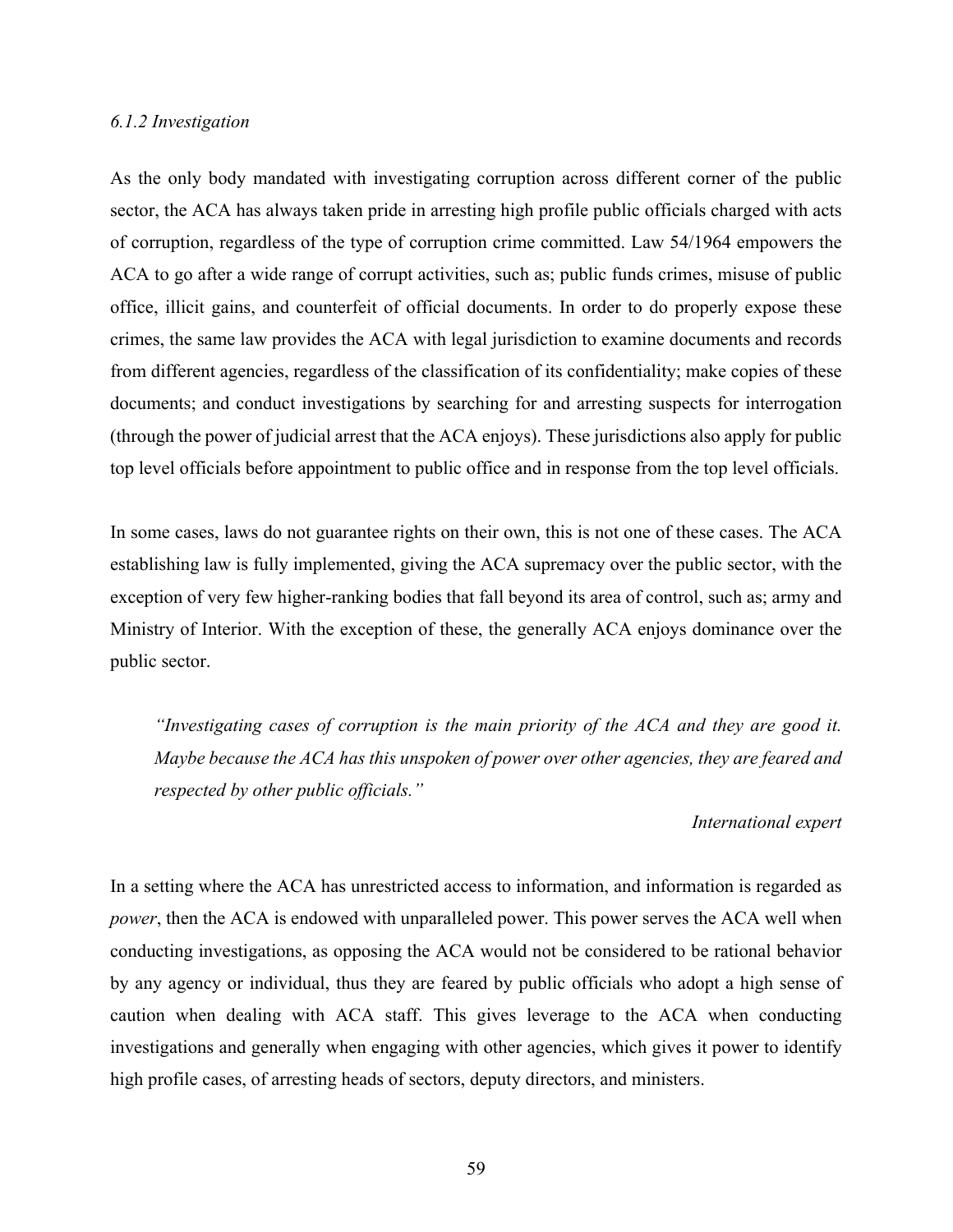# **6.2 Governance Mechanisms within ACA**

Internal governance mechanism are policies and procedures that ensure that the organization in question is able to carry out its mandate in a manner that ensures transparency in decision making, accountability to actions and omissions towards other institutions and to the public, and integrity mechanisms that act as a safety valve against illegal action. The section below is dedicated to examining key policies and procedures currently in place to ensure transparency, accountability and integrity of the ACA.

# *6.2.1 Transparency*

The ACA is not mandated with any provisions for public disclosure of information. However, the ACA regularly releases press releases and liaises with selected media outlets to broadcast news of latest arrests, and breakthroughs in the ACA's crackdown on corruption. Other than that, there is no information sharing mechanism that enables ACA to publicly disclose its plans, activities or achievements.

A case that exemplifies that is the public disclosure of the National Corruption Perceptions Index (NCPI), an annual national indicator developed by ACA in 2016 to measure perceptions of corruption within governorates, ministries and public service providers. Conducted through a surveying a large sample of different stakeholders; families of different socio-economic backgrounds, university faculty and students, and a group of technical experts (15 per group) covering a wide array of sectors. The NCPI is first presented to the President of Egypt then to the Parliament, ministers and governors. When asked if the NCPI is released to the public, an ACA informant expressed that:

*"The [NCPI] isn't released publicly, this is an internal matter for decision makers."*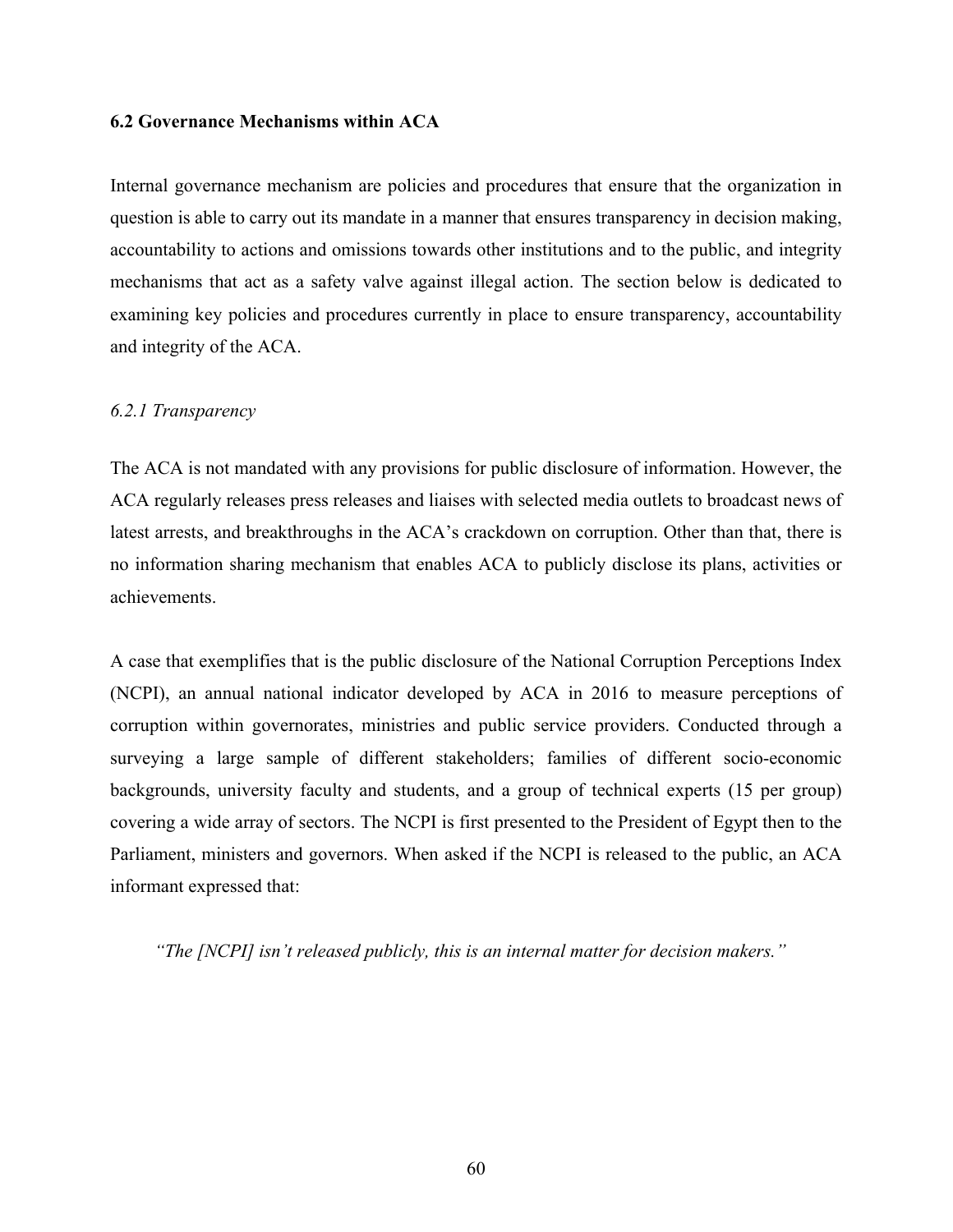Then the informant reluctantly added:

*"We survey around 5,000 families each year, we do not want to influence future samples by publicly releasing the NCPI, also this is not relevant to the public."*

This strongly suggests the prevalence of a culture of information hoarding, not only that the necessary mechanisms are not put in place, but also the intention of information sharing is not there. Further indicated by the President of ACA during the National Youth Forum held in Alexandria in July 2017, when presenting a project plan for an inter-government information sharing project. The planned exchange of information takes place between different state agencies, with no mention of an information sharing mechanism with the public.

*"Information is power, information helps the sate understand the nature and fabric of its society."*

# *President of ACA*

This completely omits the public as a stakeholder in the fight against corruption, by withholding information the public in unable to monitor or the track the performance of a state agency. Additionally, this indicates that the ACA has taken on the role of the primary anti-corruption body on behalf of the public, based on the unfounded assumption of the lack of public interest.

In a culture where information is fiercely sought but not shared, the question of accountability strong presents itself. With very limited information on the activities and work of ACA the question of accountability to the public and to other state agencies becomes an impossible endeavor. This is further validated by the 2014 NIS study and the 2009 NIS study, both conducted by Transparency International, where the lack of a functional access to information law undermines the effectiveness of the entire anti-corruption framework.

*"The government and legislature, when constituted, should urgently pass and effectively implement an access to information law that complies with international standards."*

*Excerpt from document: 2014 NIS – p. 11*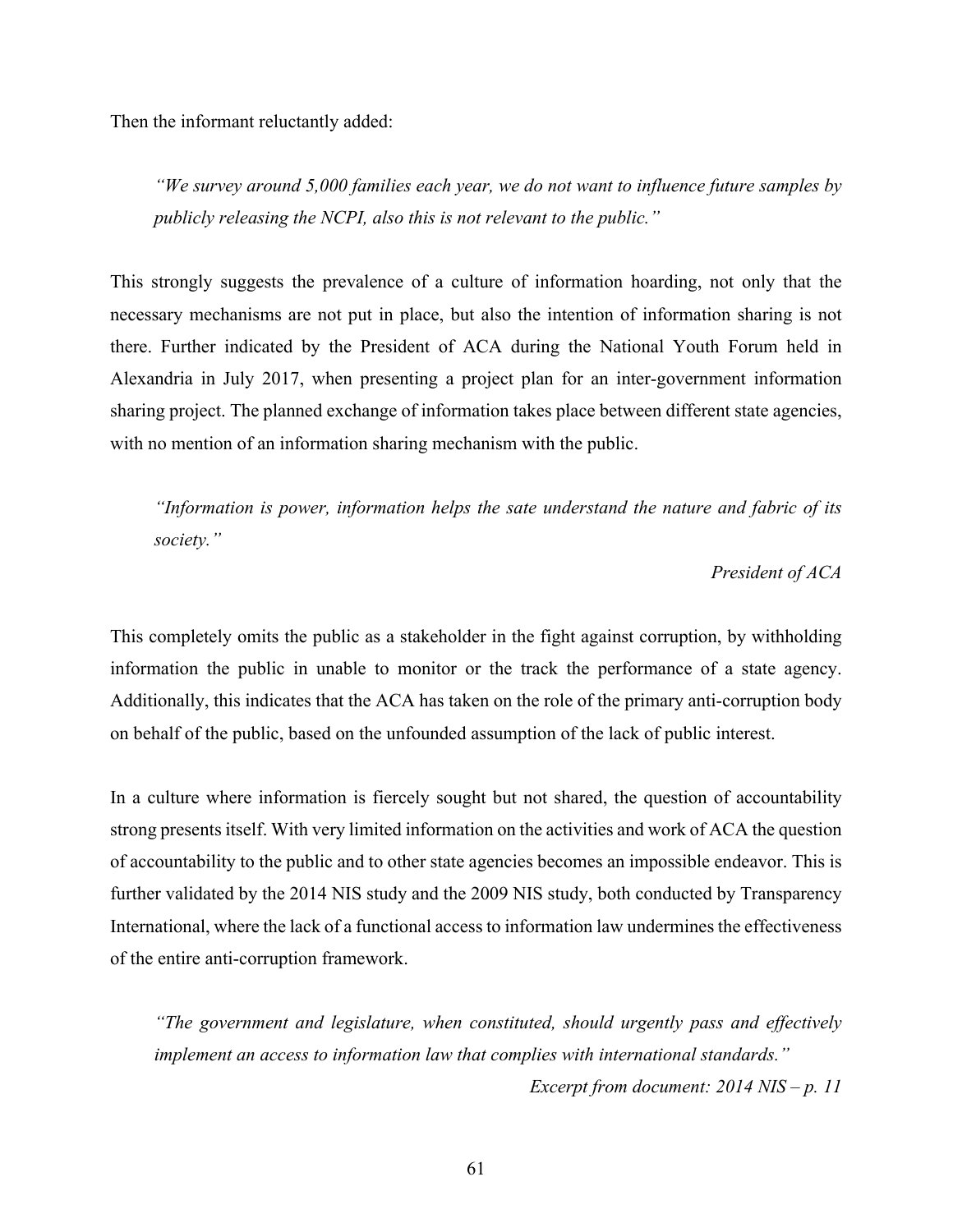The sensitive nature of issues and information handled by the ACA imposes a culture of secrecy, yet that does not eliminate for a functional access to information law, as required by the UNCAC. As a signatory Egypt still did not pass a law.

*"UNCAC clearly states the importance of an access to information law, the status of the law will be indicated in the upcoming UNCAC review for Egypt, but we can see that legislations come second priority next to investigation efforts."*

#### *International expert*

The access to information law was discussed in different policy circles, currently a draft, will most lively take its time within the process. While legislative reforms are part of the UNCAC and the National Anti-Corruption Strategy 2014 -2018, it is evident that legislative reforms do not receive the same importance as other more applied reforms. However, without putting in the needed legislations in place, the fight against corruption will continue to yield in limited results. Furthermore, the access to information law requires a mind shift in how information is regarded and how state officials understand their duty in the fight against corruption. By regarding information as an asset that advances the fight against corruption, by government and the public, the entire shape and form of the battle changes, simultaneously improving the creditability and dedication of the government to make real reforms.

## *6.2.2 Accountability Mechanisms*

Accountability and independence go hand in hand, as illustrated in the section above, independence is crucial for the ACA to adequately fulfill its role. However, independence should not amount to a lack of accountability. Accountability and independence strengthen each other as each imposes a set of stipulations that pull the anti-corruption body in question in a more neutral and effective position to effectively fulfill its mandate. Functional accountability mechanisms contribute to higher public trust in the anti-corruption body in addition to improving its credibility and legitimacy. Accountability is often understood through measures such as; submission of reports to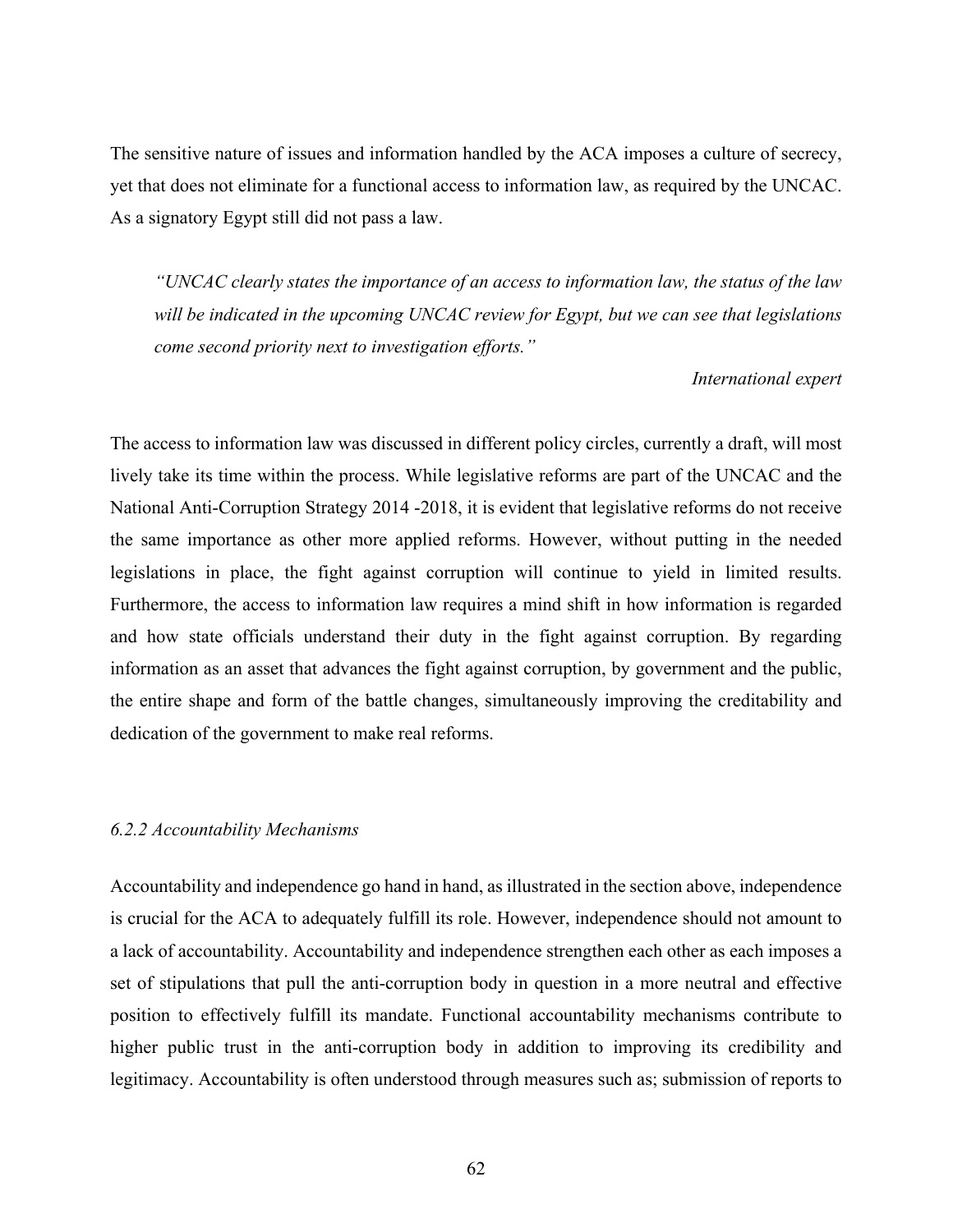higher executive and legislative bodies, public oversight (citizen, media or civil society), and external oversight committees (Nwokorie & Viinamäki, 2017).

Regarded as the most powerful anti-corruption body within Egypt's anti-corruption institutional framework, effective accountability measures are needed to ensure that the ACA is not abusing its extraordinary powers. The CAO is mandated with providing financial oversight the ACA, which gives it access to the books and financials of the ACA, yet this financial oversight does not include technical inspection of operations and omissions (Transparency International, 2009). The lack of institutional accountability mechanisms is noted in different sources of literature, and is highlighted in several interviews, indicating very loose structures.

*"Other than the Prime Minister, the ACA is not held technically accountable to any other public body or organization."*

# *International expert*

The ACA submits regular reports to the Prime Minister, yet there is no institutional oversight of the ACA (Transparency International, 2014). Reports to the Prime Minister are not made public, and requests to do so are futile considering the lack of an effective access to information law. Thus, the ACA is under no requirement to publicly share information about its operations, resource utilization or achievements. There is a strong need for inter-institutional mechanisms that hold the ACA accountable for its activities and omissions through integration in the national system of *checks and balances*. This form of accountability is often done through a higher body or committee that is mandated with oversight of the antic-corruption body in question (OECD, 2008). When inquiring different stakeholders on accountability measures in place, internal control mechanisms are cited repeatedly, with no mention to other bodies, which greatly undermines the entire governance system.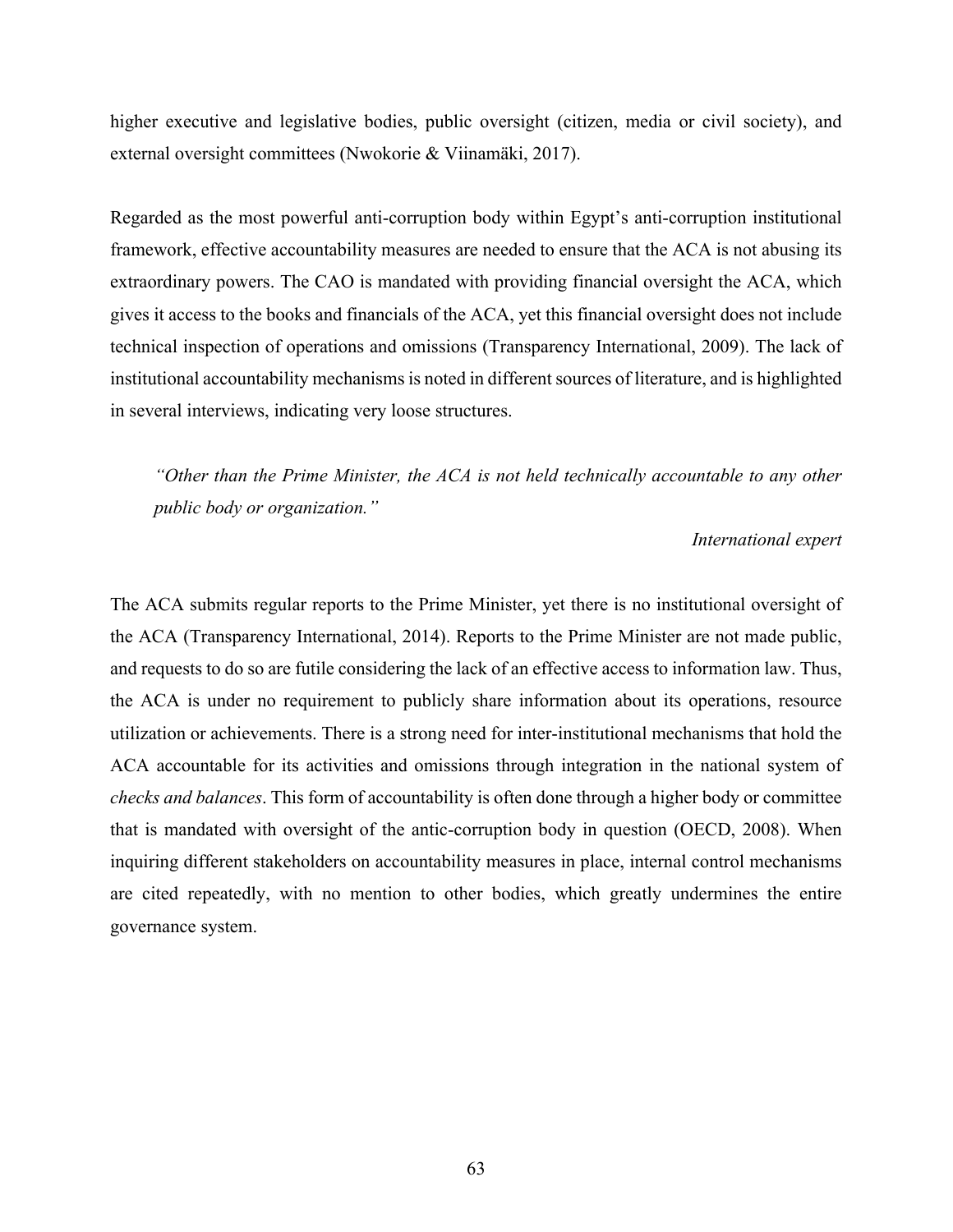#### *6.2.3 Integrity Mechanisms*

Internal monitoring systems – a fundamental piece of the state integrity mechanism, is comprised of internal departments dedicated to monitoring the integrity of operations of state agencies. Internal monitors are empowered to identify and report on cases of breach to top official and provide solutions on how to strengthen existing integrity systems. Egypt is home to an extensive body of state agencies, internal monitors act as the first line of defense against any form of corruption. In an ideal situation, internal monitors are empowered to pursue their role and liaise with the anti-corruption body to investigate and implement measures that can help prevent corruption. However, the situation is far from ideal, as internal monitors are cited among the main challenges faced by ACA to effectively implement its mandate.

*"One of the main challenges we face is the activation of the role of internal monitoring systems within ACA and other anti-corruption bodies."*

*ACA official*

Not that internal monitors are not in place, it is that they aren't fully functional, they end up being assigned different tasks that essentially void their role, which is attributed to capacity constraints. Such as limited technical capacity, restricted funds, and lack of clarity on mandate. Additionally, in a culture where information is regarded as *"power*", factual evidence that points to shortcomings or areas of weaknesses within the pubic sector is not actively sought after, for the fear of being reprimanded by higher officials, or by others affected by the newly uncovered evidence. This is also exacerbated by the lack of a witness protection and whistleblower law, which results in lax internal monitors and high reluctance by others to bring up areas of suspected corruption. Applying this pattern on a large scale, results in a culture where areas of weakness get cosmetic reforms and the ACA carries the entire burden of uncovering areas of corruption, both internally and across multiples public sector institutions and agencies.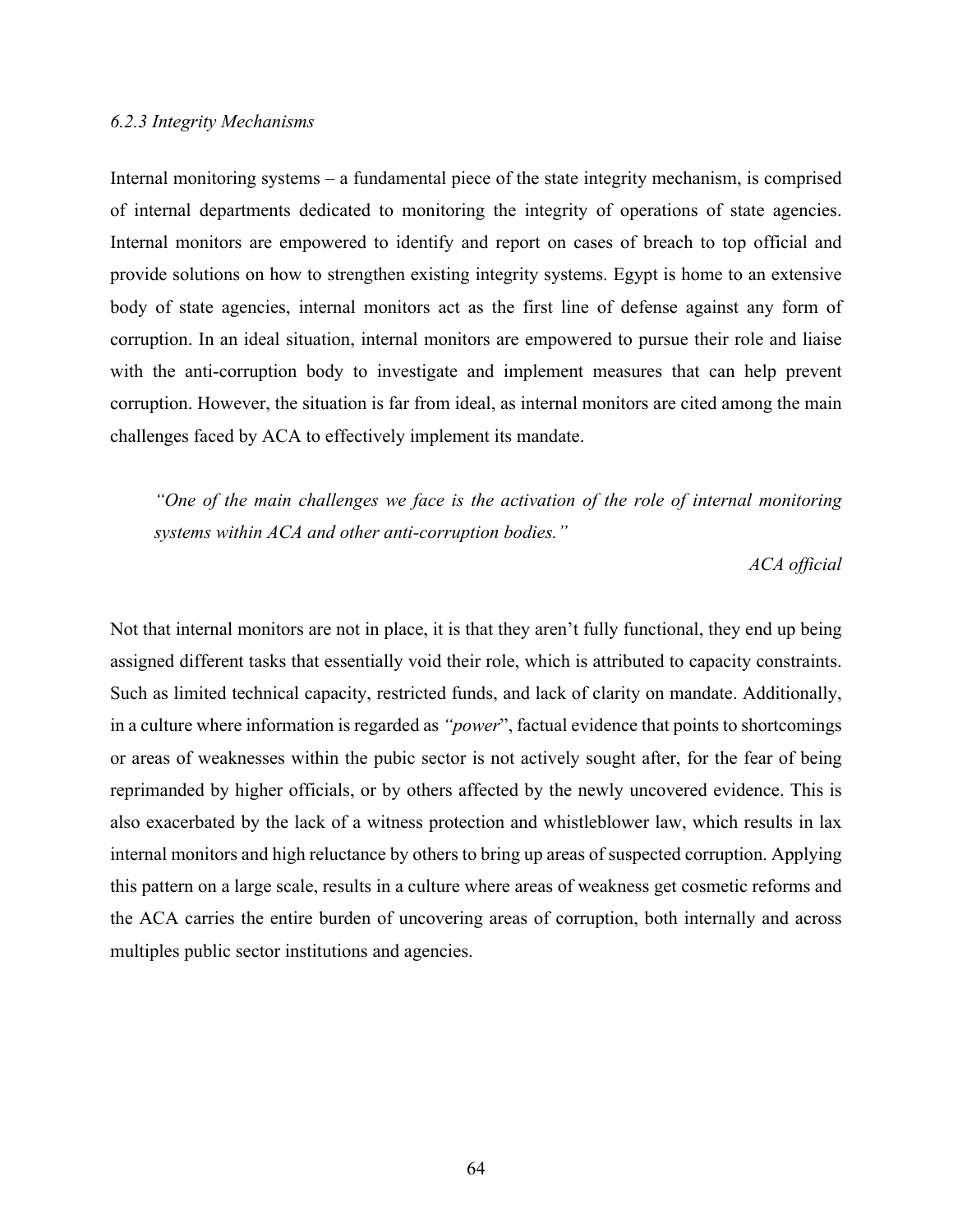#### **6.3 Capacity of ACA to fulfill its role**

Understanding the capacity of a ACA gives a better indication on its overall ability to implement its role. After establishing the role of the ACA above, this section examines the capacity of the ACA to fulfill that role. Capacity is understood as the internal resources to implement its activities, covering financial resources, in the form of funding form the national budget or support from international organizations; technical capacity to work on a specialized type of crime like corruption; and human resources to carry out activities as planned. Another dimension of capacity to implement the assigned role is the space to do so, this dimension examines the independence that the ACA is provided within within an institutional sphere, mapping the the ACA's position among political forces within the country.

# *6.3.1 Resources*

#### *Access to funding*

Generally, access to needed resources is a prerequisite for satisfactory performance. As a national agency, the ACA submits a proposed budget to Ministry of Finance – the designated body to compile budgets of national agencies – consolidated budgets are approved by Parliament through the regular budget approval procedures. There is no evidence to indicate if the budget assigned to the ACA is sufficient or not, as the ACA budget is classified as confidential.

UNODC is one of the key international agencies working closely with the ACA to enhance its resource utilization and capacity building. Over the last three years, the ACA received a grant of more than USD 2 million through a program that aims to support ACA in implementing the UNCAC provisions by working on three main components; provide ACA with technical support to apply the UNCAC measures; build capacities of ACA staff; and raise public awareness on corruptions and its far reaching impact.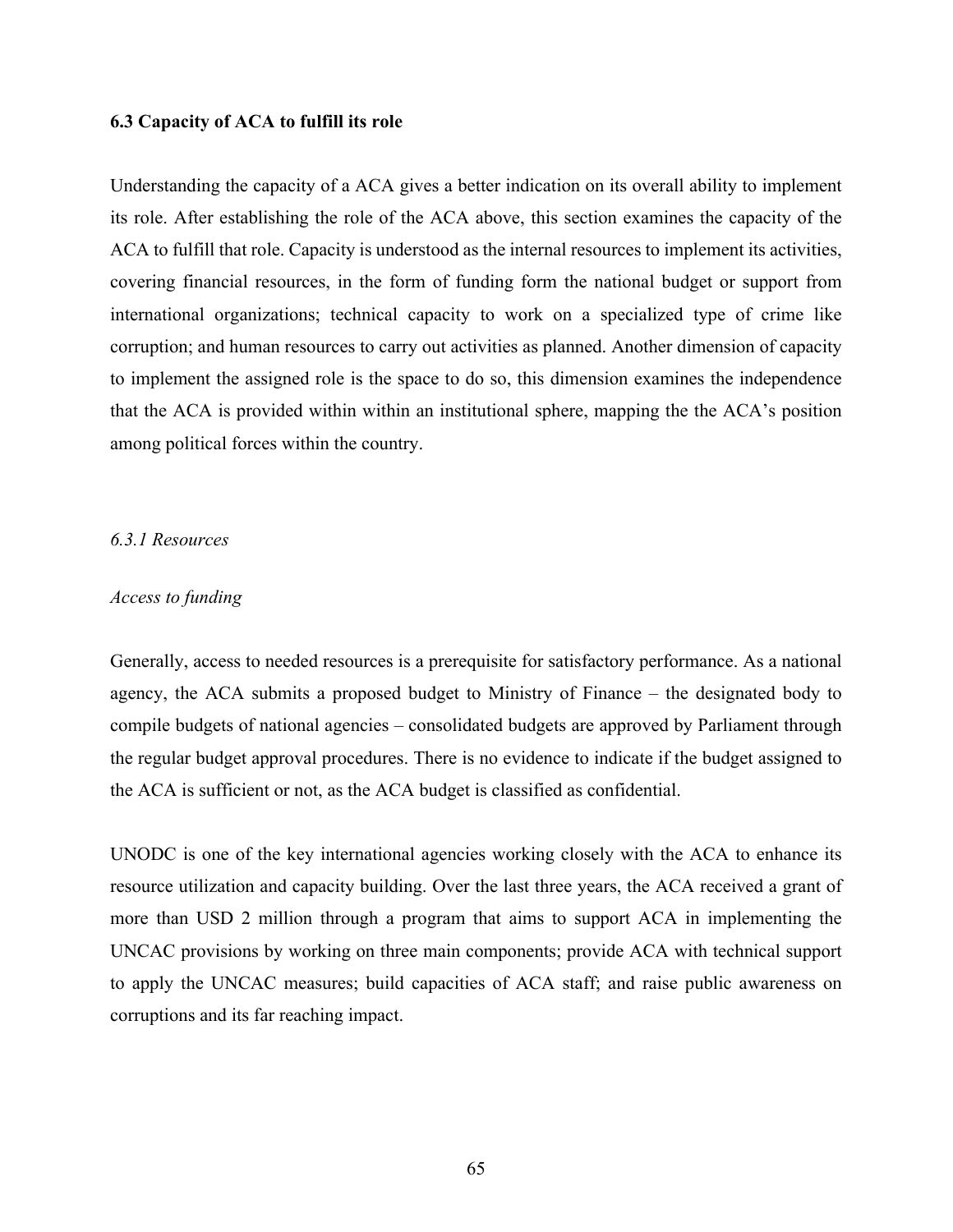*"Although the ACA budget is confidential so we don't know the breakdown, but we can tell by closely examining their expenditure, most of the ACA budget is directed towards core investigation activities, with very little, if any, for other activities."*

*International expert*

This indicates that the ACA has access to just enough resources to maintain is operations within its core area of operation. When resources are restricted, strategic decisions are taken to ensure maximization of the the available resources, but often comes at the expense of foregoing of other activities that come in as secondary, yet critical to win the fight against corruption. This impression is shared by ACA officials, who cited the lack of adequate funding of the ACA is the main impediment towards a fully functional anti-corruption agency.

*"There is so much to be done, we have achieved a lot, but we don't have the financial resources to fulfill all our plans."*

# *ACA official*

Singled out by internal and external sources, there is compelling evidence to consider that the ACA lacks sufficient funding to adequately fulfill its mandate. In a development country with a very constrained national budget, financial resources are expected to be somewhat scarce. Thus, increasing the need for effective participatory budgeting mechanisms that take into account the mandates, plans and capacity of the ACA, to ensure that it is in a good position to effectively carry out its duties. With a continued trend of underfunding the ACA, its ability to deliver on its mandate is fundamentally compromised. Furthermore, these restrictions bring into question ACA's ability to prioritize activities and strategically allocate its limited resources in an independent, transparent manner.

# *Technical capacity*

Resources are not only financial means but also technical capacity, which is often understood as the technical systems in place and the staff within the organization. To combat an illusive crime such as corruption, state of the art technical systems are required, in addition to highly qualified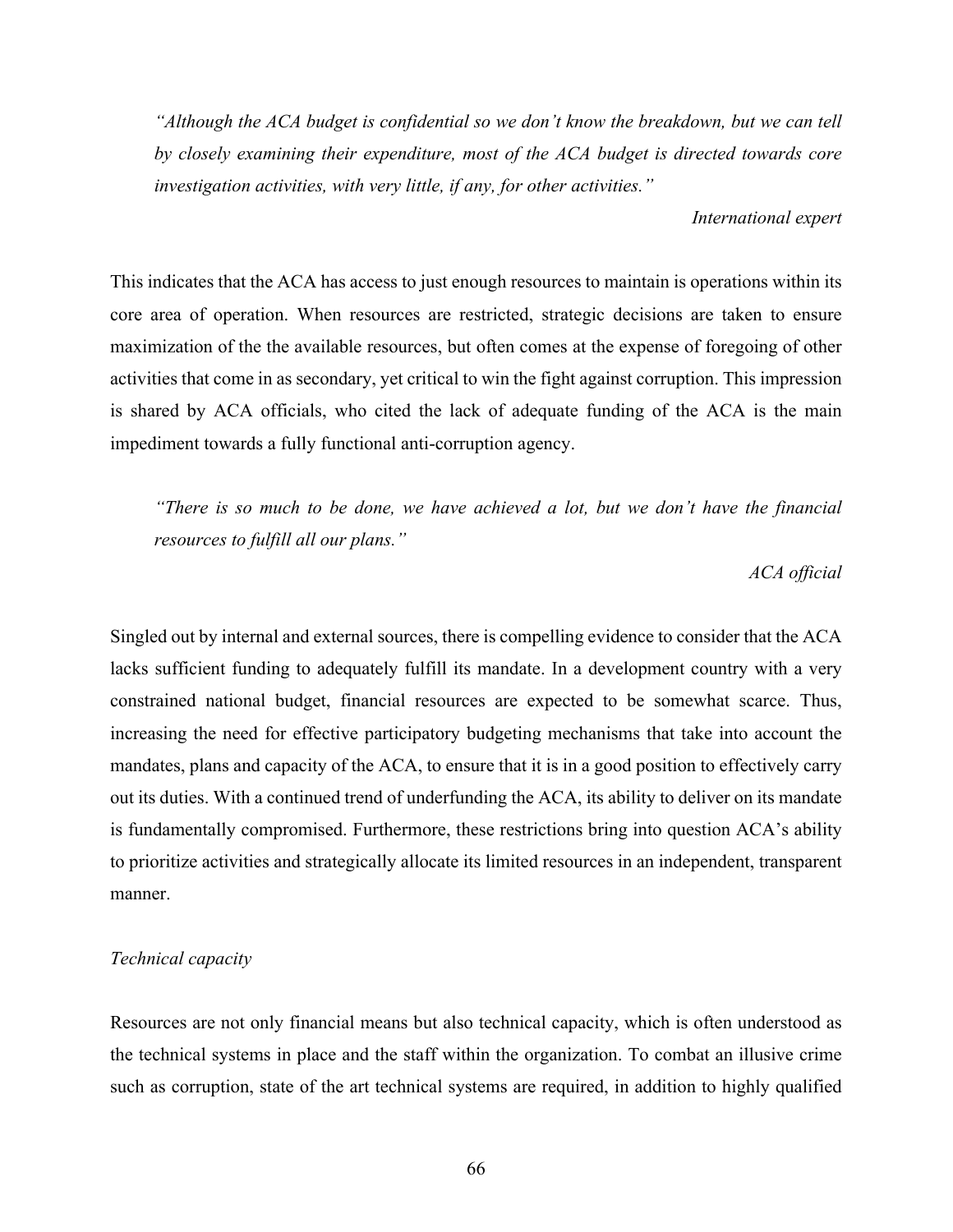staff who can detect areas of corruption within a climate of high secrecy. Technical systems describe information systems that assist in tracking funds, connecting different stakeholders together by building a sweeping network of information that is valid and accessible. Over the last decade, efforts to digitize and revamp governance systems have been initiated, but progress to date is only evident in select corners of governments. The lack of Information Technology (IT) infrastructure that enables integrating information from different agencies to support decision making are repeatedly mentioned as a limiting factor. This is stated by the President of ACA, during the National Youth Forum held in Alexandria in July 2017:

*"Egypt has long been suffering from an acute deficiency in information, this has resulted in; ineffective targeting of social support, delayed social justice and the road towards a good honorable life is still long."*

*President of ACA, National Youth Forum - Alexandria July 2017*

Also noted by ACA officials, who handle the challenges resulting from the lack of credible meaningful information. References are made to long delays in collecting information using traditional sources such as; formal paper-based requests that physically circulate within state bodies, taking days or in some cases months to be delivered to the requesting body. Delayed access in information results in delayed decision making, which consequently undermines the validity of the decisions being made.

*"We don't have accurate comprehensive information that enables us to make quick informed decisions."*

# *ACA high level official*

Delayed or ill-informed decisions do not only impact decision making on a policy level, but also impacts the validity and the pace through which case investigations are conducted. Investigating cases of corruption for money laundry, tax evasion, or bribes often relies on connecting information from different government agencies together, without an effective information sharing mechanism the integrity and the legitimacy of the conclusions could be disputed. The continued use of outdated paper-based systems, in addition to the prevalence of a reluctant culture of information sharing,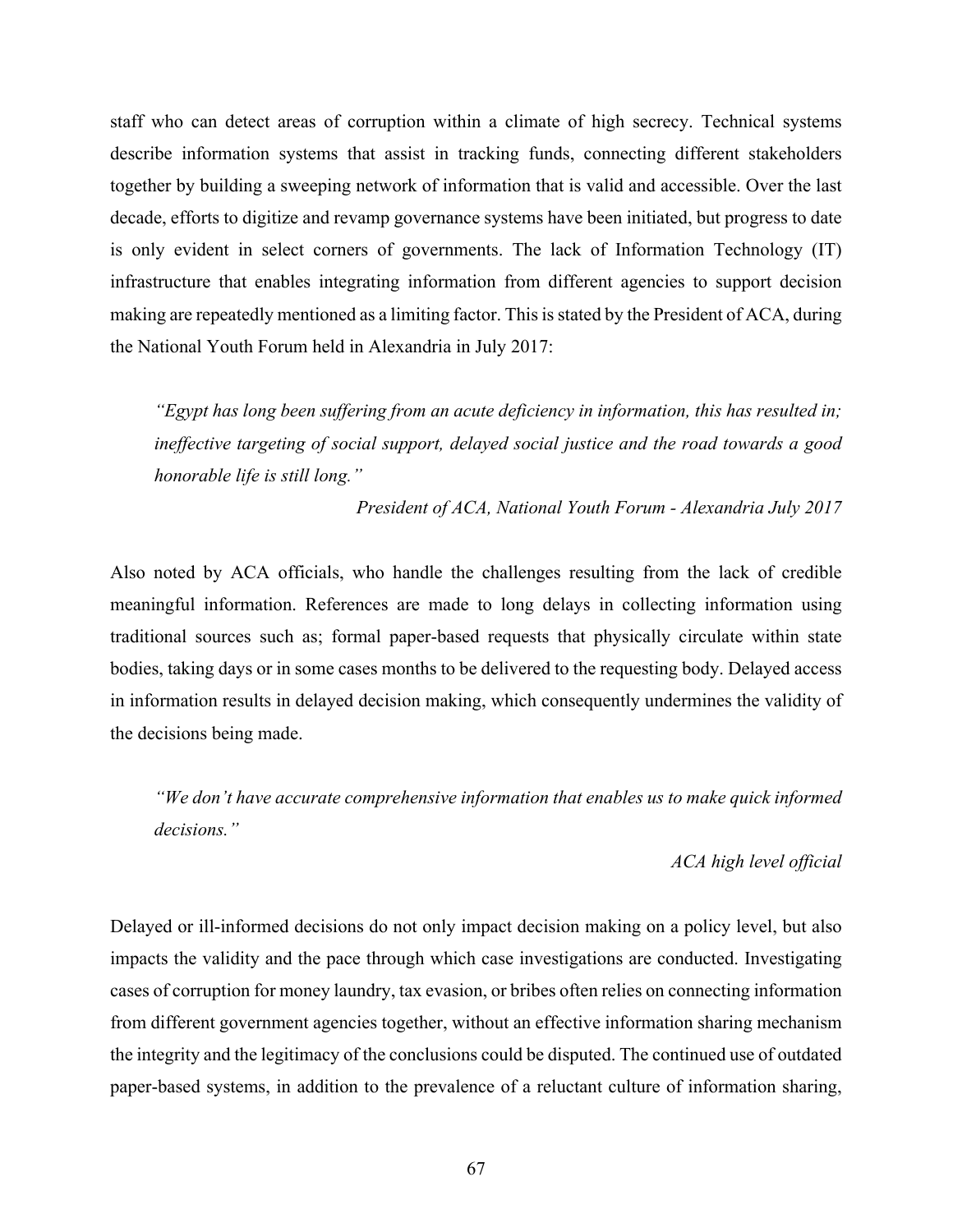and low IT utilization generally within the government are among the main reasons behind this shortcoming.

By acknowledging this as an area of improvement, the ACA is currently implementing a national project to replace the prevalent culture of information hording with a new culture of information sharing, by replacing legacy paper-based systems with information systems that aid decision making through a comprehensive database for all citizens, that acts as a social registry, that can track income, expenditure, social status, health status. Such comprehensive database, stands to improve public service provision, economic activity by automating a lot of administrative procedures, and enhancing public administration efforts. This project was announced during the National Youth Conference in Alexandria in July 2017, by Deputy President of ACA with the presence of the President of Egypt (Administrative Control Authority, 2017a).

# *Human resources*

As a public sector organization, the ACA is staffed by public officials from different points of the public sector, who are moved by top level officials to the ACA after demonstrating their competence and allegiance. The ACA invests in capacity building of its staff and is supported by international organizations such as UNDP and UNODC in this effort, by providing specialized technical trainings to fight corruption. Through its partnership with UNODC, the ACA received multiple trainings in detecting cyber crimes, working with digital evidence, and protection of public funds. Commonly, staff employed at the ACA is regarded highly by most stakeholders (when compared to staff capacity in other public agencies).

*"Top level management at the ACA strongly believes in staff capacity building, and allocates significant resources to training and development, to maintain a high level of professionalism and integrity in operations."*

## *International expert*

Unlike other public agencies, conducts rigorous selection procedures for new staff (comprised of entrance exams, good reputation, and high level interviews) which results in a well-educated and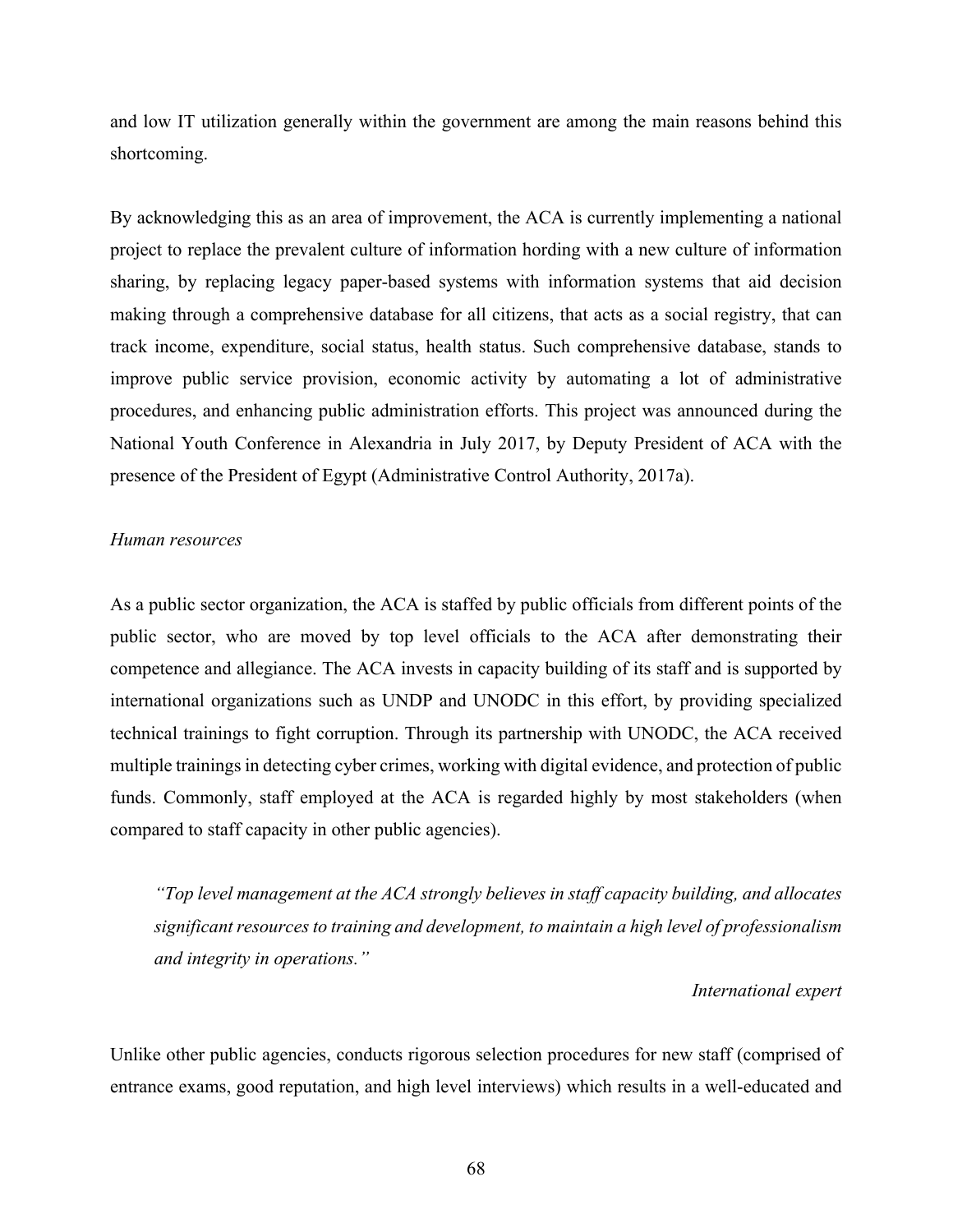capable staff membership. Moreover, the ACA is not overstaffed and without the burden of unnecessary staff, internal resources such as training budgets are better utilized to build the technical capacity of each staff member, limiting an overcrowding effect on already restricted internal resources. This does not imply that the ACA has highly capable human resources in absolute, but indicates that there is a high sense of awareness on the needs and requirements of its technical staff to adequately conduct its operations.

*"Technical staff goes through an extensive training program, within the ACA and with other national and international partners. It is crucial to increase the capacity of technical staff to effectively combat corruption, otherwise we can't do our jobs."*

*ACA official*

This indicates that the ACA regards its human resources with care and is aware with what it takes to combat a technical crime such as corruption. Conviction in the importance of capacity building and acknowledging the investments done by the ACA in its staff is a positive indicator to a real commitment in the fight against corruption.

# *6.3.2 Independence*

For effective anti-corruption efforts, anti-corruption agencies need sufficient room to be able to effectively carry out its duties. This space is commonly understood as the ability of an organization to self-rule by setting its own priorities, plans and activities, free from political and institutional constraints that could limit the agency's ability to fully perform. Independence is especially crucial for anti-corruption agencies, as they are expected to be immune such pressures to maintain an impartial stance while setting priorities and achieving mission.

Mandated with uncovering and fighting corruption in the public sector, the ACA is an independent body, which provides it with the political and institutional capacity to fight corruption. In fear of being used as a political tool by whoever is in power, provisions are put in place to ensure the independence of the ACA from other state bodies, in terms of daily operations and reporting.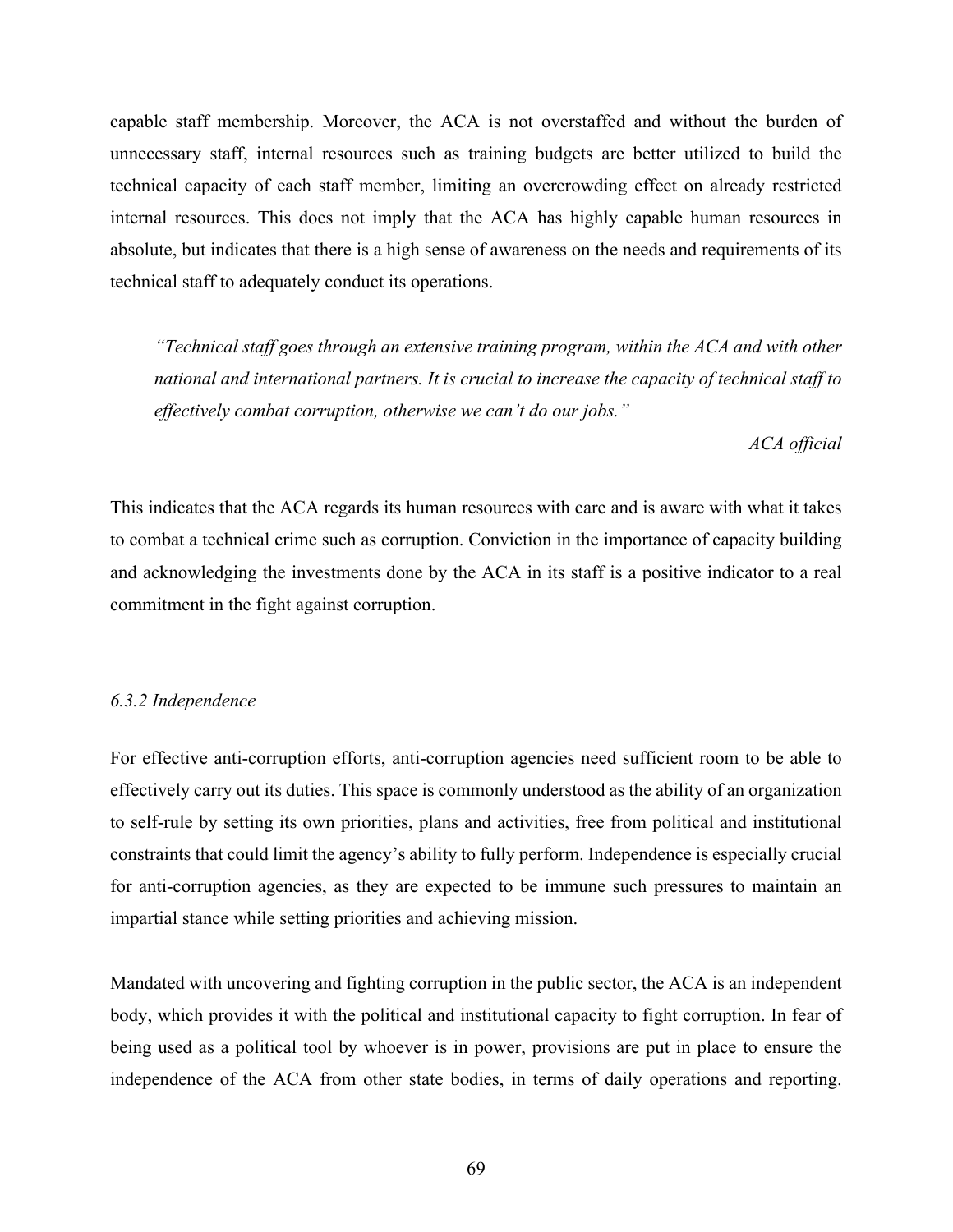However, the ACA requires approval from the President of Egypt to make arrests of any public officials suspected in cases of corruption (Transparency International, 2015b). This provision has received ample criticism from experts and international organizations, as the entire legitimacy of the organization is an independent body is disputed if it reports to executive body, rather than a legislative body – Parliament. This gives rise to concerns over the effective separation between political interests and anti-corruption efforts. In recent years, there seems to be a positive conducive environment for anti-corruption reform

*"The ACA is currently enjoying a lot of independence and political backing. The current president of ACA is close to President El-Sisi, which indicates to close coordination between them."*

## *International expert*

Pointing out to close relations between the President of ACA and the President of Egypt on its own is not an alarming sign, it could indicate close relations between both parties, which is generally considered a prerequisite for effective anti-corruption reforms. However, the effect of that close coordination on the independence of the ACA is unclear. It is important to note that the President of the ACA is appointed by the President, with limited transparency on the requirements and the procedures entailed. At this point, two main conclusions can be considered, first; close relations provide the ACA with the political support to fully implement its mandate, reflecting real political will to eradicate corruption. Second; close relations give the President opportunity to influence and direct the work of the ACA, thus using it as a political tool, reflecting weak political will in effectively fighting corruption. Probing further, if, the President can control who is allowed to continue to be corrupt without punishment and who will be punished, what is there to ensure that the ACA is not used a political tool to discredit and eliminate opposition? Additionally, if the ACA has independence under one president, how can it be ensured that this independence is continued and is not dependent on the political climate.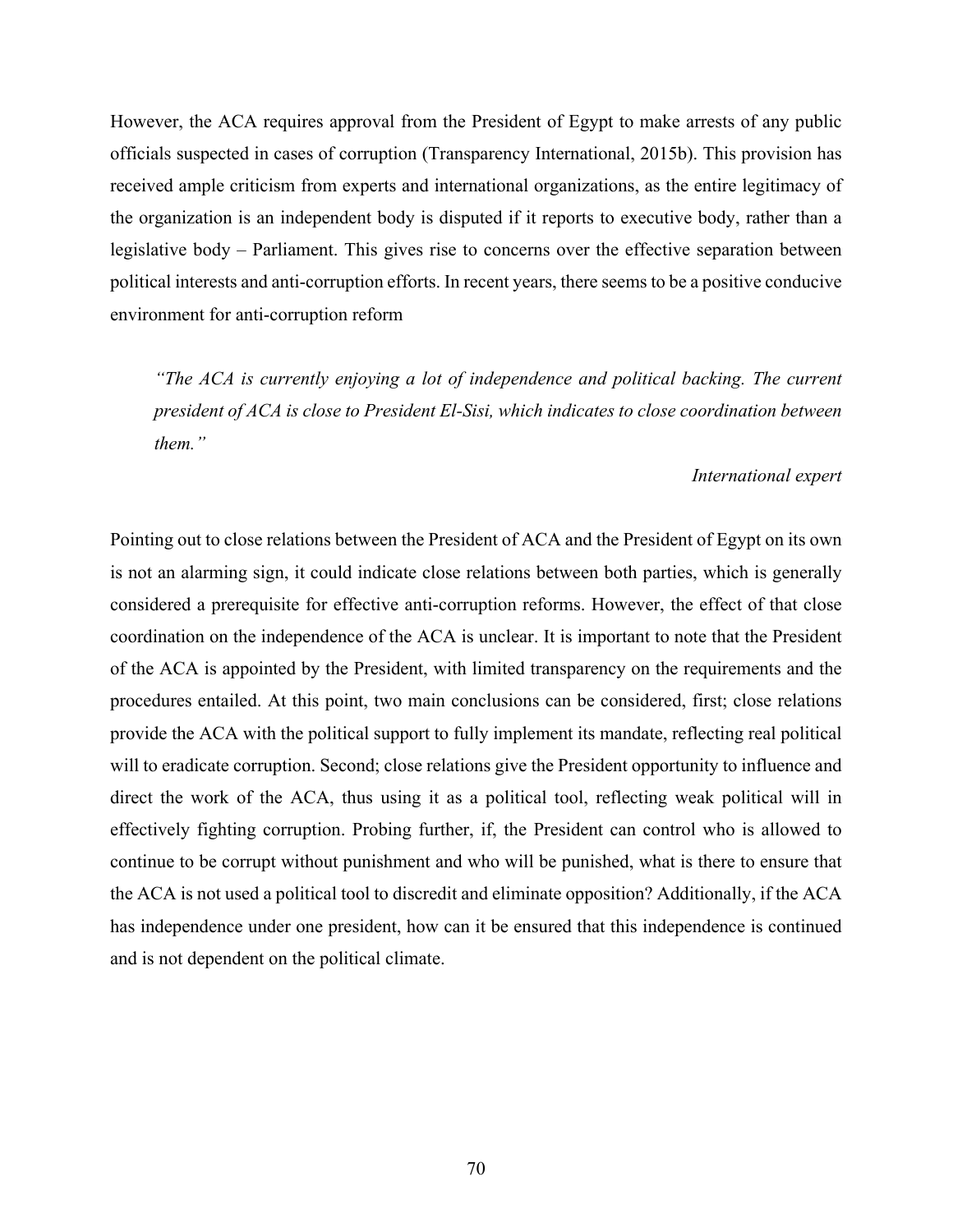## **Chapter 7: Conclusion and Recommendations**

#### **7.1 Conclusion**

Corruption is a malady that has long existed and will continue to exist for the foreseeable future. What can governments, businesses, civil sector and the general public do is to control corruption as much as possible, in effort to limit its unintended costs and negative consequences on the political climate, the economy, and the daily operations of the state. Egypt is a country that has long been struggling with fighting corruption, with varying intensity and achievements. A home to a variety of anti-corruption bodies, each mandated with a different dimension in the fight against corruption. The ACA is regarded as the main anti-corruption body, due to its dual mandate in preventing and fighting corruption, in addition to its exceptional jurisdiction within the national public administration system and the anti-corruption institutional framework.

This research analyses the extent to which the ACA is enabled to fulfill its mandate, by examining the ACA's role in preventing and fighting corruption, the governance mechanisms in place to ensure its integrity and accountability of operations, and the capacity of the ACA to fulfill its mandate. The findings of this research signal to a set of positive indicators in the fight against corruption and highlight key significant issues that call for immediate reform.

Firstly, the role of the ACA in the battle against corruption. The ACA's mandate can be understood in two-folds; prevention measures to reduce the onset of corrupt activity, and investigative activities to bring the perpetrators to justice. There are significant signs that the ACA has formed a new understanding of its role. Prevention measures now comprise a significant portion of ACA's activities, when compared to a couple years ago. This shift is attributed to Egypt's commitment to the UNCAC – which dedicates an entire chapter to prevention measures. In light of that, some progress has been made in updating and enhancing the legal framework, yet delays in passing laws indicates that legislations are not seen as a priority, signaling to weak political will to effectively fight corruption. One of the main prevention strategies adopted by the ACA is the utilization of egovernance tools to eliminate the occurrence of corruption in provision of public services. This is done through gradual rollout of IT systems that facilitate the delivery of quality service while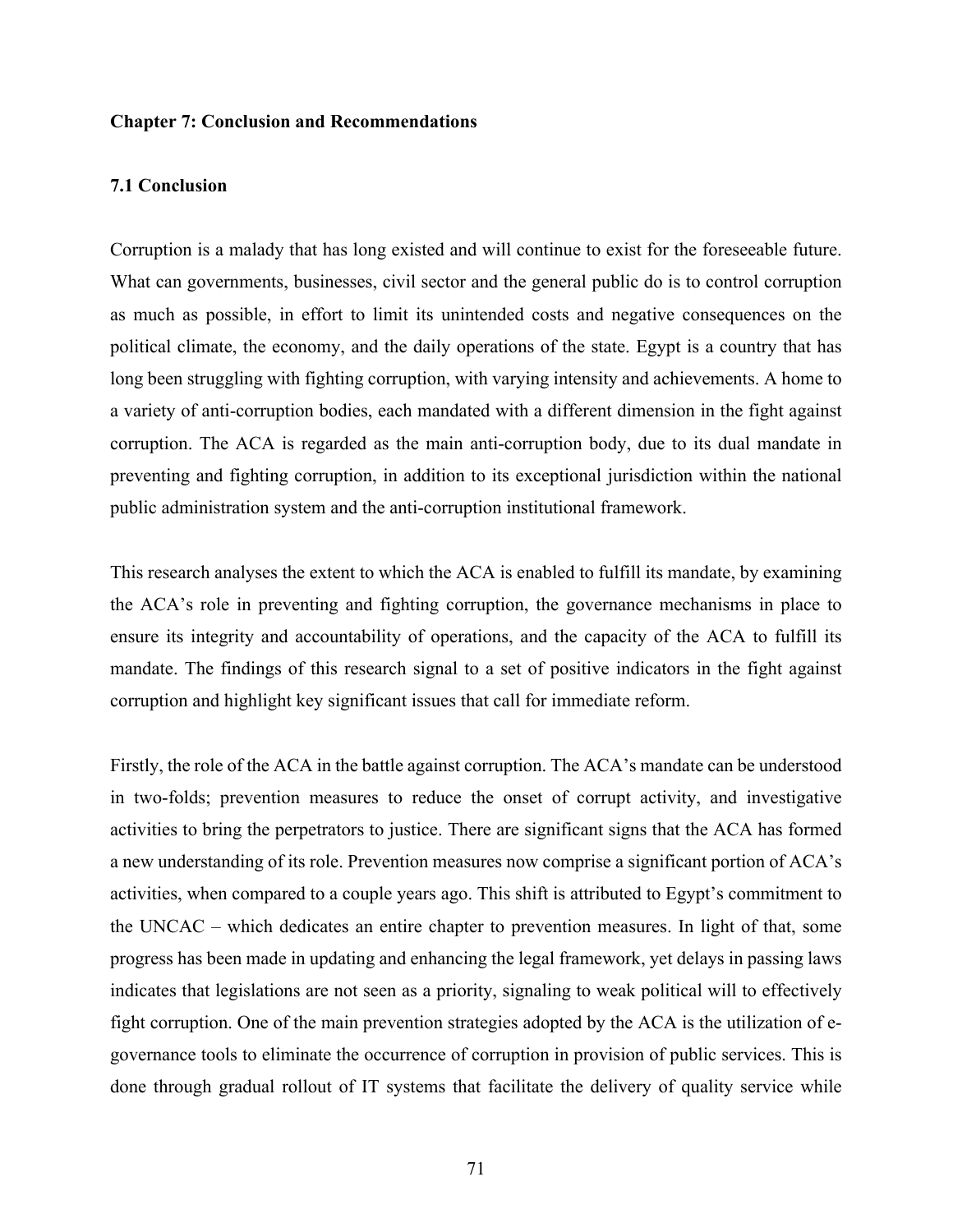eliminating (or greatly reducing) the chances of corrupt activity to take place. The new direction that the ACA is taking on implementing its role is part of a more comprehensive approach towards corruption, which signals to strong political determination to effectively fight corruption in this regard.

Investigating alleged corruption, is the second component of the ACA's dual mandate. The ACA enjoys extraordinary jurisdiction over over public sector organizations, as declared by its establishment law and the current practice. This enables the ACA to uncover corruption in any public body, by accessing files and summoning suspects to give their statements, in some cases leaning on its power of judicial arrest. The ACA is seen to be trying to balance between both dimensions of its dual mandate, while strong signs indicate that, equilibrium has not been achieved yet as delays in passing needed legislations greatly compromise the overall prevention efforts of the ACA.

The second dimension, is examining the governance mechanisms within the ACA, which included three key components; transparency, accountability and integrity mechanisms. In a culture where information is regarded as power, the ACA generally refrains from sharing information publicly, none of its progress reports or budgets are available to the public, or other "lower ranking" government bodies. This is further exacerbated with the lack of an access to information law which sets no clear information sharing mechanisms between stakeholders. However, the ACA has a long tradition of issuing press releases on its achievements on corruption investigations and arrests. Regarded as a body of high power and authority over other agencies, there are no clear accountability mechanisms that holds the ACA accountable to its activities and omissions. The ACA is not clearly integrated within a national system of checks and balances. To ensure the integrity of the ACA, in recent years, the ACA has undertaken a few efforts to develop a series of code of conducts and provided a series of extensive trainings to public officials on roles and responsibly and how to initially identify areas of potential corruption.

The ACA's capacity to effectively to carry out its duties, was the last dimension of analysis. Capacity is understood through two main aspects; resources that the ACA has access to covering funding, technical capacity and human resources. The second aspect is the independence (or lack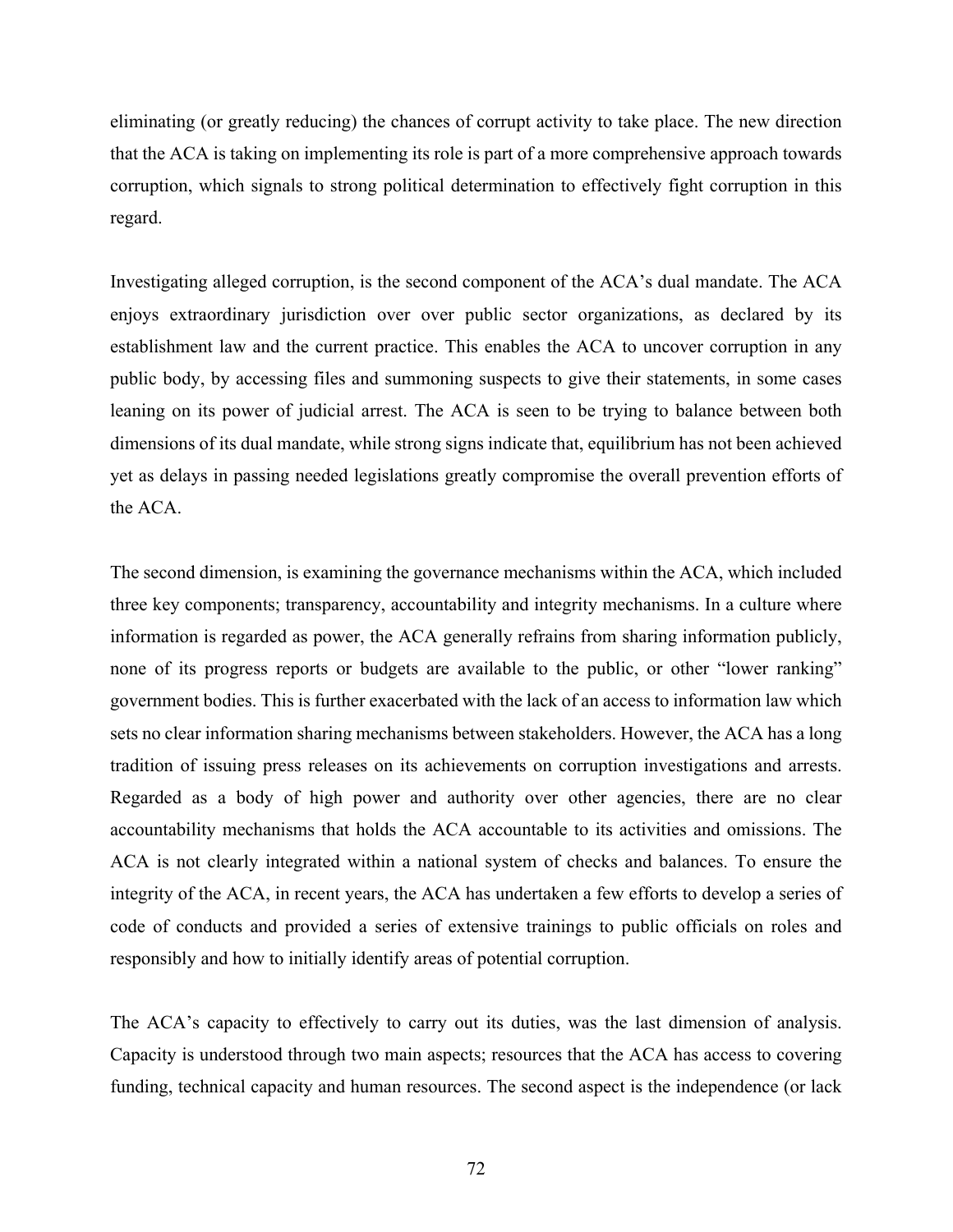of) granted to the ACA which is understood as the structural and operational autonomy that allows the ACA to be able to implement its activities without restriction. There is no clear evidence to show if the funding allocated to the ACA is sufficient or not – as the ACA budgets are confidential. However, indications show that the ACA dedicates most of its funding towards core activities, and very limited resources to non-core activities, yet still crucial activities. Which indicates that available funding is probably enough to achieve main objectives, but not enough to go beyond its vital activities. In recent years, the ACA took it upon its self to enhance its technical capacity, in effort towards improved decision making (faster and more informed). The sever lack of valid useable information has placed considerable constraints on the ACA's operations and is identified as one of the main challenges currently facing the ACA. Human resources within the ACA, are generally regarded as high when compared to other public sector employees. This is attributed to the rigorous screening process for new staff and the capacity building plans within the ACA. According to the establishing law of the ACA, it is an independence anti-corruption body, however, there is very little transparency regarding the appointment procedure and criteria for selecting the ACA President, who is designated by the President of Egypt. Moreover, the ACA requires an approval from the President before arresting public officials, which greatly compromises its independence and legitimacy. Additionally, the ACA's subordination to the executive branch of government, is a point of weakness in its independence, as it restricts its effectiveness in fighting corruption by subjecting it to political constraints.

Corruption control cannot be discussed in isolation from political will to combat corruption. Within the corruption control sphere, political will is the consistent and systemic approach to sustain the costs of corruption by committing to a set of reforms and actively seeing them through (Brinkerhoff, 2000). The data signals to varying political will across different domains of corruption control, it is evident that in areas where reform is less-politicized the progress is faster, such as in areas of increasing technical capacity or enhancing the proficiency of the human resources. As opposed to other areas where progress is very much dependent on the political process, such as updating the legislative framework. Moreover, the weak governance mechanisms currently in place at the ACA, indicate to the lack of a systemic approach to corruption control, which consequently compromises the legitimacy of the ACA as an anti-corruption body.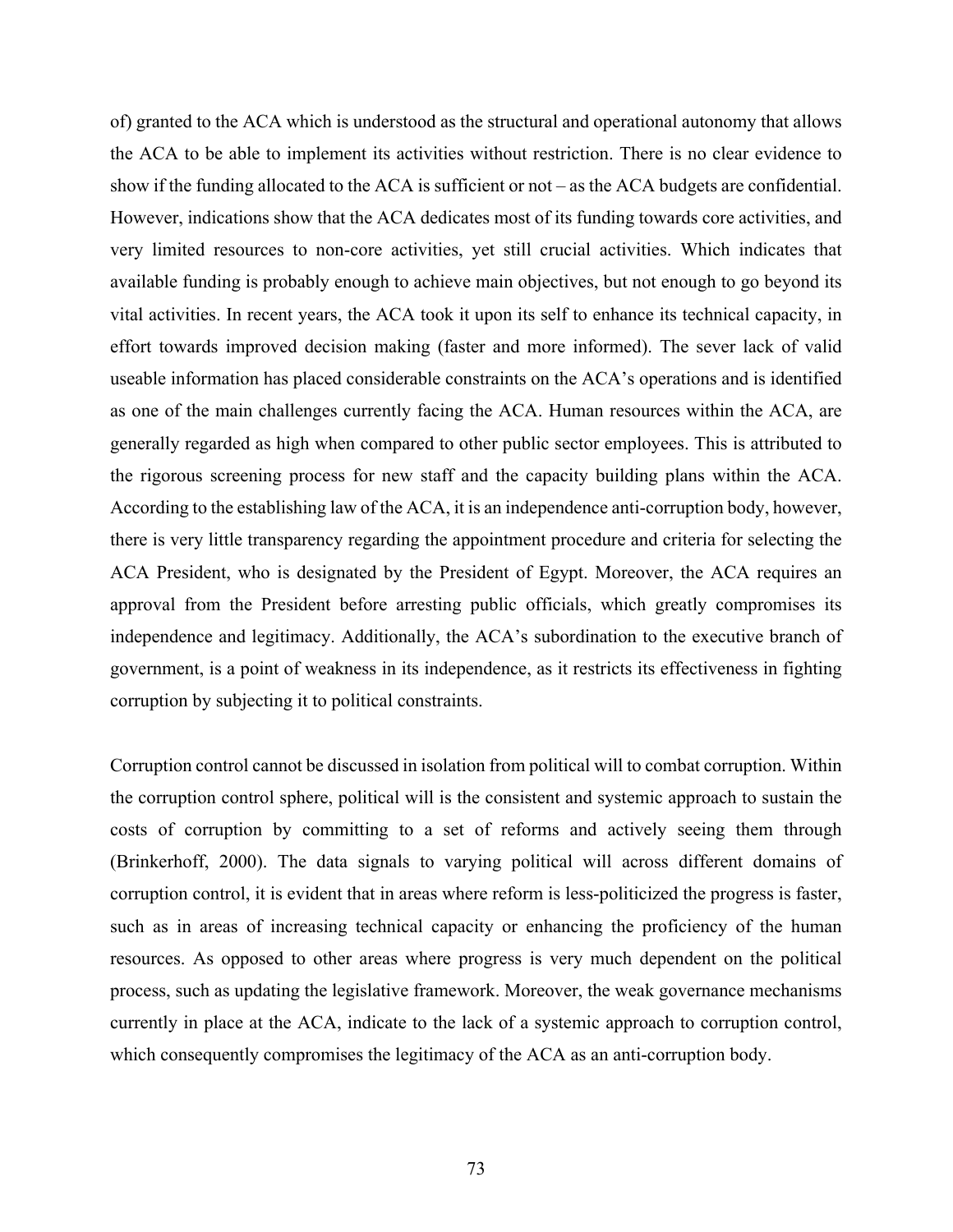In light of the above, the section below provides a set of policy and operational recommendations to enhance the ACA's ability to fulfill its mandate internally, and within the surrounding anticorruption institutional framework.

## **7.2 Recommendations**

Based on the findings of the research a set of policy and operational recommendations are proposed by the research to better enable the ACA to adequately fulfill its mandate. Policy recommendations pertain to the needed legislative framework that enables a culture of integrity and transparency, which will consequently control corruption, such legislations include; access to information law and protection of witnesses and whistleblowers law. Operational recommendations directly address the operations of the ACA, covering areas of independence, accountability and technical capacity.

## *7.2.1 Policy Recommendations*

- *Adopt wide good governance reforms:* Similar to the pillars and foundations of the NIS, corruption control reforms need to be integrated within a wider effort that targets all good governance indicators, as all dimensions are closely interrelated and progress towards any one dimension cascades down over other dimensions resulting in progress on a wider scale.
- *Address issues of justice and equity as a mode of exercising public power:* As a collective action problem, the underlying issues of lack of justice and equity need to be addressed first to ensure that the processes through which authority is exercised within the state reflects the foundations of the NIS, in addition to the WGI dimensions.
- *Demonstrate political will in the fight against corruption:* Political will is prerequisite not only to win the fight against corruption, but also to make notable progress in the matter. Without political will, corruption control efforts are seen as ad hoc, inconsistent and not targeted towards the root causes of corruption, rather the symptoms. Even though there is significant progress in some dimensions, there are clear delays and lack of strong intention in other dimensions the fight against corruption. Resulting in limited wide-scale impact and reluctant progress in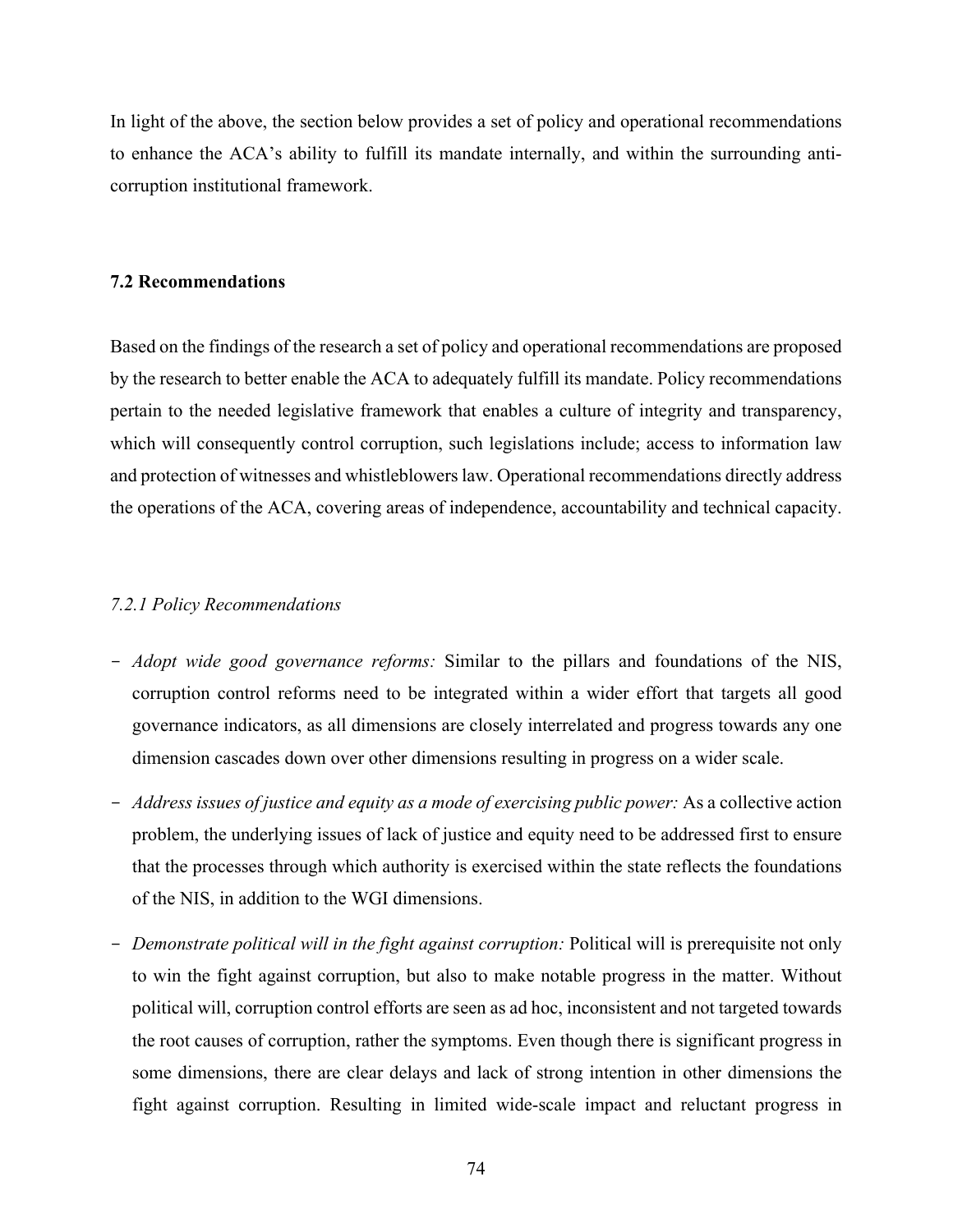building trust in public authorities, enforcing a culture of privilege instead of a culture of integrity. Political leadership is expected to set an example of integrity and carry out its duties based on the values of integrity and impartiality to guarantee state-wide adoption of reforms.

- *Update existing legislative framework:* There is a pressing need for an updated legislative framework that reflects the declarations made by the 2014 Egyptian Constitution and the international conventions that the Egypt has committed to, such as the UNCAC. Two of the main pieces of legislation are; a functional access to information law that enables effective information sharing between different government bodies and with the public; an operational protection of witnesses and whistleblowers law, which provides holders of valuable information with the protection and security needed to come forward to official authorities. These two laws are critical in reinforcing the fight against corruption, not only with the ACA, but all across the entire anti-corruption institutional framework. The current climate of secrecy compromises the accountability and the legitimacy of the ACA, and ripples across to compromise the entire corruption control reforms.

## *7.2.2 Operational Recommendations*

- *Building the technical capacity of ACA:* Lack of internal technical capacity is among the main challenges faced by the ACA and is a reflection of the entire anti-corruption framework. Relying on paper-based legacy systems is a hindrance to the pace through which the ACA can operate. Immediate building of the needed databases and the information systems is critical to the success of any corruption control reform. This is further complicated with the lack of an access to information law, which is needed to regulate the passing on of information from different government bodies.
- *Integrating the ACA within a national accountability system*: For an effective anti-corruption institutional framework, the ACA must be held accountable to its actions and omissions, there is an urgent need to develop clear accountability mechanisms towards other institutions, such as the Parliament by submitting regular reports and conducting regular hearings, in addition to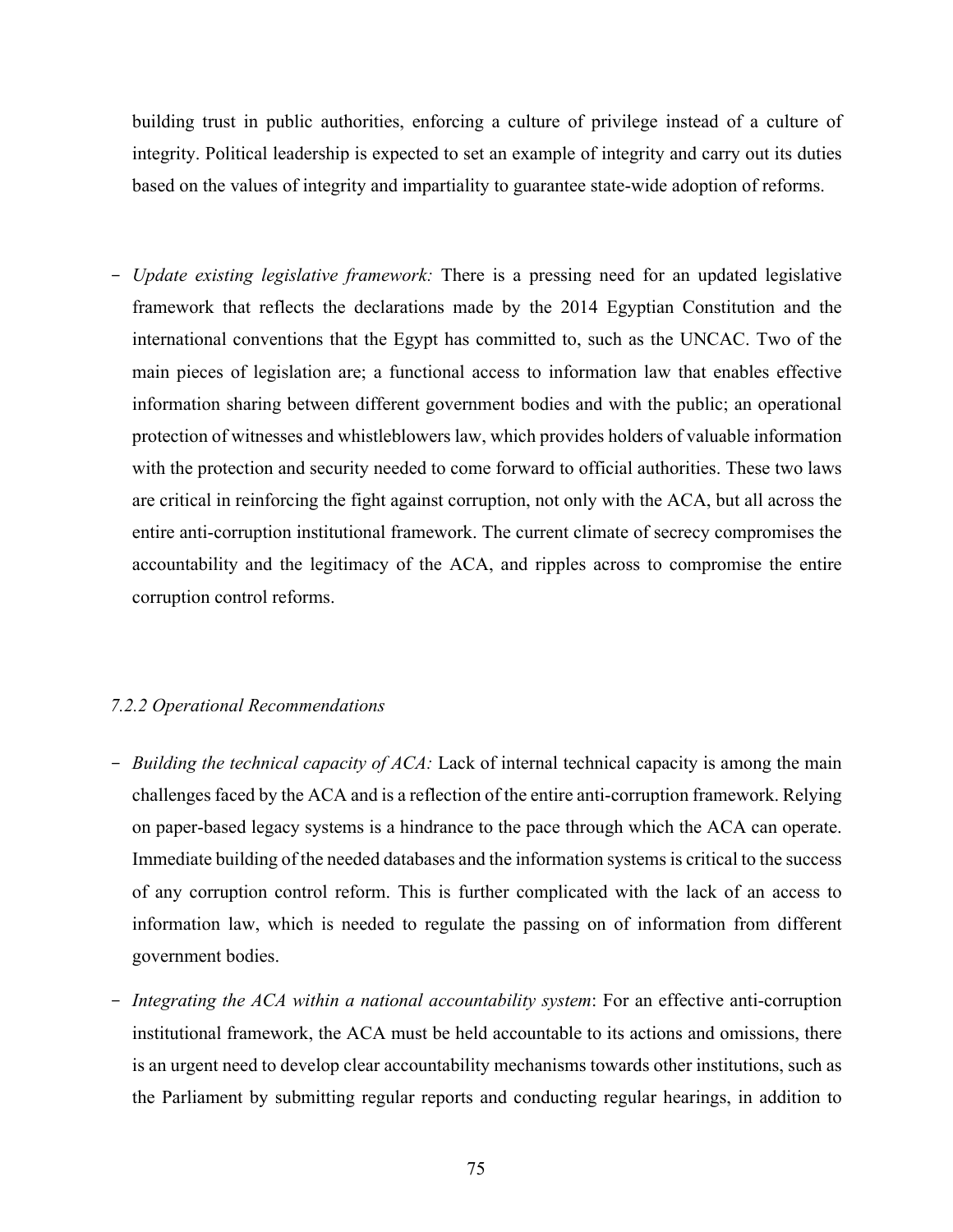accountability to the public – which can be secured through an effective access to information law.

- *Ensure the independence of ACA:* A clear and public appointment process for the President of ACA is needed, to ensure an objective selection process that is based on merit and not subject to political influences or other forces.
- *Actively promote the work and the achievements of the ACA:* Other than announcing investigations and arrests, it is very important for the ACA to promote other achievements in the filed of corruption prevention; capacity building, enhancement of technical capacity and adoption of IT solution. Regular public reporting mechanisms on plans and achievements would help improve Egypt's rank in international rankings, regionally and globally. In addition to, giving validation to the work that has been done and boosting the entire corruption control effort with more legitimacy. The benefits of improving rankings go far beyond institutional validation to increased public and international perception of the government's efficiency in fighting corruption.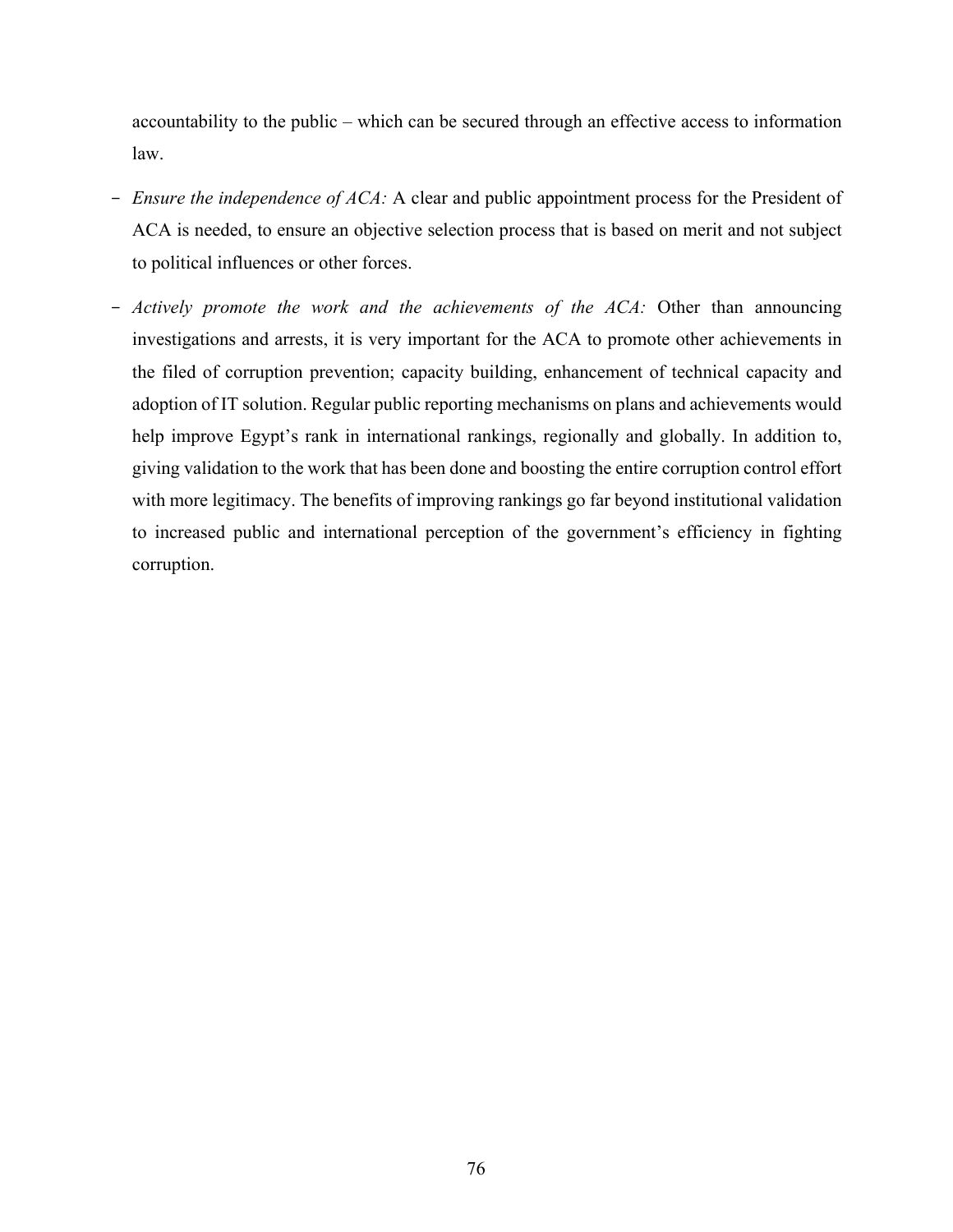## **References**

- Administrative Control Authority. (n.d.-a). Areas of Responsibility. Retrieved October 1, 2017, from http://www.aca.gov.eg/arabic/About/Pages/TermsOfReference.aspx
- Administrative Control Authority. (n.d.-b). National Coordinating Committee for Combating Corruption. Retrieved October 30, 2017, from http://www.aca.gov.eg/arabic/AntiCorruption/Pages/NationalCoordinatingCommittee.aspx
- Administrative Control Authority. (n.d.-c). National Coordinating Sub-Committee for Combating Corruption. Retrieved October 30, 2017, from http://www.aca.gov.eg/arabic/AntiCorruption/Pages/SubCoordinatingCommittee.aspx
- Administrative Control Authority. (2011). *Administrative Control Authority Brief*.
- Administrative Control Authority. (2016). Egypt can beat corruption. Egypt. Retrieved from https://www.youtube.com/watch?v=RDmhkfphWgo
- Administrative Control Authority. (2017a). National Comprehensive Information Systems Project. Egypt. Retrieved from https://www.youtube.com/watch?v=rNrPcRf2504
- Administrative Control Authority. (2017b). You are a reflection of yourself. Egypt. Retrieved from https://www.youtube.com/watch?v=iIAPDEk8pko
- African Union. (2003). *African Union Convention on Preventing and Combatting Corruption*. Retrieved from

http://www.au.int/en/sites/default/files/AFRICAN\_UNION\_CONVENTION\_PREVENTIN G\_COMBATING\_CORRUPTION.pdf

- African Union. (2017). African Union Convention on Preventing and Combating Corruption Signature and Ratification Status. Retrieved from https://au.int/sites/default/files/treaties/7786-slafrican union convention on preventing and combating corruption 2.pdf
- AlMasry AlYoum. (2013). Conflict of Intrest Law Published in Official Gazette. *AlMasry AlYoum*. Retrieved from http://www.almasryalyoum.com/news/details/341008
- AlYoum7. (2016). Is the Administrative Control Authority Combating Corruption? *AlYoum7*.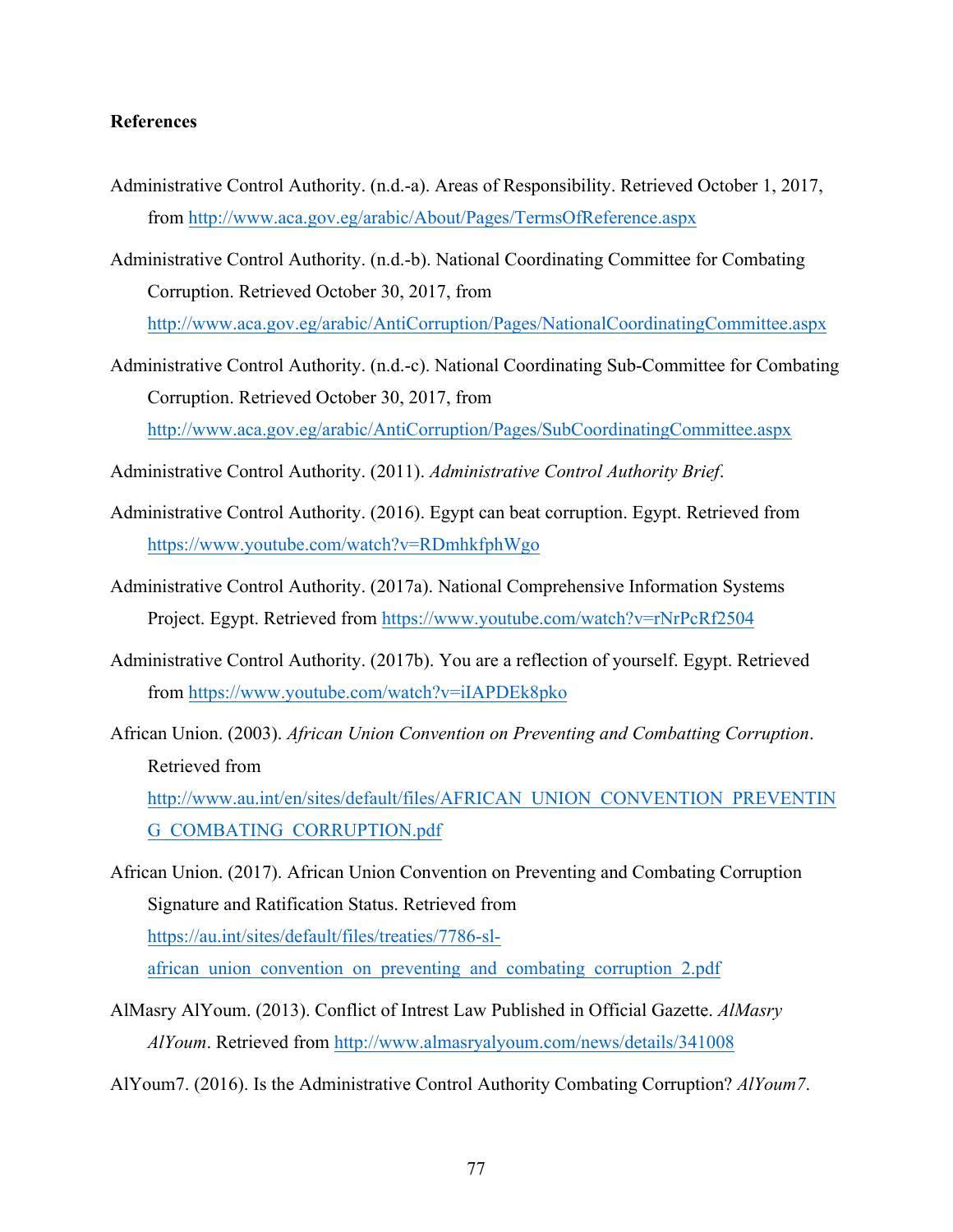Retrieved from http://www.youm7.com/story/2016/6/25/-على-الإداریة-الرقابة-تقضى-ھل الفساد2775417/

- Amundsen, I. (2000). *Corruption. Definitions and Concepts*. Retrieved from http://resources.transparency.bg/download.html?id=261
- Andvig, J., Fjeldstad, O., Amundsen, I., Sissener, T., & Soreide, T. (2000). Research on Corruption: A Policy Oriented Survey. *International Affairs*, (December), 1–144.
- Badran, S. Z. (2014). The Contentious Roots of the Egyptian Revolution. *Globalizations*, *11*(2), 273–287.
- Bauhr, M. (2012). Need or Greed Corruption? In S. Holmberg & B. Rothstein (Eds.), *Good Government: The Relevance of Political Science* (pp. 68–86). Edward Elgar Publishing.
- Brinkerhoff, D. W. (2000). Assessing political will for anti-corruption efforts: An analytic framework. *Public Administration and Development*, *20*(3), 239–252.
- Creswell, J., & Miller, D. (2000). Analyzing Qualitative Data. *Theory into Practice*, *39*, 124–130.
- Daily News Egypt. (2012). Shura Council report cites corruption as main cause of growing debt. *Daily News Egypt*. Retrieved from http://thedailynewsegypt.com/2012/07/10/shura-councilreport-cites-corruption-as-main-cause-of-growing-debt/
- Huntington, S. (1968). Modernization and Corruption. In *Political Order in Changing Societies* (pp. 59–71). New Haven, Connecticut: Yale University Press.
- Klitgaard, R. (1988). *Controlling Corruption*. University of California Press.
- Kpundeh, S. (1998). Political Will in Fighting Corruption. In *Corruption and Integrity Improvement Initiatives in Developing Countries*. New York: United Nations Development Programme (UNDP).
- Lambsdorff, J. G. (2007). *The institutional economics of corruption and reform: theory, evidence and policy.* Cambridge University Press.
- Marsad. (2017, January 25). Transparency International says corruption in Egypt "still high." Retrieved from http://marsad-egypt.info/en/2017/01/25/transparency-international-sayscorruption-egypt-still-high/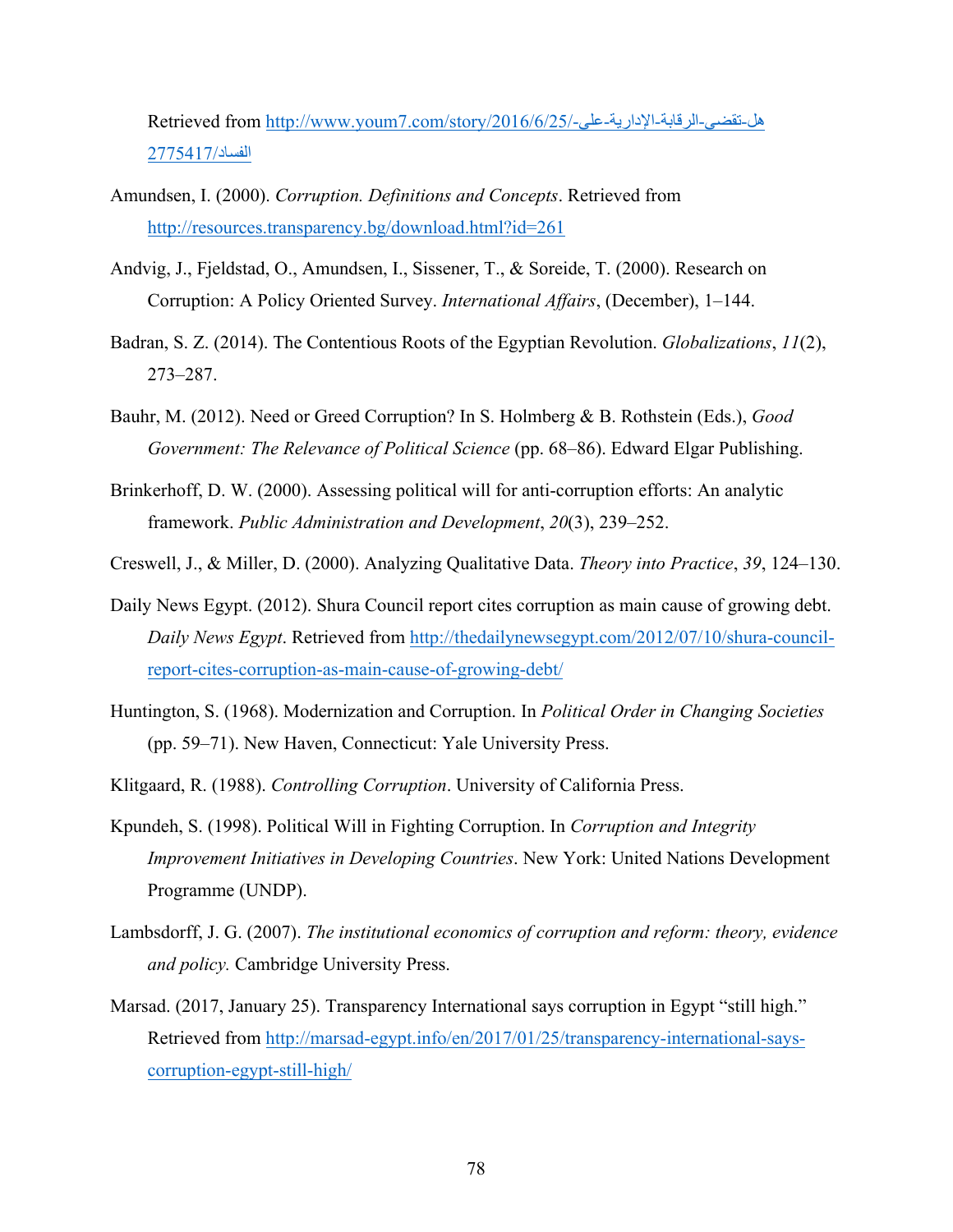- Marshall, C., & Rossman, G. (2011). *Designing Qualitative Research* (Fifth). Los Angeles, CA: SAGE Publications, Inc.
- Ministry of Justice. (n.d.). Illegal Gains Department About. Retrieved December 1, 2017, from http://www.jp.gov.eg/igd/2.aspx
- Money Laundering and Terrorist Financing Combating Unit. (n.d.). Money Laundering and Terrorist Financing Combating Unit - About Us. Retrieved December 1, 2017, from http://www.mlcu.org.eg/page36.html
- Mungiu-Pippidi, A. (2006). Corruption: Diagnosis and Treatment. *Journal of Democracy*, *17*(3), 86–99.
- Mungiu-Pippidi, A. (2015). Good governance powers innovation. *Nature*, *518*(7539), 295.
- National Anti-Corruption Strategy 2014-2018. (2014). *National Anti-Corruption Strategy 2014- 2018*.
- Nwokorie, E. C., & Viinamäki, O.-P. (2017). Legitimacy building of anti-corruption agencies in five countries. *2017 OECD Global Anti-Corruption & Integrity Forum*. Retrieved from https://www.oecd.org/cleangovbiz/Integrity-Forum-2017-Viinamäki-Nwokorie-legitimacyanti-corruption-agencies.pdf
- Nye, J. (1967). Corruption and Political Development: A Cost-Benefit Analysis. *American Political Science Review*, *61*(2), 417–427.
- OECD. (2007). *Corruption. A Glossary of International Criminal Standards*. Retrieved from http://www.oecd.org/corruption/anti-bribery/39532693.pdf
- OECD. (2008). *Specialised Anti-Corruption Institutions-Review of Models*. Retrieved from http://www.oecd-ilibrary.org/governance/specialised-anti-corruptioninstitutions\_9789264187207-en
- OECD. (2009). *Business Climate Development Strategy - Phase 1 Policy Assessment – Egypt*.
- Persson, A., Rothstein, B., & Teorell, J. (2013). Why anticorruption reforms fail-systemic corruption as a collective action problem. *Governance*, *26*(3), 449–471.
- Pope, J., & Vogl, F. (2000). Making Anticorruption Agencies More Effective. *Finance & Development*, *37*(2), 6–9.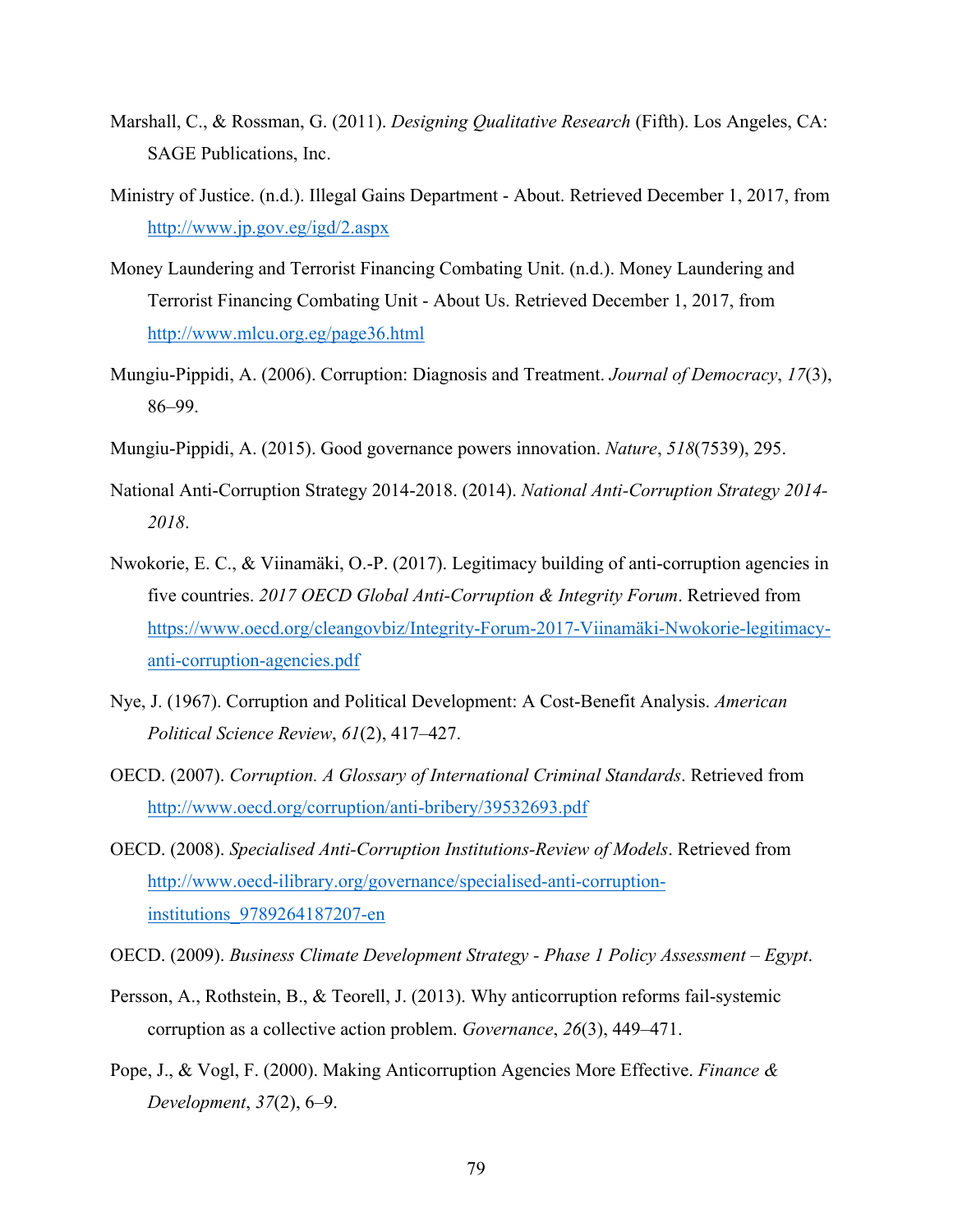Puddephatt, A. (2012). *Corruption in Egypt*.

- Root, H. L. (1996). *Small Countries, Big Lessons: Governance and the Rise of East Asia.* Hong Kong: Oxford University Press.
- Rose-Ackerman, S. (1998). *Corruption and Government: Causes, Consequences, and Reform* (First). Cambridge University Press.
- Rose-Ackerman, S. (2007). *International handbook on the economics of corruption*. Edward Elgar Publishing.
- Rothstein, B. (2011). Anti-corruption: the indirect "big bang" approach. *Review of International Political Economy*, *18*(2), 228–250.
- Rothstein, B. (2014). What is the opposite of corruption? *Third World Quarterly*, *35*(5), 737–752.
- Spector, B. I. (2012). *Detecting corruption in developing countries: Identifying causes/Strategies for action*. Kumarian Press.
- Tanzi, V., & Davoodi, H. R. (2002). Corruption, Growth, and Public Finances. In *Governance, Corruption, & Economic Performance* (pp. 197–222). International Monetary Fund.
- Transparency International. (n.d.-a). What is the Corruption Perceptions Index? Retrieved from http://www.transparency.org/cpi2011/in\_detail
- Transparency International. (n.d.-b). Who We Are. Retrieved December 1, 2017, from https://www.transparency.org/about
- Transparency International. (2009). *National Integrity System Study Egypt 2009*.
- Transparency International. (2011). *National Integrity System background rationale and methodology*. Retrieved from http://www.transparency.org/files/content/nis/NIS\_Background\_Methodology\_EN.pdf
- Transparency International. (2012a). Arab Convention to Fight Corruption. Retrieved November 1, 2017, from http://blog.transparency.org/2012/08/21/a-glance-at-the-arab-convention-tofight-corruption
- Transparency International. (2012b). *NIS Assessment Toolkit*. Retrieved from https://www.transparency.org/files/content/nis/NIS\_AssessmentToolkit\_EN.pdf